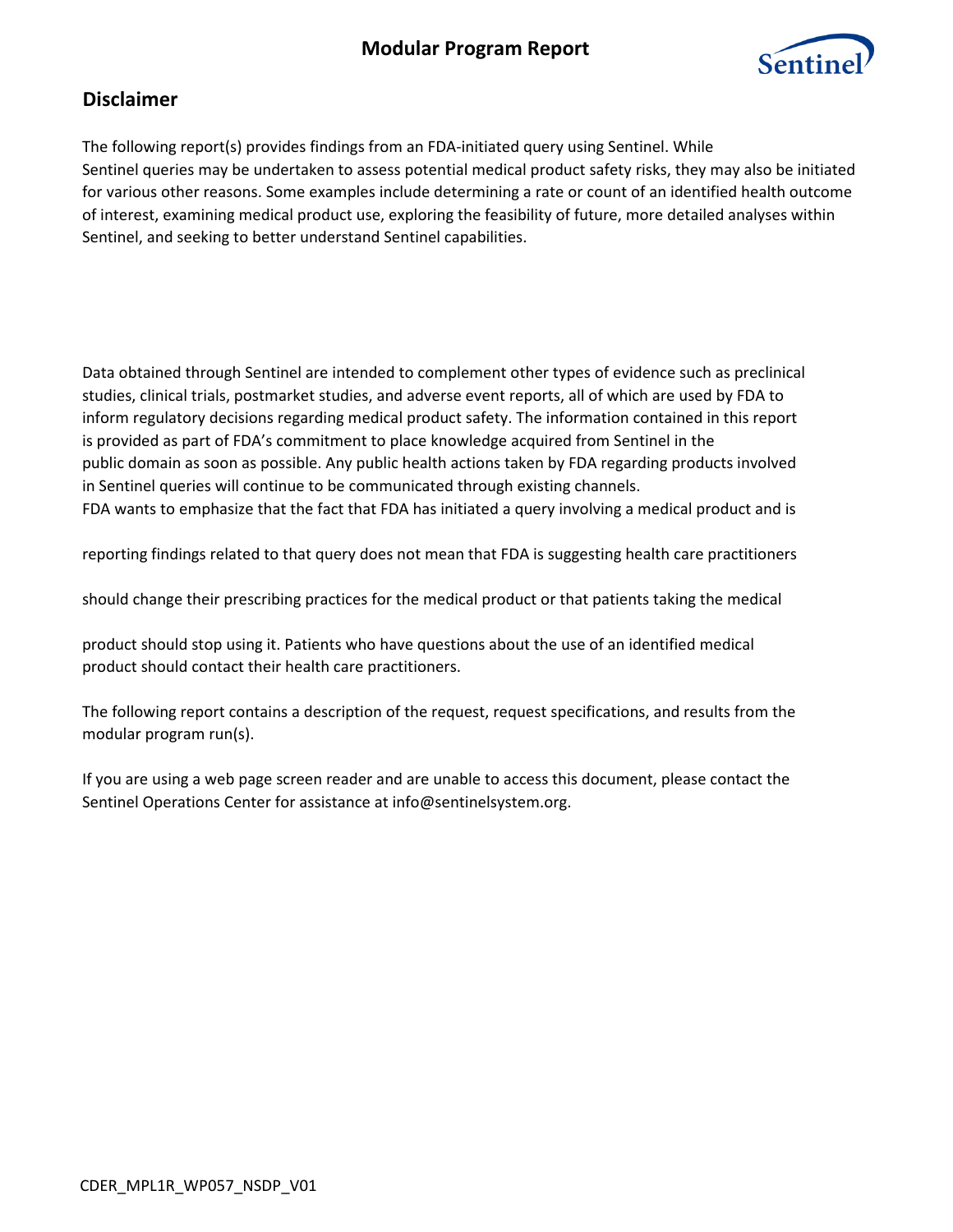

### **Overview for Request cder\_mpl1r\_wp057\_nsdp\_v01**

**Request ID:** cder\_mpl1r\_wp057\_nsdp\_v01

**Request Description:** This report contains estimates of use of five tumor necrosis factor (TNF)-alpha inhibitors, etanercept, adalimumab, infliximab, certolizumab, and golimumab, that occurred during a pregnancy resulting in a liveborn delivery, or within 90 days prior to the estimated start of pregnancy.

**Sentinel Modular Program Tool Used:** Cohort Identification and Descriptive Analysis (CIDA) tool, Version 3.0.3

**Data Source:** The query was run against the Sentinel Distributed Database (SDD) for the time period of January 1, 2004 to September 30, 2015. This request was distributed to 16 Data Partners on June 27, 2017. See Appendix A for a list of the dates of available data for each Data Partner.

**Cohort Eligibility Criteria:** Females in the following age groups were included in the cohort: 15-19, 20-24, 25-29, 30-34, 35-39, 40-44, and 45-54 years. Eligible females were required to be enrolled in plans with medical and drug coverage for 480 days before their delivery date, with gaps in coverage of up to 45 days. Cohorts of all eligible pregnant females were identified with and without evidence of the following indications in the 183 days prior to pregnancy start date: rheumatoid arthritis (RA), psoriatic arthritis (PsA), juvenile rheumatoid arthritis (JRA), psoriasis (PsO), Crohn's disease (CD), ulcerative colitis (UC), and ankylosing spondylitis (AS). Please see Appendix B for codes defining these indications.

**Pregnancy Episode Creation:** A claims-based algorithm previously validated in the Medication Exposure in Pregnancy Risk Evaluation Program (MEPREP) was used to identify pregnancies ending in a live birth. This algorithm used pre-/post-term delivery codes that occurred within seven days of a delivery date in the inpatient care setting to determine a pregnancy duration. In absence of pre-/postterm codes, pregnancy duration was set to 273 days. Pregnancies were excluded from the cohort if there was evidence of a prior delivery in the 183 days before the delivery date of interest. Please see Appendix C for more details about this algorithm and for a list of delivery codes defined using International Classification of Diseases, Ninth Revision, Clinical Modification (ICD-9-CM) diagnosis codes and Current Procedural Terminology, Fourth Edition (CPT-4) procedure codes.

**Exposure Identification During Pregnancy:** Prevalent TNF-alpha inhibitor use (etanercept, adalimumab, infliximab, certolizumab, and golimumab) was identified and defined using National Drug Codes (NDCs), Healthcare Common Procedure Coding System (HCPCS) codes, and CPT-4 codes (please see Appendix D).

**Results:** The baseline characteristics of the pregnancy cohort are provided by calendar year of delivery admission, age at delivery (years), pre- and post-term birth, and indication. The total number of pregnancies and the number of pregnancies with prevalent TNFalpha inhibitor use are provided. Results are stratified by pregnancy period (e.g., trimesters), year of delivery, maternal age at delivery, and indication.

**Limitations:** Algorithms used to define pregnancy start and exposure use are imperfect; thus, it is possible that there may be misclassification.

### **Please see** *Appendix E* **for the specifications of parameters used in this query request.**

**Notes:** Please contact the Sentinel Operations Center Query Fulfillment Team (qf@sentinelsystem.org) for questions and to provide comments/suggestions for future enhancements to this document.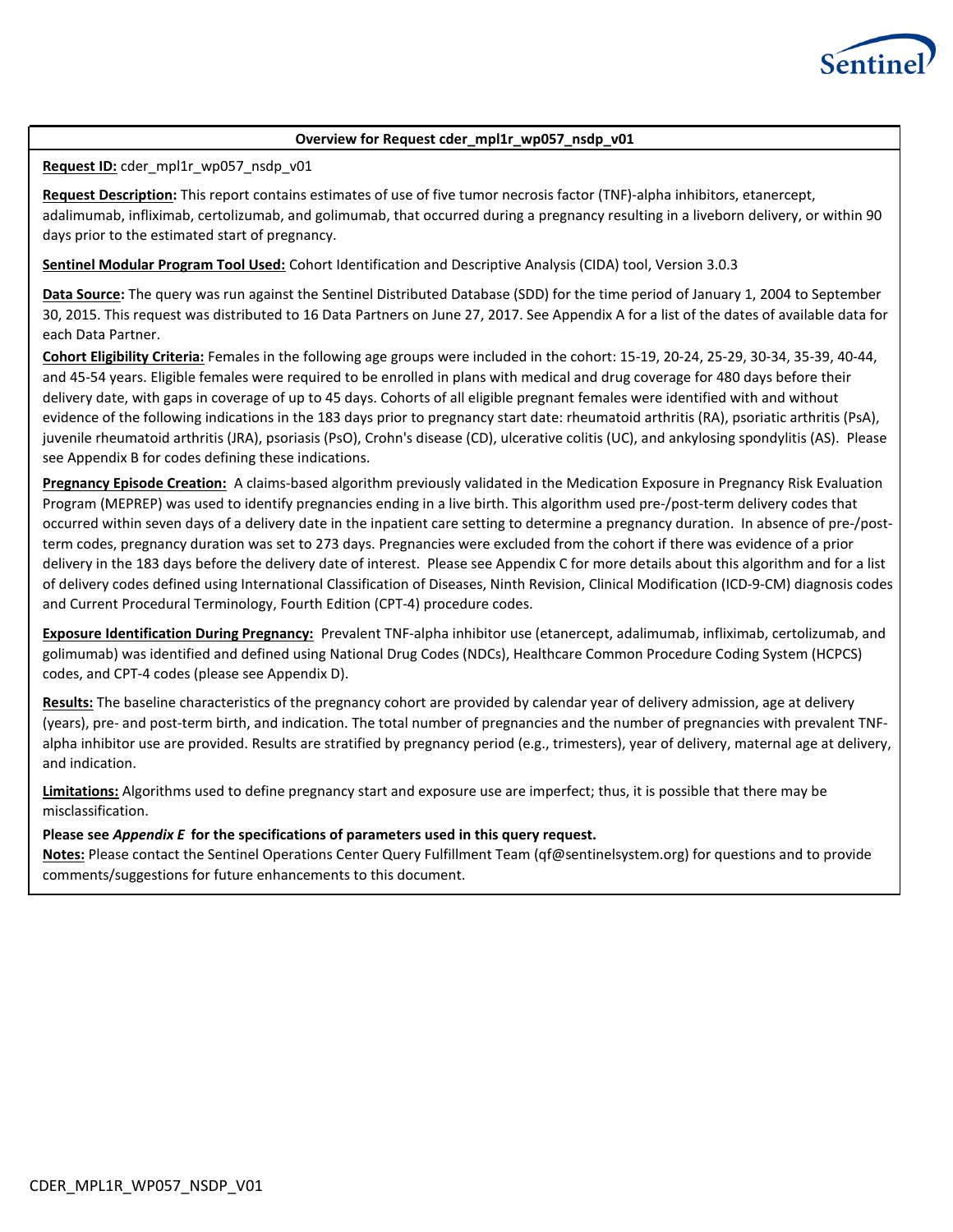

| <b>Table of Contents</b> |                                                                                                                                                                                                                                                                                                                                 |  |  |  |  |  |  |  |
|--------------------------|---------------------------------------------------------------------------------------------------------------------------------------------------------------------------------------------------------------------------------------------------------------------------------------------------------------------------------|--|--|--|--|--|--|--|
|                          |                                                                                                                                                                                                                                                                                                                                 |  |  |  |  |  |  |  |
| Glossary                 | List of Terms Found in this Report and their Definitions                                                                                                                                                                                                                                                                        |  |  |  |  |  |  |  |
| Table 1                  | Baseline Characteristics of Pregnancies Ending in Live Birth                                                                                                                                                                                                                                                                    |  |  |  |  |  |  |  |
| Table 2                  | Prevalence of Tumor Necrosis Factor-Alpha Inhibitor Biologics Use among Pregnancies Ending in Live Birth by                                                                                                                                                                                                                     |  |  |  |  |  |  |  |
| Table 3<br>Table 4       | Indication and Pregnancy Period<br>Prevalence of Tumor Necrosis Factor-Alpha Inhibitor Biologics Use among Pregnancies Ending in Live Birth by<br>Indication and Year<br>Prevalence of Tumor Necrosis Factor-Alpha Inhibitor Biologics Use among Pregnancies Ending in Live Birth by<br>Indication and Maternal Age at Delivery |  |  |  |  |  |  |  |
| Appendix A               | Dates of Available Data for Each Data Partner (DP) up to Request End Date (9/30/2015)                                                                                                                                                                                                                                           |  |  |  |  |  |  |  |
| <b>Appendix B</b>        | List of Diagnosis Codes used to Define Indications in this Request                                                                                                                                                                                                                                                              |  |  |  |  |  |  |  |
| <b>Appendix C</b>        | List of Diagnosis and Procedure Codes used to Define Liveborn Deliveries in this Request                                                                                                                                                                                                                                        |  |  |  |  |  |  |  |
| <b>Appendix D</b>        | List of Generic and Brand Name Drugs and Procedure Codes Used to Define Exposures in this Request                                                                                                                                                                                                                               |  |  |  |  |  |  |  |
| <b>Appendix E</b>        | Specifications forTumor Necrosis Factor-Alpha Use during Pregnancy Request                                                                                                                                                                                                                                                      |  |  |  |  |  |  |  |
|                          |                                                                                                                                                                                                                                                                                                                                 |  |  |  |  |  |  |  |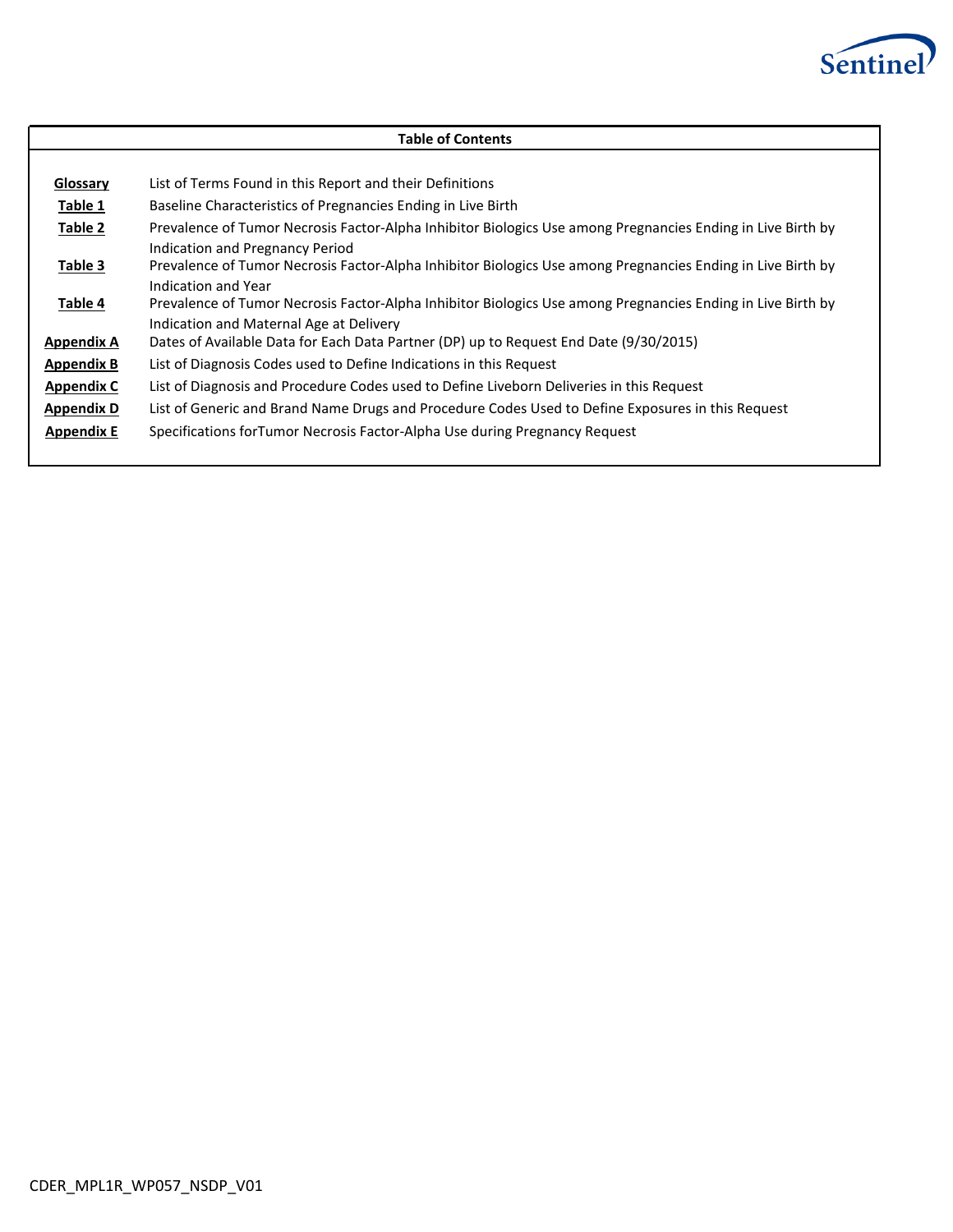

### **Glossary of Terms for Analyses Using**

### **Cohort Identification and Descriptive Analysis (CIDA) Tool\***

**Amount Supplied -** number of units (pills, tablets, vials) dispensed. Net amount per NDC per dispensing. This is equivalent to the "RxAmt" value in the Sentinel Common Data Model.

**Blackout Period -** number of days at the beginning of a treatment episode that events are to be ignored. If an event occurs during the blackout period, the episode is excluded.

**Care Setting -** type of medical encounter or facility where the exposure, event, or condition code was recorded. Possible care settings include: Inpatient Hospital Stay (IP), Non-Acute Institutional Stay (IS), Emergency Department (ED), Ambulatory Visit (AV), and Other Ambulatory Visit (OA). For laboratory results, possible care settings include: Emergency department (E), Home (H), Inpatient (I), Outpatient (O), or Unknown or Missing (U). Along with the Principal Diagnosis Indicator, forms the Care Setting/PDX parameter.

**Ambulatory Visit (AV) -** includes visits at outpatient clinics, same-day surgeries, urgent care visits, and other same-day ambulatory hospital encounters, but excludes emergency department encounters.

**Emergency Department (ED)** - includes ED encounters that become inpatient stays (in which case inpatient stays would be a separate encounter). Excludes urgent care visits.

**Inpatient Hospital Stay (IP) -** includes all inpatient stays, same-day hospital discharges, hospital transfers, and acute hospital care where the discharge is after the admission date.

**Non-Acute Institutional Stay (IS) -** includes hospice, skilled nursing facility (SNF), rehab center, nursing home, residential, overnight non-hospital dialysis and other non-hospital stays.

**Other Ambulatory Visit (OA) -** includes other non overnight AV encounters such as hospice visits, home health visits, skilled nursing facility visits, other non-hospital visits, as well as telemedicine, telephone and email consultations.

Cohort Definition (drug/exposure) - indicates how the cohort will be defined: (1) 01: Cohort includes only the first valid treatment episode during the query period; (2) 02: Cohort includes all valid treatment episodes during the query period; (3) 03: Cohort includes all valid treatment episodes during **Days Supplied -** number of days supplied for all dispensings in qualifying treatment episodes.

**Eligible Members -** number of members eligible for an incident treatment episode (defined by the drug/exposure and event washout periods) with drug and medical coverage during the query period.

**Enrollment Gap -** number of days allowed between two consecutive enrollment periods without breaking a "continuously enrolled" sequence.

**Episode Gap -** number of days allowed between two (or more) consecutive exposures (dispensings/procedures) to be considered the same treatment Episodes - treatment episodes; length of episode is determined by days supplied in one dispensing or consecutive dispensings bridged by the episode

Event Deduplication - specifies how events are counted by the MP algorithm: (0) 0: Counts all occurrences of an HOI during an exposure episode; (1) 1: de-duplicates occurrences of the same HOI code and code type on the same day; (2) 2: de-duplicates occurrences of the same HOI group on the same day (e.g., de-duplicates at the group level).

**Exposure Episode Length -** number of days after exposure initiation that is considered "exposed time."

**Exposure Extension Period -** number of days post treatment period in which the outcomes/events are counted for a treatment episode. Extensions days are added after any episode gaps have been bridged

**Lookback Period (pre-existing condition) -** number of days wherein a member is required to have evidence of pre-existing condition (diagnosis/procedure/drug dispensing).

**Maximum Episode Duration -** truncates exposure episodes after a requester-specified number of exposed days. Applied after any gaps are bridged and extension days added to the length of the exposure episode.

**Member-Years -** sum of all days of enrollment with medical and drug coverage\*\* in the query period preceded by an exposure washout period all Minimum Days Supplied - specifies a minimum number of days in length of the days supplied for the episode to be considered.

**Minimum Episode Duration -** specifies a minimum number of days in length of the episode for it to be considered. Applied after any gaps are bridged and extension days added to the length of the exposure episode.

**Principal Diagnosis (PDX)** - diagnosis or condition established to be chiefly responsible for admission of the patient to the hospital. 'P' = principal diagnosis, 'S' = secondary diagnosis, 'X' = unspecified diagnosis, '.' = blank. Along with the Care Setting values, forms the Caresetting/PDX parameter. **Query Period -** period in which the modular program looks for exposures and outcomes of interest.

**Treatment Episode Truncation Indicator -** indicates whether observation of the incident query code during follow-up requires truncation of valid treatment episodes. A value of Y indicates that the treatment episodes should be truncated at the first occurrence of an incident query code. A value of N indicates that the treatment episodes should not be truncated at the occurrence of the incident query code.

**Users -** number of members with exposure during the query period. Member must have no evidence of exposure(s) of interest (defined by incidence criteria) in the prior washout period. A user may only be counted once in a query period.

**Washout Period (drug/exposure)\*\* -** number of days a user is required to have no evidence of prior exposure (drug dispensing/procedure) and continuous drug and medical coverage prior to an incident treatment episode.

**Washout Period (event/outcome)\*\* -** number of days a user is required to have no evidence of a prior event (procedure/diagnosis) and continuous drug and medical coverage prior to an incident treatment episode.

**Years at Risk -** number of days supplied plus any episode gaps and exposure extension periods all divided by 365.25.

\*all terms may not be used in this report

\*\*incident treatment episodes must be incident to both the exposure and the event

CDER\_MPL1R\_WP057\_NSDP\_V01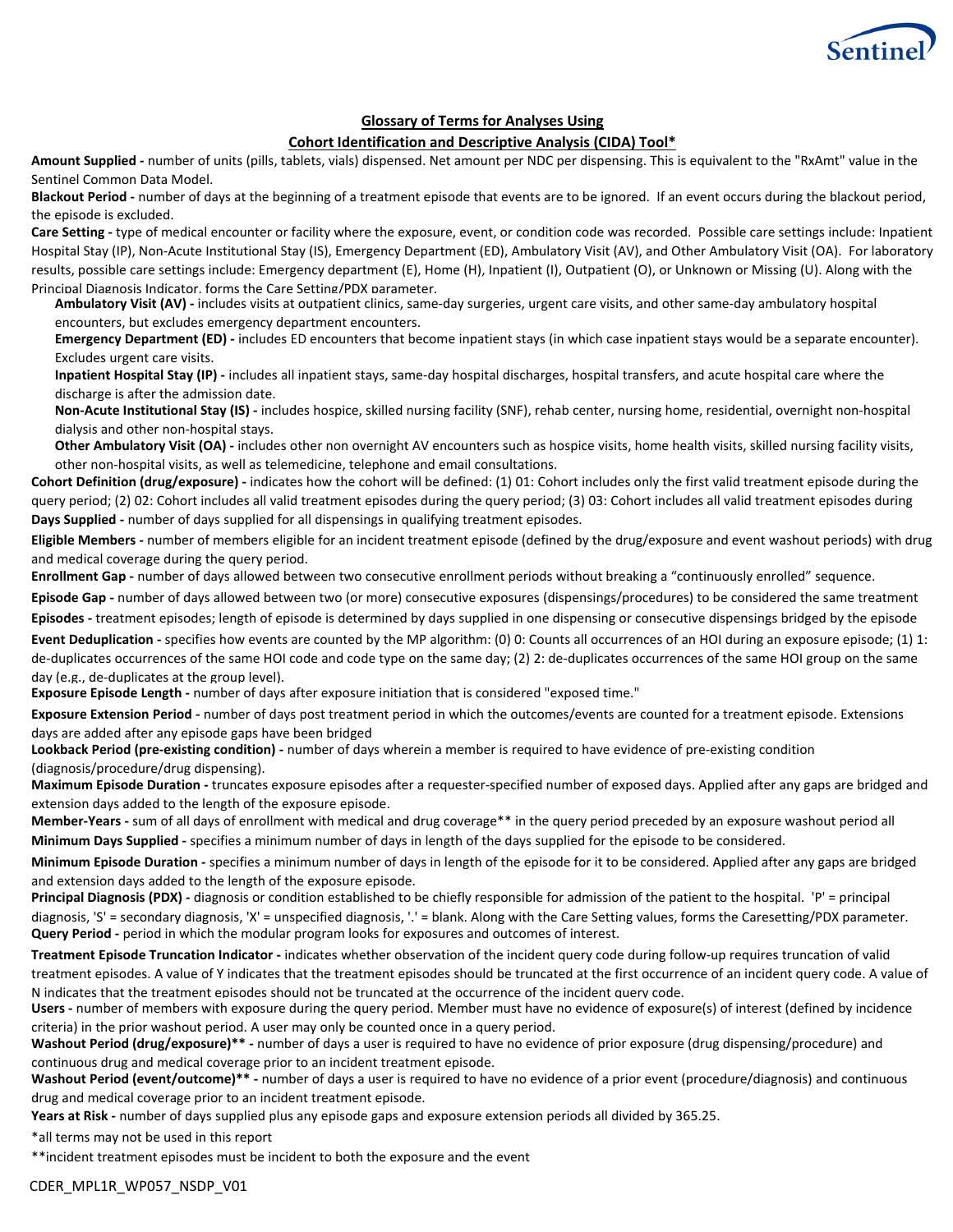

### **Table 1: Baseline Characteristics of Pregnancies Ending in Live Birth**

|                                                    |             | <b>Percent of</b> |
|----------------------------------------------------|-------------|-------------------|
|                                                    | Pregnancy   | Pregnancy         |
|                                                    | cohorts (n) | <b>Episodes</b>   |
| <b>Total unique women</b>                          | 1,870,237   |                   |
| <b>Total unique episodes</b>                       | 2,220,332   | 100%              |
| Calendar year of delivery admission                |             |                   |
| 2004                                               | 61,434      | 2.77%             |
| 2005                                               | 64,400      | 2.90%             |
| 2006                                               | 68,043      | 3.06%             |
| 2007                                               | 121,015     | 5.45%             |
| 2008                                               | 145,748     | 6.56%             |
| 2009                                               | 245,176     | 11.04%            |
| 2010                                               | 275,745     | 12.42%            |
| 2011                                               | 267,679     | 12.06%            |
| 2012                                               | 258,539     | 11.64%            |
| 2013                                               | 263,792     | 11.88%            |
| 2014                                               | 256,783     | 11.57%            |
| 2015                                               | 191,978     | 8.65%             |
| Age at delivery (years)                            |             |                   |
| 15-19                                              | 114,428     | 5.15%             |
| $20 - 24$                                          | 287,814     | 12.96%            |
| $25 - 29$                                          | 576,279     | 25.95%            |
| $30 - 34$                                          | 742,696     | 33.45%            |
| $35 - 39$                                          | 397,441     | 17.90%            |
| $40 - 44$                                          | 91,435      | 4.12%             |
| $45 - 54$                                          | 10,239      | 0.46%             |
| Pre/postterm                                       |             |                   |
| Any code for preterm birth                         | 163,516     | 7.36%             |
| Any code for postterm birth                        | 322,521     | 14.53%            |
| <b>Indication</b>                                  |             |                   |
| <b>Rheumatoid Arthritis (RA)</b>                   | 4,047       | 0.18%             |
| <b>Psoriatic Arthritis (PsA)</b>                   | 633         | 0.03%             |
| Juvenile Rheumatoid/Idiopathic Arthritis (JRA/JIA) | 418         | 0.02%             |
| <b>Psoriasis (PsO)</b>                             | 6,791       | 0.31%             |
| Crohn's disease (CD)                               | 3,748       | 0.17%             |
| <b>Ulcerative Colitis (UC)</b>                     | 3,690       | 0.17%             |
| <b>Ankylosing Spondylitis (AS)</b>                 | 354         | 0.02%             |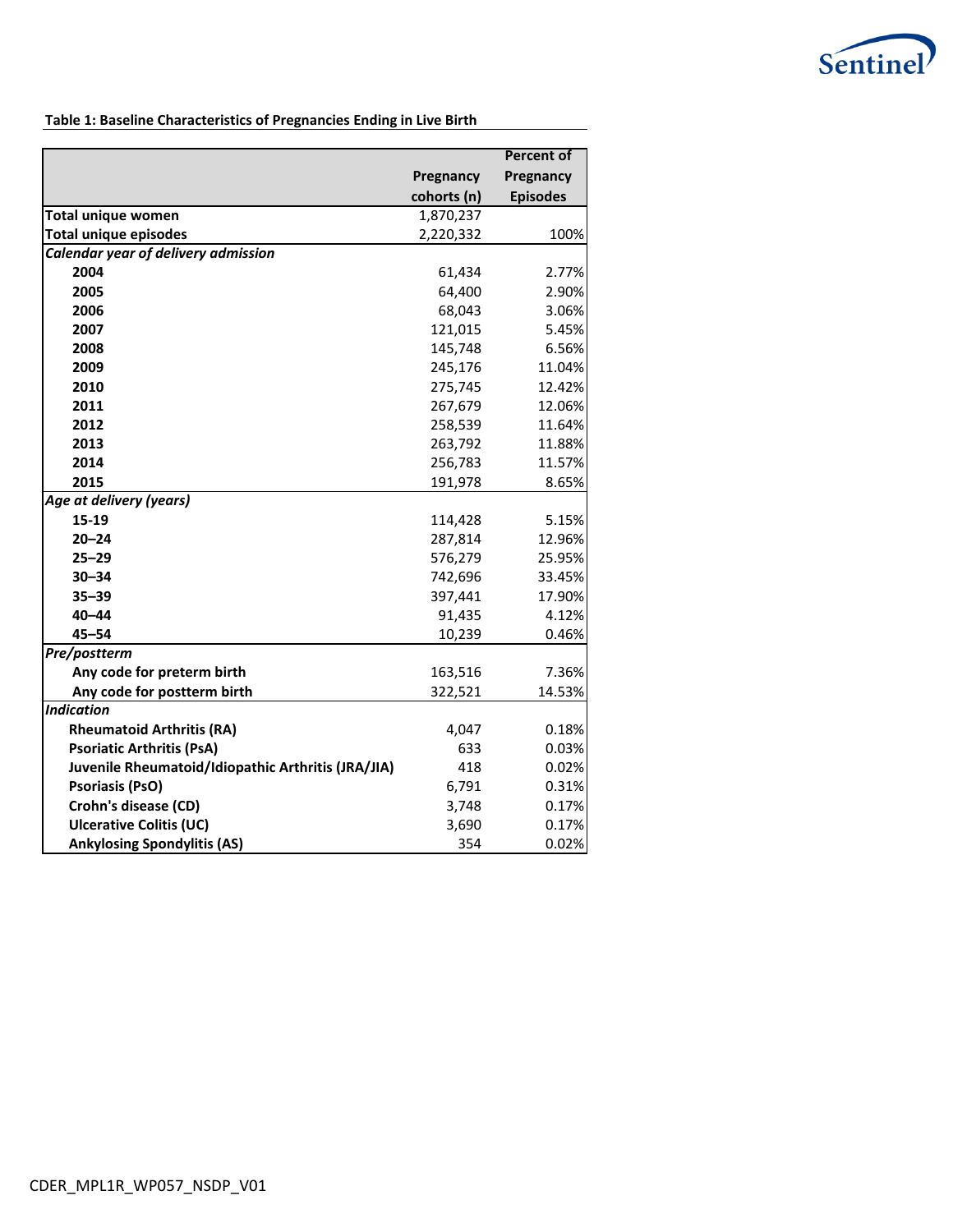

**Table 2: Prevalence of Tumor Necrosis Factor-Alpha Inhibitor Biologics Use among Pregnancies Ending in Live Birth by Indication and Pregnancy Period**

|                              |                                                    |                  | Any drug use in |                |                |                         |                         |
|------------------------------|----------------------------------------------------|------------------|-----------------|----------------|----------------|-------------------------|-------------------------|
|                              |                                                    | <b>Number of</b> | the 90 days     | Any drug use   | Any drug use   | Any drug use            | Any drug use            |
|                              |                                                    | pregnancies      | before          | during         | during first   | during second           | during third            |
| <b>Drug</b>                  | Indication                                         | with indication  | pregnancy       | pregnancy      | trimester      | trimester               | trimester               |
| All valid pregnancy episodes |                                                    |                  | 2,220,332       | 2,220,332      | 2,220,332      | 2,220,332               | 2,219,962               |
| Etanercept                   | Rheumatoid Arthritis (RA)                          | 4,047            | 541             | 494            | 475            | 205                     | 181                     |
| Etanercept                   | Psoriatic Arthritis (PsA)                          | 633              | 132             | 121            | 117            | 45                      | 43                      |
| Etanercept                   | Juvenile Rheumatoid/Idiopathic Arthritis (JRA/JIA) | 418              | 67              | 56             | 53             | 21                      | 23                      |
| Etanercept                   | Psoriasis (PsO)                                    | 6,791            | 261             | 233            | 224            | 77                      | 71                      |
| Etanercept                   | Crohn's disease (CD)                               | 3,748            | 8               | 7              | $\overline{7}$ | 3                       | $\mathbf{1}$            |
| Etanercept                   | Ulcerative Colitis (UC)                            | 3,690            | $\overline{7}$  | 4              | 4              | $\mathbf{1}$            | $\pmb{0}$               |
| Etanercept                   | Ankylosing Spondylitis (AS)                        | 354              | 53              | 45             | 43             | 20                      | 19                      |
| Adalimumab                   | Rheumatoid Arthritis (RA)                          | 4,047            | 219             | 186            | 176            | 60                      | 52                      |
| Adalimumab                   | Psoriatic Arthritis (PsA)                          | 633              | 76              | 58             | 56             | 23                      | 19                      |
| Adalimumab                   | Juvenile Rheumatoid/Idiopathic Arthritis (JRA/JIA) | 418              | 19              | 16             | 15             | 9                       | 9                       |
| Adalimumab                   | Psoriasis (PsO)                                    | 6,791            | 157             | 131            | 127            | 50                      | 42                      |
| Adalimumab                   | Crohn's disease (CD)                               | 3,748            | 291             | 308            | 288            | 258                     | 239                     |
| Adalimumab                   | Ulcerative Colitis (UC)                            | 3,690            | 69              | 75             | 69             | 57                      | 55                      |
| Adalimumab                   | Ankylosing Spondylitis (AS)                        | 354              | 36              | 28             | 27             | 10                      | 8                       |
| Infliximab                   | Rheumatoid Arthritis (RA)                          | 4,047            | $\frac{124}{x}$ | 103            | 102            | 45                      | 34                      |
| Infliximab                   | Psoriatic Arthritis (PsA)                          | 633              | 32              | 28             | 27             | 10                      | 8                       |
| Infliximab                   | Juvenile Rheumatoid/Idiopathic Arthritis (JRA/JIA) | 418              | 12              | 9              | 9              | $\overline{7}$          | 6                       |
| Infliximab                   | Psoriasis (PsO)                                    | 6,791            | 40              | 42             | 41             | 22                      | 21                      |
| Infliximab                   | Crohn's disease (CD)                               | 3,748            | 527             | 542            | 523            | 441                     | 427                     |
| Infliximab                   | Ulcerative Colitis (UC)                            | 3,690            | 216             | 236            | 224            | 193                     | 191                     |
| Infliximab                   | Ankylosing Spondylitis (AS)                        | 354              | 20              | 15             | 15             | 5                       | 3                       |
| Certolizumab                 | Rheumatoid Arthritis (RA)                          | 4,047            | 37              | 42             | 40             | 24                      | $\overline{22}$         |
| Certolizumab                 | Psoriatic Arthritis (PsA)                          | 633              | 6               | 6              | 5              | $\overline{2}$          | 2                       |
| Certolizumab                 | Juvenile Rheumatoid/Idiopathic Arthritis (JRA/JIA) | 418              | $\overline{2}$  | $\mathbf{1}$   | $\mathbf{1}$   | $\mathbf 0$             | $\boldsymbol{0}$        |
| Certolizumab                 | Psoriasis (PsO)                                    | 6,791            | 6               | 10             | 8              | $\overline{7}$          | 8                       |
| Certolizumab                 | Crohn's disease (CD)                               | 3,748            | 90              | 115            | 95             | 94                      | 97                      |
| Certolizumab                 | Ulcerative Colitis (UC)                            | 3,690            | 15              | 20             | 16             | 17                      | 16                      |
| Certolizumab                 | Ankylosing Spondylitis (AS)                        | 354              | 5               | $\overline{4}$ | 4              | $\overline{2}$          | $\overline{\mathbf{c}}$ |
| Golimumab                    | Rheumatoid Arthritis (RA)                          | 4,047            | 31              | 28             | 26             | 11                      | 10                      |
| Golimumab                    | Psoriatic Arthritis (PsA)                          | 633              | 6               | 5              | 5              | $\overline{2}$          | $\mathbf 2$             |
| Golimumab                    | Juvenile Rheumatoid/Idiopathic Arthritis (JRA/JIA) | 418              | $\overline{4}$  | $\overline{a}$ | 4              | 3                       | $\overline{\mathbf{c}}$ |
| Golimumab                    | Psoriasis (PsO)                                    | 6,791            | 3               | 2              | 2              | $\mathbf{1}$            | $\mathbf 1$             |
| Golimumab                    | Crohn's disease (CD)                               | 3,748            | 3               | 3              | 3              | $\overline{2}$          | $\mathbf 2$             |
| Golimumab                    | Ulcerative Colitis (UC)                            | 3,690            | $\overline{7}$  | 10             | 9              | $\overline{\mathbf{5}}$ | $\overline{4}$          |
| Golimumab                    | Ankylosing Spondylitis (AS)                        | 354              | 4               | 3              | 3              | 1                       | 0                       |

\*Please note that pregancies can be included in more than one cell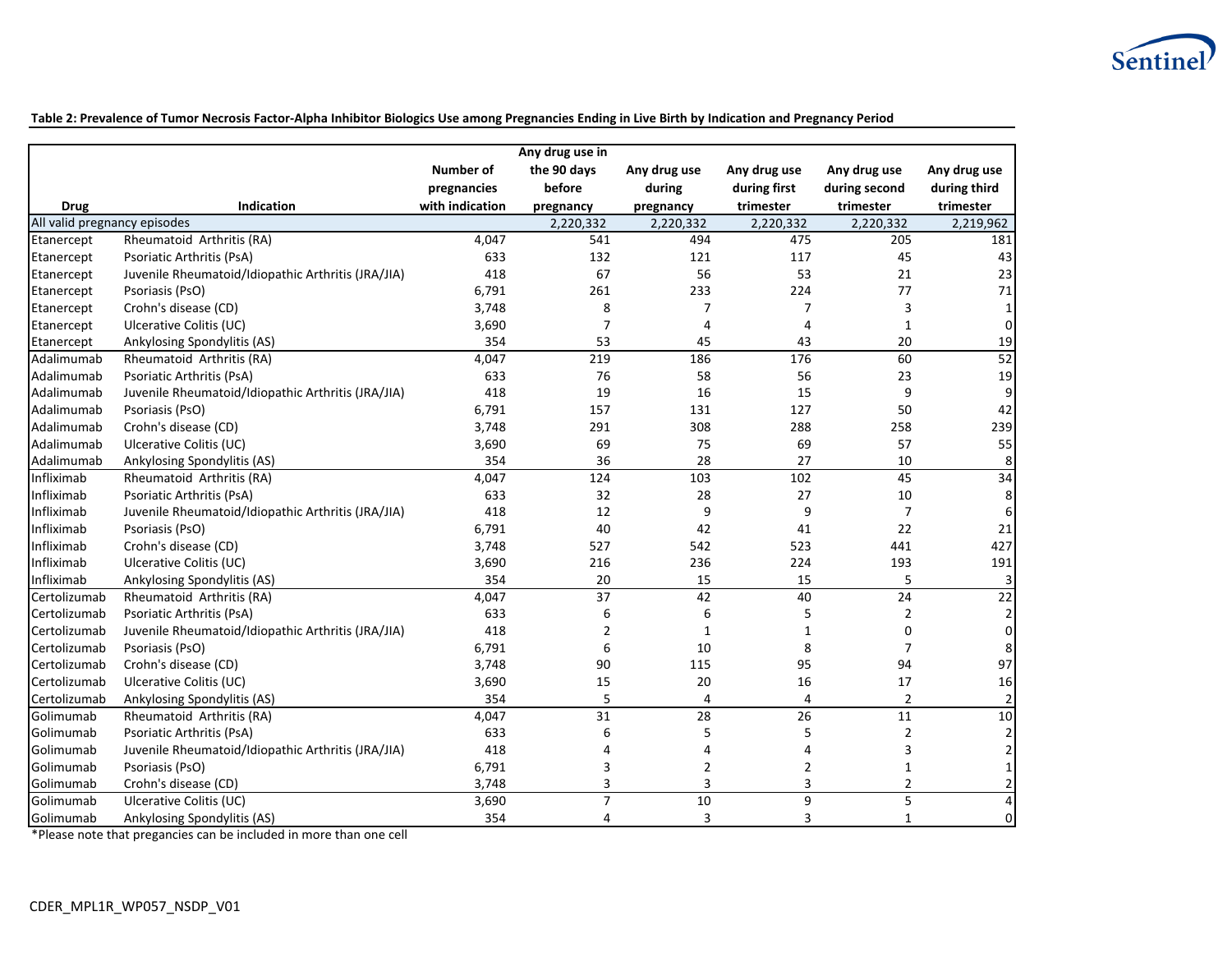

### **Table 3: Prevalence of Tumor Necrosis Factor-Alpha Inhibitor Biologics Use among Pregnancies Ending in Live Birth by Indication and Year**

| <b>Drug</b>  | Indication                                         | 2004           | 2005           | 2006           | 2007           | 2008         | 2009            | 2010           | 2011                     | 2012           | 2013            | 2014           | 2015           |
|--------------|----------------------------------------------------|----------------|----------------|----------------|----------------|--------------|-----------------|----------------|--------------------------|----------------|-----------------|----------------|----------------|
|              | All valid pregnancy episodes by year               | 61,434         | 64,400         | 68,043         | 121,015        | 145,748      | 245,176         | 275,745        | 267,679                  | 258,539        | 263,792         | 256,783        | 191,978        |
|              | Rheumatoid Arthritis (RA)                          | 68             | 89             | 94             | 196            | 256          | 474             | 510            | 514                      | 489            | 537             | 462            | 358            |
|              | Psoriatic Arthritis (PsA)                          | 5              | 15             | 12             | 25             | 55           | 54              | 75             | 80                       | 78             | 74              | 100            | 60             |
|              | Juvenile Rheumatoid/Idiopathic Arthritis (JRA/JIA) | 9              | $\mathsf{q}$   | 10             | 23             | 23           | 56              | 50             | 42                       | 42             | 60              | 52             | 42             |
|              | Psoriasis (PsO)                                    | 129            | 144            | 149            | 335            | 423          | 742             | 889            | 797                      | 828            | 894             | 843            | 618            |
|              | Crohn's disease (CD)                               | 56             | 71             | 72             | 159            | 213          | 405             | 492            | 492                      | 466            | 471             | 503            | 348            |
|              | Ulcerative Colitis (UC)                            | 49             | 62             | 67             | 144            | 226          | 403             | 507            | 473                      | 423            | 493             | 474            | 369            |
|              | Ankylosing Spondylitis (AS)                        | 3              | $\overline{4}$ | 5              | 16             | 18           | 39              | 43             | 45                       | 50             | 35              | 48             | 48             |
| Etanercept   | Rheumatoid Arthritis (RA)                          | $\overline{4}$ | 8              | 12             | 21             | 32           | 59              | 62             | 69                       | 57             | 67              | 60             | 43             |
| Etanercept   | Psoriatic Arthritis (PsA)                          | $\mathbf{1}$   | $\overline{4}$ | $\overline{4}$ | 9              | 9            | 10              | 13             | 14                       | 9              | 13              | 20             | 15             |
| Etanercept   | Juvenile Rheumatoid/Idiopathic Arthritis (JRA/JIA) | $\Omega$       | $\Omega$       | $\mathbf{1}$   | 4              | $\mathbf{1}$ | 6               | 6              | $\overline{2}$           | 13             | 11              | 5              | $\overline{7}$ |
| Etanercept   | Psoriasis (PsO)                                    |                | 7              | 6              | 8              | 24           | 23              | 31             | 36                       | 29             | 23              | 30             | 15             |
| Etanercept   | Crohn's disease (CD)                               | $\Omega$       | $\Omega$       | $\Omega$       | $\Omega$       | $\mathbf{1}$ | $\Omega$        | $\mathbf{1}$   | $\overline{3}$           | $\mathbf 0$    | $\mathbf{1}$    | $\mathbf{1}$   | $\Omega$       |
| Etanercept   | Ulcerative Colitis (UC)                            | $\Omega$       |                | $\Omega$       | $\Omega$       | $\Omega$     | $\mathbf 1$     | $\mathbf{1}$   | $\Omega$                 | $\mathbf 0$    | $\mathbf{1}$    |                | $\Omega$       |
| Etanercept   | Ankylosing Spondylitis (AS)                        | $\Omega$       | $\Omega$       | $\mathbf{1}$   | $\mathbf{1}$   | 3            | $\overline{7}$  | $\overline{7}$ | $\overline{3}$           | 11             | 6               | 3              |                |
| Adalimumab   | Rheumatoid Arthritis (RA)                          | $\Omega$       | $\Omega$       | $\overline{2}$ | $\overline{7}$ | 6            | 25              | 24             | 38                       | 28             | 22              | 16             | 18             |
| Adalimumab   | Psoriatic Arthritis (PsA)                          | $\Omega$       | $\Omega$       | $\Omega$       | $\mathbf 0$    | 4            | $\overline{3}$  | 9              | 10                       | 9              | 6               | 13             | 4              |
| Adalimumab   | Juvenile Rheumatoid/Idiopathic Arthritis (JRA/JIA) | $\Omega$       | $\Omega$       | $\Omega$       | $\Omega$       | $\Omega$     | $\overline{2}$  | $\mathbf{1}$   | 6                        | $\mathbf 0$    | $\mathbf{1}$    | $\overline{3}$ | 3              |
| Adalimumab   | Psoriasis (PsO)                                    |                |                | $\mathbf{1}$   | 1              | 6            | 11              | 18             | 11                       | 17             | 28              | 27             | 11             |
| Adalimumab   | Crohn's disease (CD)                               | n              |                | 1              | $\Omega$       | 5            | 23              | 37             | 53                       | 51             | 46              | 49             | 43             |
| Adalimumab   | Ulcerative Colitis (UC)                            | $\Omega$       | $\Omega$       | $\Omega$       | $\Omega$       | $\mathbf{1}$ | 9               | 6              | $\overline{7}$           | 5              | 12              | 21             | 14             |
| Adalimumab   | Ankylosing Spondylitis (AS)                        | $\Omega$       | $\Omega$       | 0              | $\mathbf 0$    | $\mathbf 0$  | 4               | $\Omega$       | 8                        | 3              | 6               |                | 5              |
| Infliximab   | Rheumatoid Arthritis (RA)                          | $\overline{2}$ | 3              | $\mathbf{1}$   | 5              | 3            | $\overline{20}$ | 18             | 16                       | $\overline{7}$ | $\overline{13}$ | 9              | 6              |
| Infliximab   | Psoriatic Arthritis (PsA)                          | $\Omega$       | $\Omega$       | $\Omega$       | $\overline{2}$ | $\mathbf{1}$ | 3               | 6              | $\overline{\mathbf{3}}$  | 4              | $\overline{3}$  | 3              | 3              |
| Infliximab   | Juvenile Rheumatoid/Idiopathic Arthritis (JRA/JIA) | $\Omega$       |                | $\Omega$       | $\mathbf 0$    | $\mathbf{1}$ | $\mathbf{1}$    | $\mathbf{1}$   | $\overline{2}$           | $\mathbf{1}$   | $\Omega$        | $\Omega$       |                |
| Infliximab   | Psoriasis (PsO)                                    | $\mathbf 1$    | $\Omega$       | $\mathbf{1}$   | $\overline{2}$ | $\mathbf{1}$ | 6               | 6              | $\overline{7}$           | 3              | $\Delta$        | 5              | 6              |
| Infliximab   | Crohn's disease (CD)                               | 5              |                | 12             | 14             | 26           | 62              | 75             | 75                       | 76             | 82              | 67             | 43             |
| Infliximab   | Ulcerative Colitis (UC)                            | $\mathbf{1}$   | $\Omega$       | $\overline{0}$ | $\overline{2}$ | 6            | 27              | 40             | 33                       | 35             | 35              | 37             | 20             |
| Infliximab   | Ankylosing Spondylitis (AS)                        | $\mathbf 0$    | $\overline{2}$ | $\Omega$       | $\mathbf 0$    | $\mathbf{1}$ | $\mathbf{1}$    | 1              | $\mathbf{1}$             | $\overline{3}$ | $\Omega$        | 3              | 3              |
| Certolizumab | Rheumatoid Arthritis (RA)                          | $\mathbf 0$    | $\Omega$       | $\Omega$       | $\mathbf 0$    | $\mathbf 0$  | $\mathbf{0}$    | $\mathbf{1}$   | $\overline{2}$           | 3              | 8               | 18             | 10             |
| Certolizumab | Psoriatic Arthritis (PsA)                          | $\Omega$       | $\Omega$       | $\Omega$       | $\Omega$       | $\Omega$     | $\Omega$        | $\mathbf{1}$   | $\mathbf{1}$             | $\Omega$       | $\mathbf{1}$    | $\mathbf{1}$   | $\overline{2}$ |
| Certolizumab | Juvenile Rheumatoid/Idiopathic Arthritis (JRA/JIA) | $\Omega$       | O              | $\Omega$       | $\Omega$       | $\Omega$     | $\Omega$        | $\Omega$       | $\Omega$                 | 0              | $\Omega$        | 1              | $\Omega$       |
| Certolizumab | Psoriasis (PsO)                                    | $\Omega$       |                | $\Omega$       | $\Omega$       | $\Omega$     | $\Omega$        | $\mathbf{1}$   | $\overline{\phantom{a}}$ | $\overline{2}$ | $\Omega$        | $\overline{2}$ |                |
| Certolizumab | Crohn's disease (CD)                               | $\Omega$       | $\Omega$       | $\Omega$       | $\Omega$       | $\Omega$     | $\mathbf{3}$    | 12             | 9                        | 19             | 17              | 32             | 23             |
| Certolizumab | Ulcerative Colitis (UC)                            | $\Omega$       | $\Omega$       | $\Omega$       | $\Omega$       | $\Omega$     | $\Omega$        | $\overline{2}$ | $\overline{2}$           | $\overline{3}$ | 3               | 6              | 4              |
| Certolizumab | Ankylosing Spondylitis (AS)                        | $\mathbf 0$    | $\Omega$       | 0              | $\mathbf 0$    | $\Omega$     | 0               | 1              | $\mathbf 0$              | $\mathbf 0$    | $\mathbf 0$     |                |                |
| Golimumab    | Rheumatoid Arthritis (RA)                          | $\Omega$       | $\Omega$       | $\Omega$       | $\mathbf 0$    | $\mathbf 0$  | $\Omega$        | $\mathbf 0$    | 5                        | $\overline{4}$ | $\overline{7}$  | 6              |                |
| Golimumab    | Psoriatic Arthritis (PsA)                          | $\Omega$       | $\Omega$       | $\Omega$       | $\Omega$       | $\Omega$     | $\Omega$        | $\Omega$       | $\mathbf{1}$             | $\mathbf{1}$   | $\Omega$        | $\Omega$       | 3              |
| Golimumab    | Juvenile Rheumatoid/Idiopathic Arthritis (JRA/JIA) | n              |                | $\Omega$       | $\Omega$       | $\Omega$     |                 | $\Omega$       | $\Omega$                 | $\mathbf{1}$   | $\overline{2}$  |                |                |
| Golimumab    | Psoriasis (PsO)                                    | $\Omega$       |                | $\Omega$       | $\Omega$       | $\Omega$     | ŋ               | $\Omega$       | $\Omega$                 | $\mathbf{1}$   | $\Omega$        |                |                |
| Golimumab    | Crohn's disease (CD)                               |                |                | $\Omega$       |                |              |                 | በ              | -1                       | 1              | $\Omega$        |                |                |
| Golimumab    | Ulcerative Colitis (UC)                            | $\Omega$       |                | $\Omega$       | O              | $\Omega$     |                 | $\Omega$       | $\mathbf{1}$             | $\mathbf{1}$   | $\Omega$        | 2              |                |
| Golimumab    | Ankylosing Spondylitis (AS)                        | $\Omega$       | $\Omega$       | $\Omega$       | $\Omega$       | $\Omega$     | $\Omega$        | $\Omega$       | $\mathbf{1}$             | $\mathbf{1}$   | $\Omega$        | $\mathbf{1}$   | $\Omega$       |

\*Please note that pregancies can be included in more than one cell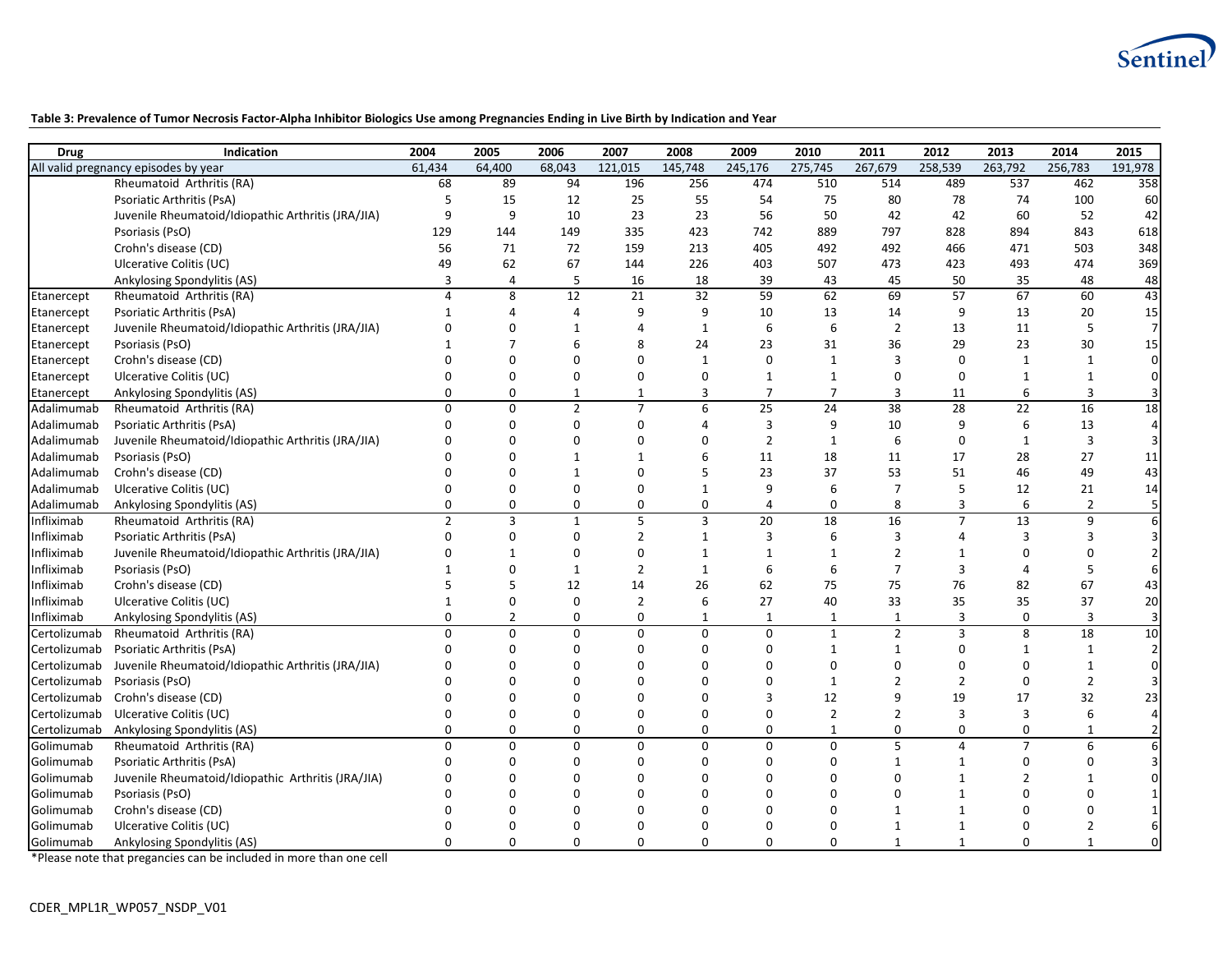

**Table 4: Prevalence of Tumor Necrosis Factor-Alpha Inhibitor Biologics Use among Pregnancies Ending in Live Birth by Indication and Maternal Age at Delivery**

| <b>Drug</b>  | Indication                                         | <b>15-19 Years</b> | <b>20-24 Years</b> | <b>25-29 Years</b> | <b>30-34 Years</b> | 35-39 Years     | 40-44 Years    | 45-54 Years    |
|--------------|----------------------------------------------------|--------------------|--------------------|--------------------|--------------------|-----------------|----------------|----------------|
|              | All valid pregnancy episodes by age at delivery    | 114,428            | 287,814            | 576,279            | 742,696            | 397,441         | 91,435         | 10,239         |
|              | Rheumatoid Arthritis (RA)                          | 49                 | 263                | 905                | 1502               | 1022            | 250            | 56             |
|              | Psoriatic Arthritis (PsA)                          | 5                  | 31                 | 116                | 240                | 186             | 50             | 5              |
|              | Juvenile Rheumatoid/Idiopathic Arthritis (JRA/JIA) | 42                 | 70                 | 107                | 140                | 47              | 12             | $\mathbf 0$    |
|              | Psoriasis (PsO)                                    | 137                | 463                | 1533               | 2639               | 1611            | 375            | 33             |
|              | Crohn's disease (CD)                               | 77                 | 334                | 942                | 1483               | 743             | 144            | 25             |
|              | Ulcerative Colitis (UC)                            | 55                 | 221                | 900                | 1467               | 821             | 206            | $20\,$         |
|              | Ankylosing Spondylitis (AS)                        | $\overline{2}$     | 22                 | 85                 | 126                | 96              | 19             | $\overline{a}$ |
| Etanercept   | Rheumatoid Arthritis (RA)                          | $\overline{2}$     | 17                 | 101                | 195                | $\frac{136}{2}$ | 36             | $\overline{7}$ |
| Etanercept   | Psoriatic Arthritis (PsA)                          | $\mathbf 0$        | 6                  | 17                 | 50                 | 35              | 12             | 1              |
| Etanercept   | Juvenile Rheumatoid/Idiopathic Arthritis (JRA/JIA) | 5                  | $\overline{4}$     | 13                 | 26                 | 7               | $\mathbf{1}$   | $\Omega$       |
| Etanercept   | Psoriasis (PsO)                                    | 5                  | 13                 | 57                 | 78                 | 62              | 17             |                |
| Etanercept   | Crohn's disease (CD)                               | $\Omega$           | $\mathbf 0$        | 0                  | 3                  | 3               | 1              | 0              |
| Etanercept   | Ulcerative Colitis (UC)                            | $\mathbf 0$        | $\mathbf 0$        | $\overline{2}$     | $\mathbf 0$        | $\mathbf{1}$    | $\mathbf{1}$   | $\mathbf{0}$   |
| Etanercept   | Ankylosing Spondylitis (AS)                        | $\Omega$           | $\overline{2}$     | 10                 | 17                 | 14              | $\mathbf{1}$   | $\mathbf{1}$   |
| Adalimumab   | Rheumatoid Arthritis (RA)                          | $\mathbf{1}$       | 11                 | 40                 | 71                 | 52              | 10             | $\mathbf{1}$   |
| Adalimumab   | Psoriatic Arthritis (PsA)                          | $\mathbf 0$        | $\mathbf{1}$       | 14                 | 16                 | 22              | 5              | $\mathbf{0}$   |
| Adalimumab   | Juvenile Rheumatoid/Idiopathic Arthritis (JRA/JIA) | $\overline{2}$     | $\mathbf 1$        | 8                  | 3                  | $\mathbf{1}$    | $\mathbf{1}$   |                |
| Adalimumab   | Psoriasis (PsO)                                    | 3                  | $\overline{7}$     | 33                 | 44                 | 35              | $\overline{7}$ |                |
| Adalimumab   | Crohn's disease (CD)                               | 5                  | 24                 | 86                 | 136                | 50              | $\overline{4}$ |                |
| Adalimumab   | Ulcerative Colitis (UC)                            | 0                  | $\overline{2}$     | 19                 | 38                 | 14              | $\overline{2}$ | $\mathbf{0}$   |
| Adalimumab   | Ankylosing Spondylitis (AS)                        | $\mathbf 0$        | $\overline{2}$     | 10                 | $\overline{7}$     | $\overline{7}$  | $\overline{2}$ | $\mathbf 0$    |
| Infliximab   | Rheumatoid Arthritis (RA)                          | $\mathbf{1}$       | $\overline{3}$     | 27                 | 30                 | $\overline{32}$ | $\overline{7}$ | 3              |
| Infliximab   | Psoriatic Arthritis (PsA)                          | $\mathbf 0$        | $\mathbf 2$        | 9                  | 8                  | 6               | $\overline{2}$ |                |
| Infliximab   | Juvenile Rheumatoid/Idiopathic Arthritis (JRA/JIA) | $\Omega$           | $\overline{2}$     | $\overline{2}$     | 4                  | $\mathbf{1}$    | $\Omega$       | $\Omega$       |
| Infliximab   | Psoriasis (PsO)                                    | $\Omega$           | $\overline{4}$     | 11                 | 17                 | 9               | $\Omega$       |                |
| Infliximab   | Crohn's disease (CD)                               | 13                 | 48                 | 144                | 216                | 102             | 17             |                |
| Infliximab   | Ulcerative Colitis (UC)                            | 4                  | 16                 | 53                 | 102                | 50              | 9              | $\overline{2}$ |
| Infliximab   | Ankylosing Spondylitis (AS)                        | $\Omega$           | $\pmb{0}$          | 4                  | 6                  | 5               | $\Omega$       | $\mathbf{0}$   |
| Certolizumab | Rheumatoid Arthritis (RA)                          | $\Omega$           | 3                  | 11                 | $\overline{13}$    | $\overline{10}$ | 5              | $\Omega$       |
| Certolizumab | Psoriatic Arthritis (PsA)                          | $\Omega$           | $\mathbf 0$        | $\overline{2}$     | $\mathbf{1}$       | 3               | $\mathbf 0$    | $\overline{0}$ |
| Certolizumab | Juvenile Rheumatoid/Idiopathic Arthritis (JRA/JIA) | $\Omega$           | $\mathbf 0$        | $\mathbf 0$        | $\mathbf{1}$       | 0               | $\Omega$       | $\Omega$       |
| Certolizumab | Psoriasis (PsO)                                    | $\Omega$           | $\mathbf 0$        | 5                  | $\overline{2}$     | 3               | $\Omega$       | $\Omega$       |
| Certolizumab | Crohn's disease (CD)                               | 0                  | $\overline{3}$     | 34                 | 45                 | 29              | $\overline{2}$ | $\overline{2}$ |
| Certolizumab | Ulcerative Colitis (UC)                            | $\Omega$           | $\mathbf 0$        | 3                  | 9                  | 5               | $\overline{2}$ | $\mathbf{1}$   |
| Certolizumab | Ankylosing Spondylitis (AS)                        | $\Omega$           | $\mathbf 0$        | $\mathbf{1}$       | $\mathbf{1}$       | $\overline{2}$  | $\Omega$       | $\mathbf 0$    |
| Golimumab    | Rheumatoid Arthritis (RA)                          | $\Omega$           | $\overline{2}$     | $\overline{7}$     | 11                 | $\overline{7}$  | $\mathbf{1}$   | $\mathbf{0}$   |
| Golimumab    | Psoriatic Arthritis (PsA)                          | $\Omega$           | $\boldsymbol{0}$   | $\mathbf{1}$       | 0                  | 3               | 1              | $\mathbf{0}$   |
| Golimumab    | Juvenile Rheumatoid/Idiopathic Arthritis (JRA/JIA) | $\Omega$           | $\mathbf{1}$       | 1                  | $\overline{2}$     | 0               | $\mathbf{0}$   | $\mathbf 0$    |
| Golimumab    | Psoriasis (PsO)                                    | $\Omega$           | $\Omega$           | $\Omega$           | $\Omega$           | $\mathbf 2$     | $\Omega$       | $\Omega$       |
| Golimumab    | Crohn's disease (CD)                               | $\mathbf 0$        | $\mathbf 0$        | $\mathbf{1}$       | 0                  | $\overline{2}$  | $\Omega$       | $\mathbf{0}$   |
| Golimumab    | Ulcerative Colitis (UC)                            | $\mathbf{1}$       | $\mathbf{1}$       | 3                  | $\overline{2}$     | 3               | $\Omega$       | $\mathbf 0$    |
| Golimumab    | Ankylosing Spondylitis (AS)                        | $\Omega$           | $\mathbf{1}$       | $\mathbf{1}$       | $\mathbf{1}$       | $\Omega$        | $\Omega$       | $\Omega$       |

\*Please note that pregancies can be included in more than one cell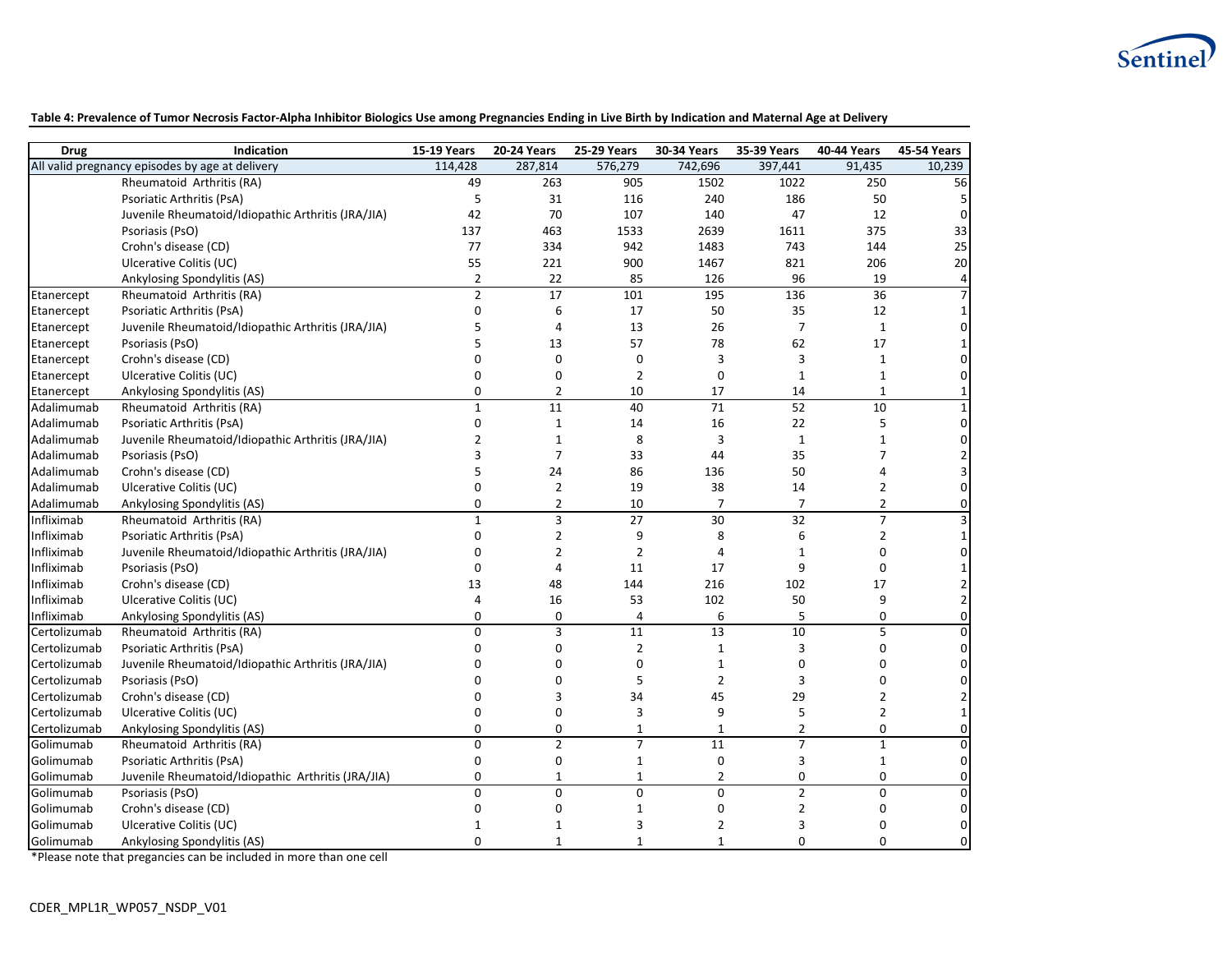

## **Appendix A: Dates of Available Data for Each Data Partner (DP) up to Request End Date (9/30/2015)**

| <b>Masked ID</b> | <b>DP Start Date</b> | <b>DP End Date</b> |
|------------------|----------------------|--------------------|
| DP001            | 1/1/2008             | 9/30/2015          |
| <b>DP002</b>     | 1/1/2012             | 9/30/2015          |
| DP003            | 1/1/2006             | 9/30/2015          |
| <b>DP004</b>     | 1/1/2000             | 9/30/2015          |
| <b>DP005</b>     | 1/1/2000             | 9/30/2015          |
| DP006            | 1/1/2000             | 5/31/2015          |
| <b>DP007</b>     | 1/1/2000             | 10/31/2014         |
| <b>DP008</b>     | 6/1/2007             | 9/30/2015          |
| DP009            | 1/1/2000             | 9/30/2015          |
| <b>DP010</b>     | 1/1/2000             | 9/30/2015          |
| DP011            | 1/1/2005             | 9/30/2015          |
| DP012            | 1/1/2000             | 9/30/2015          |
| DP013            | 1/1/2000             | 9/30/2015          |
| DP014            | 1/1/2004             | 9/30/2015          |
| DP015            | 1/1/2008             | 9/30/2015          |
| DP016            | 1/1/2000             | 9/30/2015          |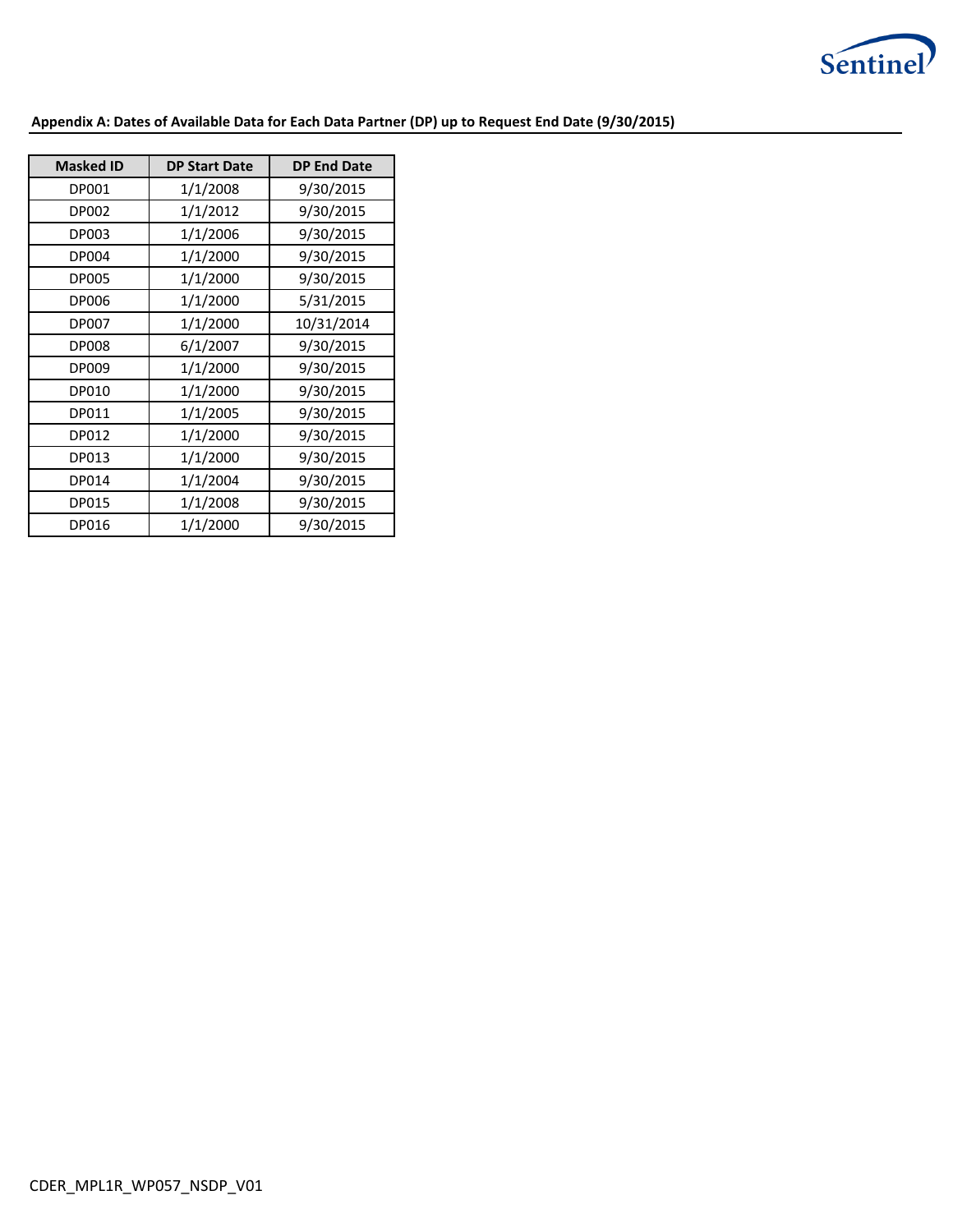

### **Appendix B: List of Diagnosis Codes used to Define Inclusion Criteria in this Request**

| <b>Inclusion Criteria</b>     | Code   | <b>Code Category</b> | <b>Code Type</b> | <b>Description</b>                                                                                |
|-------------------------------|--------|----------------------|------------------|---------------------------------------------------------------------------------------------------|
| <b>Rheumoatoid arthritis</b>  | 714    | <b>Diagnosis</b>     | ICD-9-CM         | Rheumatoid arthritis and other inflammatory polyarthropathies                                     |
| Rheumoatoid arthritis         | 714.0  | Diagnosis            | ICD-9-CM         | Rheumatoid arthritis                                                                              |
| Rheumoatoid arthritis         | 714.2  | <b>Diagnosis</b>     | ICD-9-CM         | Other rheumatoid arthritis with visceral or systemic involvement                                  |
| Psoriatic arthritis           | 696.0  | Diagnosis            | ICD-9-CM         | Psoriatic arthropathy                                                                             |
| Juvenile rheumatoid arthritis | 714.30 | Diagnosis            | ICD-9-CM         | Polyarticular juvenile rheumatoid arthritis, chronic or unspecified                               |
| Juvenile rheumatoid arthritis | 714.31 | Diagnosis            | ICD-9-CM         | Polyarticular juvenile rheumatoid arthritis, acute                                                |
| Juvenile rheumatoid arthritis | 714.32 | Diagnosis            | ICD-9-CM         | Pauciarticular juvenile rheumatoid arthritis                                                      |
| Juvenile rheumatoid arthritis | 714.33 | Diagnosis            | ICD-9-CM         | Monoarticular juvenile rheumatoid arthritis                                                       |
| Juvenile rheumatoid arthritis | 714.1  | Diagnosis            | ICD-9-CM         | Felty's syndrome                                                                                  |
| Psoriasis                     | 696    | <b>Diagnosis</b>     | ICD-9-CM         | Psoriasis and similar disorders                                                                   |
| Psoriasis                     | 696.1  | Diagnosis            | ICD-9-CM         | Other psoriasis                                                                                   |
| Crohn's disease               | 555.0  | <b>Diagnosis</b>     | ICD-9-CM         | Regional enteritis of small intestine, including duodenum, ileum, and jejunum (regional ileitis); |
| Crohn's disease               | 555.1  | Diagnosis            | ICD-9-CM         | Regional enteritis of large intestine (regional colitis);                                         |
| Crohn's disease               | 555.2  | Diagnosis            | ICD-9-CM         | Regional enteritis of small intestine with large intestine (regional ileocolitis)                 |
| Crohn's disease               | 555.9  | Diagnosis            | ICD-9-CM         | Regional enteritis of unspecified site (regional enteritis, not otherwise specified).             |
| Ulcerative colitis            | 556.0  | Diagnosis            | ICD-9-CM         | Ulcerative (chronic) enterocolitis                                                                |
| Ulcerative colitis            | 556.1  | Diagnosis            | ICD-9-CM         | Ulcerative (chronic) ileocolitis                                                                  |
| Ulcerative colitis            | 556.2  | Diagnosis            | ICD-9-CM         | Ulcerative (chronic) procotitis                                                                   |
| Ulcerative colitis            | 556.3  | Diagnosis            | ICD-9-CM         | Ulcerative (chronic) proctosigmoiditis                                                            |
| Ulcerative colitis            | 556.4  | Diagnosis            | ICD-9-CM         | Pseudopolyposis of colon                                                                          |
| Ulcerative colitis            | 556.5  | <b>Diagnosis</b>     | ICD-9-CM         | Left-side ulcerative (chronic) colitis                                                            |
| Ulcerative colitis            | 556.6  | <b>Diagnosis</b>     | ICD-9-CM         | Universal ulcerative (chronic) colitis                                                            |
| Ulcerative colitis            | 556.8  | Diagnosis            | ICD-9-CM         | Other ulcerative colitis                                                                          |
| Ulcerative colitis            | 556.9  | <b>Diagnosis</b>     | ICD-9-CM         | Ulcerative colitis, unspecified                                                                   |
| Ankylosing spondylitis        | 720.11 | Diagnosis            | ICD-9-CM         | Ankylosing Spondylitis                                                                            |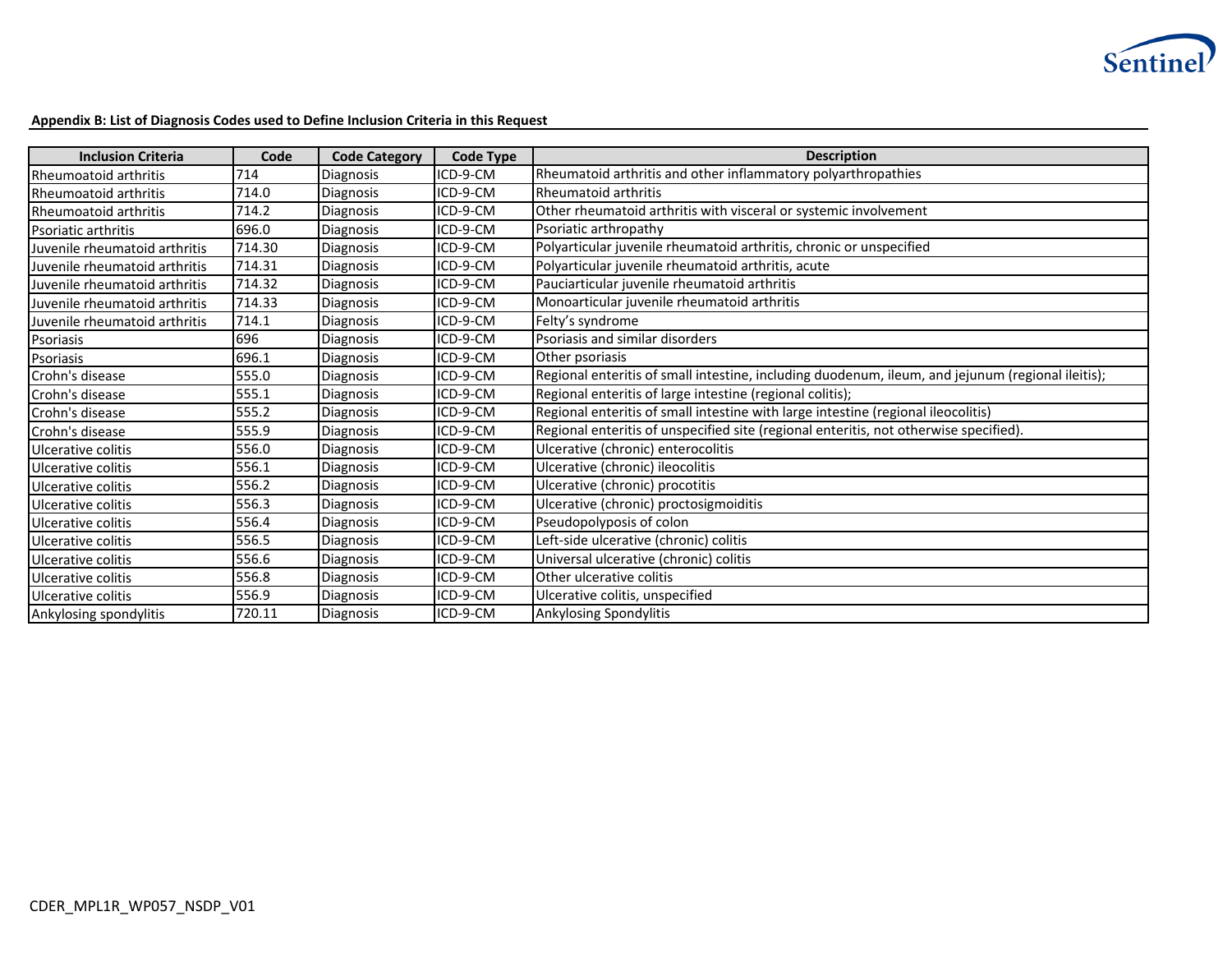

### **Appendix C: List of Diagnosis and Procedure Codes used to Define Liveborn Deliveries in this Request**

| Preterm and Post-term Delivery Codes* |                        |        |                                                                                     |           |                   |                 |                                           |  |  |
|---------------------------------------|------------------------|--------|-------------------------------------------------------------------------------------|-----------|-------------------|-----------------|-------------------------------------------|--|--|
| <b>Code Category</b>                  | <b>Code Type</b>       | Code   | <b>Description</b>                                                                  |           | Post-term<br>Code | <b>Priority</b> | <b>Duration of</b><br>Pregnancy<br>(Days) |  |  |
| Diagnosis                             | ICD-9-CM               | 644.21 | Early onset of delivery, delivered, with or without mention of antepartum condition | Yes       | <b>No</b>         | 8               | 245                                       |  |  |
| <b>Diagnosis</b>                      | $\overline{ICD-9}$ -CM | 645.10 | Post term pregnancy, unspecified as to episode of care or not applicable            | <b>No</b> | Yes               | 2               | 287                                       |  |  |
| Diagnosis                             | ICD-9-CM               | 645.1  | Post term pregnancy                                                                 | <b>No</b> | Yes               | $\overline{2}$  | 287                                       |  |  |
| Diagnosis                             | ICD-9-CM               | 645.11 | Post term pregnancy, delivered, with or without mention of antepartum condition     | <b>No</b> | Yes               | 2               | 287                                       |  |  |
| Diagnosis                             | ICD-9-CM               | 645.13 | Post term pregnancy, antepartum condition or complication                           | <b>No</b> | Yes               | 2               | 287                                       |  |  |
| Diagnosis                             | ICD-9-CM               | 645.20 | Prolonged pregnancy, unspecified as to episode of care or not applicable            | <b>No</b> | Yes               | $\mathbf{1}$    | 294                                       |  |  |
| Diagnosis                             | ICD-9-CM               | 645.2  | Prolonged pregnancy                                                                 | <b>No</b> | Yes               | $\mathbf{1}$    | 294                                       |  |  |
| Diagnosis                             | ICD-9-CM               | 645.21 | Prolonged pregnancy, delivered, with or without mention of antepartum condition     | <b>No</b> | Yes               | $\mathbf{1}$    | 294                                       |  |  |
| Diagnosis                             | ICD-9-CM               | 645.23 | Prolonged pregnancy, antepartum condition or complication                           | <b>No</b> | Yes               | $\mathbf{1}$    | 294                                       |  |  |
| Diagnosis                             | ICD-9-CM               | 765.0  | Extreme fetal immaturity                                                            | Yes       | No                | 5               | 196                                       |  |  |
| Diagnosis                             | ICD-9-CM               | 765.00 | Extreme fetal immaturity, unspecified (weight)                                      | Yes       | No                | 5               | 196                                       |  |  |
| Diagnosis                             | ICD-9-CM               | 765.01 | Extreme fetal immaturity, less than 500 grams                                       | Yes       | <b>No</b>         | 5               | 196                                       |  |  |
| Diagnosis                             | ICD-9-CM               | 765.02 | Extreme fetal immaturity, 500-749 grams                                             | Yes       | <b>No</b>         | 5               | 196                                       |  |  |
| Diagnosis                             | ICD-9-CM               | 765.03 | Extreme fetal immaturity, 750-999 grams                                             | Yes       | <b>No</b>         | 5               | 196                                       |  |  |
| Diagnosis                             | ICD-9-CM               | 765.04 | Extreme fetal immaturity, 1,000-1,249 grams                                         | Yes       | <b>No</b>         | 5               | 196                                       |  |  |
| Diagnosis                             | ICD-9-CM               | 765.05 | Extreme fetal immaturity, 1,250-1,499 grams                                         | Yes       | No                | 5               | 196                                       |  |  |
| Diagnosis                             | ICD-9-CM               | 765.06 | Extreme fetal immaturity, 1,500-1,749 grams                                         | Yes       | <b>No</b>         | 5               | 196                                       |  |  |
| Diagnosis                             | ICD-9-CM               | 765.07 | Extreme fetal immaturity, 1,750-1,999 grams                                         | Yes       | <b>No</b>         | 5               | 196                                       |  |  |
| Diagnosis                             | ICD-9-CM               | 765.08 | Extreme fetal immaturity, 2,000-2,499 grams                                         | Yes       | <b>No</b>         | 5               | 196                                       |  |  |
| Diagnosis                             | ICD-9-CM               | 765.09 | Extreme fetal immaturity, 2,500 or more grams                                       | Yes       | <b>No</b>         | 5               | 196                                       |  |  |
| Diagnosis                             | ICD-9-CM               | 765.1  | Other preterm infants                                                               | Yes       | <b>No</b>         | 8               | 245                                       |  |  |
| Diagnosis                             | ICD-9-CM               | 765.10 | Other preterm infants, unspecified (weight)                                         | Yes       | <b>No</b>         | 8               | 245                                       |  |  |
| Diagnosis                             | ICD-9-CM               | 765.11 | Other preterm infants, less than 500 grams                                          | Yes       | <b>No</b>         | 8               | 245                                       |  |  |
| Diagnosis                             | ICD-9-CM               | 765.12 | Other preterm infants, 500-749 grams                                                | Yes       | <b>No</b>         | 8               | 245                                       |  |  |
| Diagnosis                             | ICD-9-CM               | 765.13 | Other preterm infants, 750-999 grams                                                | Yes       | <b>No</b>         | 8               | 245                                       |  |  |
| <b>Diagnosis</b>                      | ICD-9-CM               | 765.14 | Other preterm infants, 1,000-1,249 grams                                            | Yes       | <b>No</b>         | 8               | 245                                       |  |  |
| Diagnosis                             | ICD-9-CM               | 765.15 | Other preterm infants, 1,250-1,499 grams                                            | Yes       | <b>No</b>         | 8               | 245                                       |  |  |
| Diagnosis                             | ICD-9-CM               | 765.16 | Other preterm infants, 1,500-1,749 grams                                            | Yes       | <b>No</b>         | $\bf 8$         | 245                                       |  |  |
| Diagnosis                             | ICD-9-CM               | 765.17 | Other preterm infants, 1,750-1,999 grams                                            | Yes       | <b>No</b>         | 8               | 245                                       |  |  |
| Diagnosis                             | ICD-9-CM               | 765.18 | Other preterm infants, 2,000-2,499 grams                                            | Yes       | <b>No</b>         | 8               | 245                                       |  |  |
| Diagnosis                             | ICD-9-CM               | 765.19 | Other preterm infants, 2,500 or more grams                                          | Yes       | <b>No</b>         | 8               | 245                                       |  |  |
| Diagnosis                             | ICD-9-CM               | 765.20 | Unspecified weeks of gestation                                                      | Yes       | <b>No</b>         | 8               | 245                                       |  |  |
| Diagnosis                             | ICD-9-CM               | 765.21 | Less than 24 completed weeks of gestation                                           | Yes       | No                | $\overline{7}$  | 168                                       |  |  |
| Diagnosis                             | ICD-9-CM               | 765.22 | 24 completed weeks of gestation                                                     | Yes       | <b>No</b>         | $\overline{7}$  | 168                                       |  |  |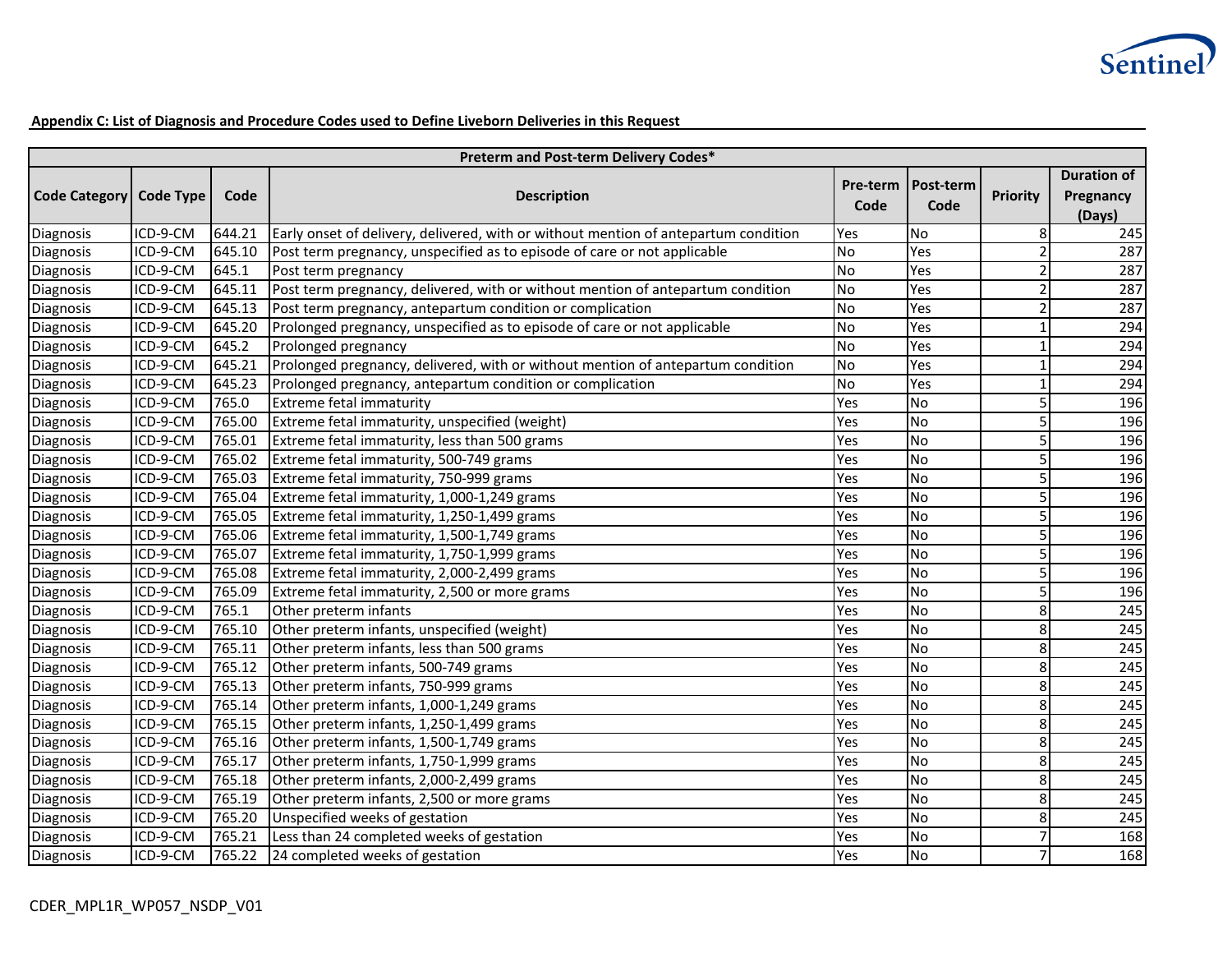

| Preterm and Post-term Delivery Codes* |           |        |                                           |                  |                            |                 |                                           |  |  |  |  |
|---------------------------------------|-----------|--------|-------------------------------------------|------------------|----------------------------|-----------------|-------------------------------------------|--|--|--|--|
| <b>Code Category</b>                  | Code Type | Code   | <b>Description</b>                        | Pre-term<br>Code | <b>I</b> Post-term<br>Code | <b>Priority</b> | <b>Duration of</b><br>Pregnancy<br>(Days) |  |  |  |  |
| Diagnosis                             | ICD-9-CM  | 765.23 | 25-26 completed weeks of gestation        | Yes              | l No                       |                 | 182                                       |  |  |  |  |
| <b>Diagnosis</b>                      | ICD-9-CM  | 765.24 | 27-28 completed weeks of gestation        | Yes              | l No                       |                 | 196                                       |  |  |  |  |
| Diagnosis                             | ICD-9-CM  | 765.25 | 29-30 completed weeks of gestation        | Yes              | No.                        |                 | 210                                       |  |  |  |  |
| Diagnosis                             | ICD-9-CM  |        | 765.26 31-32 completed weeks of gestation | <b>Yes</b>       | No.                        |                 | 224                                       |  |  |  |  |
| Diagnosis                             | ICD-9-CM  | 765.27 | 33-34 completed weeks of gestation        | Yes              | No.                        |                 | 238                                       |  |  |  |  |
| <b>Diagnosis</b>                      | ICD-9-CM  | 765.28 | 35-36 completed weeks of gestation        | Yes              | No.                        |                 | 252                                       |  |  |  |  |
| <b>Diagnosis</b>                      | ICD-9-CM  | 766.21 | Post-term infant                          | l No             | Yes                        |                 | 287                                       |  |  |  |  |
| Diagnosis                             | ICD-9-CM  | 766.22 | Prolonged gestation of infant             | l No             | Yes                        |                 | 294                                       |  |  |  |  |

\*Each pre-/post-term code is assigned an associated pregnancy duration and priority. If a pre-term or post-term code is observed within a requester-defined window before and after delivery, the duration associated with the code is used to calculate pregnancy duration. If multiple codes are observed, priority is used to determine appropriate duration. If no codes are observed, the requester defines the number of days used to define pregnancy duration.

Note that the default algorithm always assigns priority to observed pre-term codes; that is, if both a pre-term and post-term code

|                         | <b>Full Term Delivery Codes</b> |             |                                                                                                                                                                          |  |  |  |  |  |  |
|-------------------------|---------------------------------|-------------|--------------------------------------------------------------------------------------------------------------------------------------------------------------------------|--|--|--|--|--|--|
| Code Category Code Type |                                 | <b>Code</b> | <b>Description</b>                                                                                                                                                       |  |  |  |  |  |  |
| Procedure               | CPT4                            | 59409       | Vaginal delivery only (with or without episiotomy and/or forceps);                                                                                                       |  |  |  |  |  |  |
|                         |                                 |             | Vaginal delivery only (with or without episiotomy and/or forceps); including postpartum                                                                                  |  |  |  |  |  |  |
| Procedure               | CPT4                            | 59410       | care                                                                                                                                                                     |  |  |  |  |  |  |
|                         |                                 |             | Routine obstetric care including antepartum care, cesarean delivery, and postpartum                                                                                      |  |  |  |  |  |  |
| Procedure               | CPT4                            | 59510       | care                                                                                                                                                                     |  |  |  |  |  |  |
| Procedure               | CPT4                            | 59514       | Cesarean delivery only;                                                                                                                                                  |  |  |  |  |  |  |
| Procedure               | CPT4                            | 59515       | Cesarean delivery only; including postpartum care                                                                                                                        |  |  |  |  |  |  |
| Procedure               | CPT4                            | 59610       | Routine obstetric care including antepartum care, vaginal delivery (with or without<br>episiotomy, and/or forceps) and postpartum care, after previous cesarean delivery |  |  |  |  |  |  |
|                         |                                 |             | Vaginal delivery only, after previous cesarean delivery (with or without episiotomy                                                                                      |  |  |  |  |  |  |
| Procedure               | CPT4                            | 59612       | and/or forceps);                                                                                                                                                         |  |  |  |  |  |  |
|                         |                                 |             | Vaginal delivery only, after previous cesarean delivery (with or without episiotomy                                                                                      |  |  |  |  |  |  |
| Procedure               | CPT4                            | 59614       | and/or forceps); including postpartum care                                                                                                                               |  |  |  |  |  |  |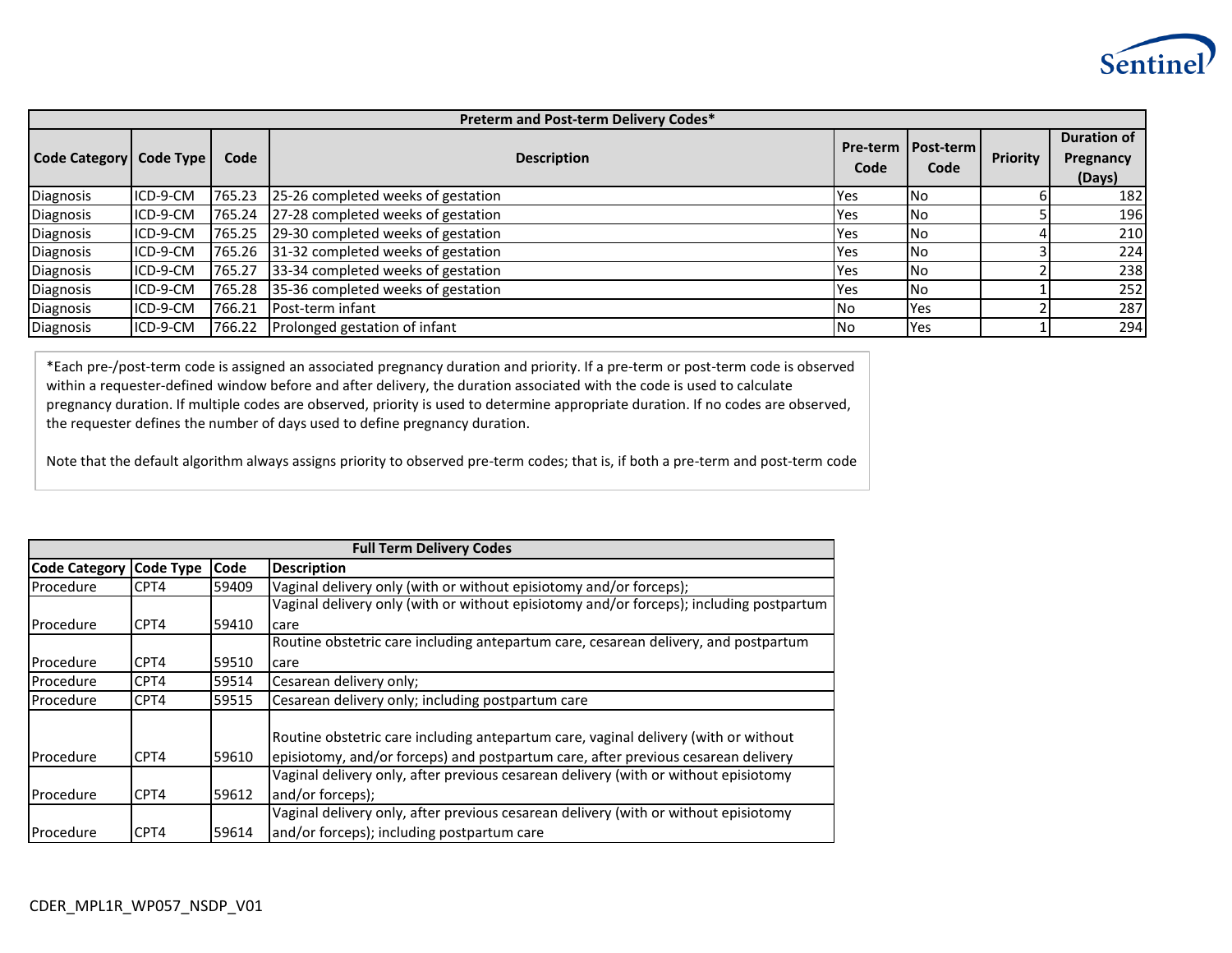

| <b>Full Term Delivery Codes</b> |                        |       |                                                                                        |  |  |  |  |
|---------------------------------|------------------------|-------|----------------------------------------------------------------------------------------|--|--|--|--|
| <b>Code Category</b>            | <b>Code Type</b>       | Code  | <b>Description</b>                                                                     |  |  |  |  |
|                                 |                        |       |                                                                                        |  |  |  |  |
|                                 |                        |       | Routine obstetric care including antepartum care, cesarean delivery, and postpartum    |  |  |  |  |
| Procedure                       | CPT4                   | 59618 | care, following attempted vaginal delivery after previous cesarean delivery            |  |  |  |  |
|                                 |                        |       | Cesarean delivery only, following attempted vaginal delivery after previous cesarean   |  |  |  |  |
| Procedure                       | CPT4                   | 59620 | delivery;                                                                              |  |  |  |  |
|                                 |                        |       | Cesarean delivery only, following attempted vaginal delivery after previous cesarean   |  |  |  |  |
| Procedure                       | CPT4                   | 59622 | delivery; including postpartum care                                                    |  |  |  |  |
| Diagnosis                       | ICD-9-CM               | 64101 | Placenta previa without hemorrhage, with delivery                                      |  |  |  |  |
| Diagnosis                       | ICD-9-CM               | 64111 | Hemorrhage from placenta previa, with delivery                                         |  |  |  |  |
| Diagnosis                       | ICD-9-CM               | 64121 | Premature separation of placenta, with delivery                                        |  |  |  |  |
| Diagnosis                       | ICD-9-CM               | 64131 | Antepartum hemorrhage associated with coagulation defects, with delivery               |  |  |  |  |
| Diagnosis                       | ICD-9-CM               | 64181 | Other antepartum hemorrhage, with delivery                                             |  |  |  |  |
| Diagnosis                       | ICD-9-CM               | 64191 | Unspecified antepartum hemorrhage, with delivery                                       |  |  |  |  |
| Diagnosis                       | ICD-9-CM               | 64201 | Benign essential hypertension with delivery                                            |  |  |  |  |
|                                 |                        |       |                                                                                        |  |  |  |  |
| Diagnosis                       | ICD-9-CM               | 64202 | Benign essential hypertension, with delivery, with current postpartum complication     |  |  |  |  |
| Diagnosis                       | ICD-9-CM               | 64211 | Hypertension secondary to renal disease, with delivery                                 |  |  |  |  |
|                                 |                        |       | Hypertension secondary to renal disease, with delivery, with current postpartum        |  |  |  |  |
| Diagnosis                       | ICD-9-CM               | 64212 | complication                                                                           |  |  |  |  |
| Diagnosis                       | ICD-9-CM               | 64221 | Other pre-existing hypertension, with delivery                                         |  |  |  |  |
|                                 |                        |       |                                                                                        |  |  |  |  |
| Diagnosis                       | ICD-9-CM               | 64222 | Other pre-existing hypertension, with delivery, with current postpartum complication   |  |  |  |  |
| Diagnosis                       | ICD-9-CM               | 64231 | Transient hypertension of pregnancy, with delivery                                     |  |  |  |  |
|                                 |                        |       | Transient hypertension of pregnancy, with delivery, with current postpartum            |  |  |  |  |
| Diagnosis                       | ICD-9-CM               | 64232 | complication                                                                           |  |  |  |  |
| Diagnosis                       | ICD-9-CM               | 64241 | Mild or unspecified pre-eclampsia, with delivery                                       |  |  |  |  |
|                                 |                        |       |                                                                                        |  |  |  |  |
| Diagnosis                       | ICD-9-CM               | 64242 | Mild or unspecified pre-eclampsia, with delivery, with current postpartum complication |  |  |  |  |
| Diagnosis                       | ICD-9-CM               | 64251 | Severe pre-eclampsia, with delivery                                                    |  |  |  |  |
| Diagnosis                       | ICD-9-CM               | 64252 | Severe pre-eclampsia, with delivery, with current postpartum complication              |  |  |  |  |
| Diagnosis                       | $\overline{ICD-9}$ -CM | 64261 | Eclampsia, with delivery                                                               |  |  |  |  |
| Diagnosis                       | ICD-9-CM               | 64262 | Eclampsia, with delivery, with current postpartum complication                         |  |  |  |  |
|                                 |                        |       |                                                                                        |  |  |  |  |
| Diagnosis                       | ICD-9-CM               | 64271 | Pre-eclampsia or eclampsia superimposed on pre-existing hypertension, with delivery    |  |  |  |  |
|                                 |                        |       | Pre-eclampsia or eclampsia superimposed on pre-existing hypertension, with delivery,   |  |  |  |  |
| Diagnosis                       | ICD-9-CM               | 64272 | with current postpartum complication                                                   |  |  |  |  |
| Diagnosis                       | $ICD-9-CM$             | 64291 | Unspecified hypertension, with delivery                                                |  |  |  |  |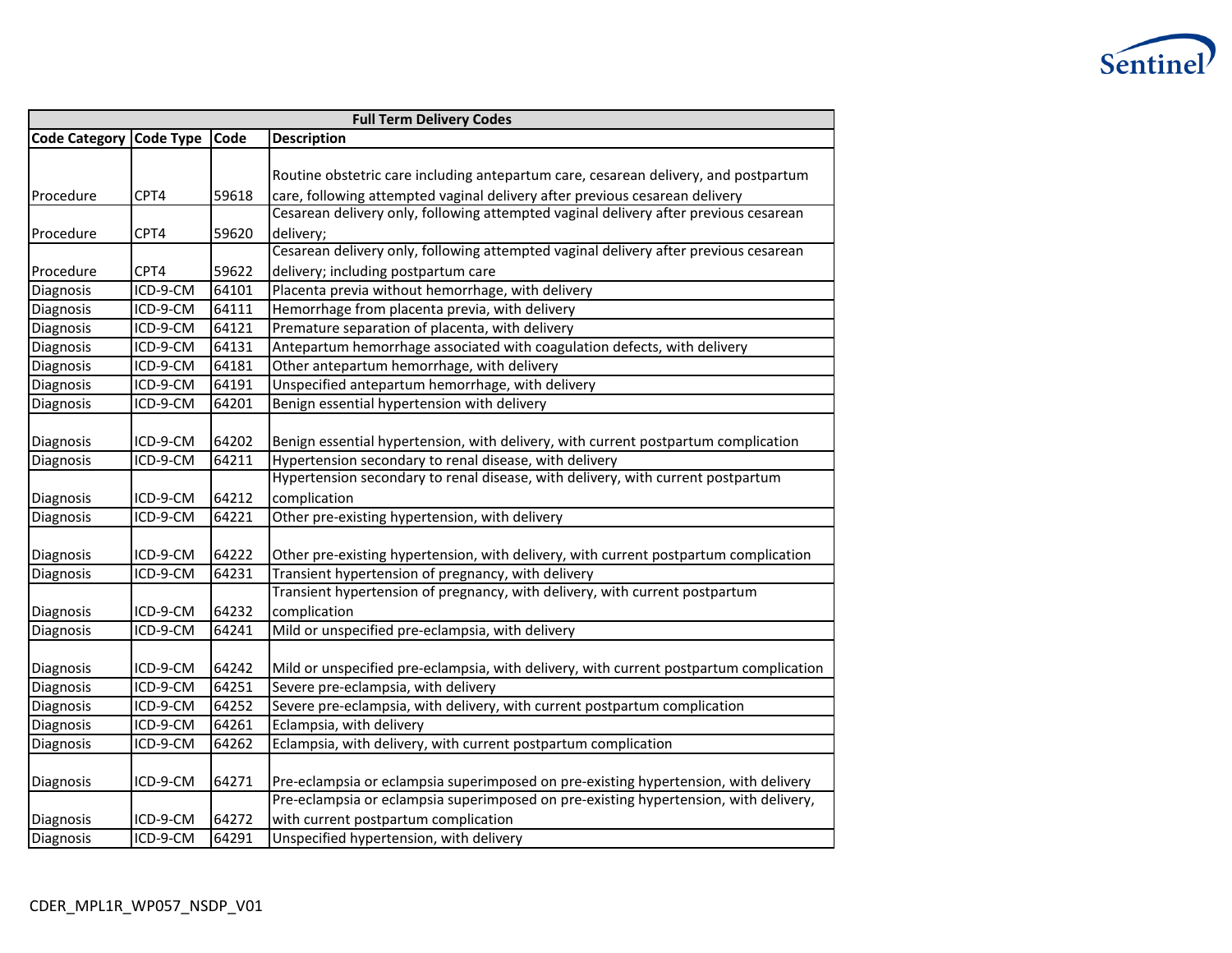

| <b>Full Term Delivery Codes</b> |                  |       |                                                                                                                   |  |  |  |  |
|---------------------------------|------------------|-------|-------------------------------------------------------------------------------------------------------------------|--|--|--|--|
| <b>Code Category</b>            | <b>Code Type</b> | Code  | <b>Description</b>                                                                                                |  |  |  |  |
| Diagnosis                       | ICD-9-CM         | 64292 | Unspecified hypertension, with delivery, with current postpartum complication                                     |  |  |  |  |
| Diagnosis                       | ICD-9-CM         | 64301 | Mild hyperemesis gravidarum, delivered                                                                            |  |  |  |  |
| Diagnosis                       | ICD-9-CM         | 64311 | Hyperemesis gravidarum with metabolic disturbance, delivered                                                      |  |  |  |  |
| Diagnosis                       | ICD-9-CM         | 64321 | Late vomiting of pregnancy, delivered                                                                             |  |  |  |  |
| Diagnosis                       | ICD-9-CM         | 64381 | Other vomiting complicating pregnancy, delivered                                                                  |  |  |  |  |
| <b>Diagnosis</b>                | ICD-9-CM         | 64391 | Unspecified vomiting of pregnancy, delivered                                                                      |  |  |  |  |
| Diagnosis                       | ICD-9-CM         | 64421 | Early onset of delivery, delivered, with or without mention of antepartum condition                               |  |  |  |  |
| Diagnosis                       | ICD-9-CM         | 64501 | Prolonged pregnancy, with delivery                                                                                |  |  |  |  |
| Diagnosis                       | ICD-9-CM         | 64511 | Post term pregnancy, delivered, with or without mention of antepartum condition                                   |  |  |  |  |
| Diagnosis                       | ICD-9-CM         | 64521 | Prolonged pregnancy, delivered, with or without mention of antepartum condition                                   |  |  |  |  |
| Diagnosis                       | ICD-9-CM         | 64601 | Papyraceous fetus, delivered, with or without mention of antepartum condition                                     |  |  |  |  |
| Diagnosis                       | ICD-9-CM         | 64611 | Edema or excessive weight gain in pregnancy, with delivery, with or without mention of<br>antepartum complication |  |  |  |  |
|                                 |                  |       | Edema or excessive weight gain in pregnancy, with delivery, with current postpartum                               |  |  |  |  |
| Diagnosis                       | ICD-9-CM         | 64612 | complication                                                                                                      |  |  |  |  |
| Diagnosis                       | ICD-9-CM         | 64621 | Unspecified renal disease in pregnancy, with delivery                                                             |  |  |  |  |
|                                 |                  |       | Unspecified renal disease in pregnancy, with delivery, with current postpartum                                    |  |  |  |  |
| Diagnosis                       | ICD-9-CM         | 64622 | complication                                                                                                      |  |  |  |  |
| Diagnosis                       | ICD-9-CM         | 64631 | Pregnancy complication, recurrent pregnancy loss, with or without mention of<br>antepartum condition              |  |  |  |  |
| Diagnosis                       | ICD-9-CM         | 64641 | Peripheral neuritis in pregnancy, with delivery                                                                   |  |  |  |  |
| Diagnosis                       | ICD-9-CM         | 64642 | Peripheral neuritis in pregnancy, with delivery, with current postpartum complication                             |  |  |  |  |
| Diagnosis                       | ICD-9-CM         | 64651 | Asymptomatic bacteriuria in pregnancy, with delivery                                                              |  |  |  |  |
|                                 |                  |       | Asymptomatic bacteriuria in pregnancy, with delivery, with current postpartum                                     |  |  |  |  |
| Diagnosis                       | ICD-9-CM         | 64652 | complication                                                                                                      |  |  |  |  |
| Diagnosis                       | ICD-9-CM         | 64661 | Infections of genitourinary tract in pregnancy, with delivery                                                     |  |  |  |  |
|                                 |                  |       | Infections of genitourinary tract in pregnancy, with delivery, with current postpartum                            |  |  |  |  |
| Diagnosis                       | ICD-9-CM         | 64662 | complication                                                                                                      |  |  |  |  |
|                                 |                  |       | Liver and biliary tract disorders in pregnancy, delivered, with or without mention of                             |  |  |  |  |
| Diagnosis                       | ICD-9-CM         | 64671 | antepartum condition                                                                                              |  |  |  |  |
| Diagnosis                       | ICD-9-CM         | 64681 | Other specified complication of pregnancy, with delivery                                                          |  |  |  |  |
|                                 |                  |       | Other specified complications of pregnancy, with delivery, with current postpartum                                |  |  |  |  |
| Diagnosis                       | ICD-9-CM         | 64682 | complication                                                                                                      |  |  |  |  |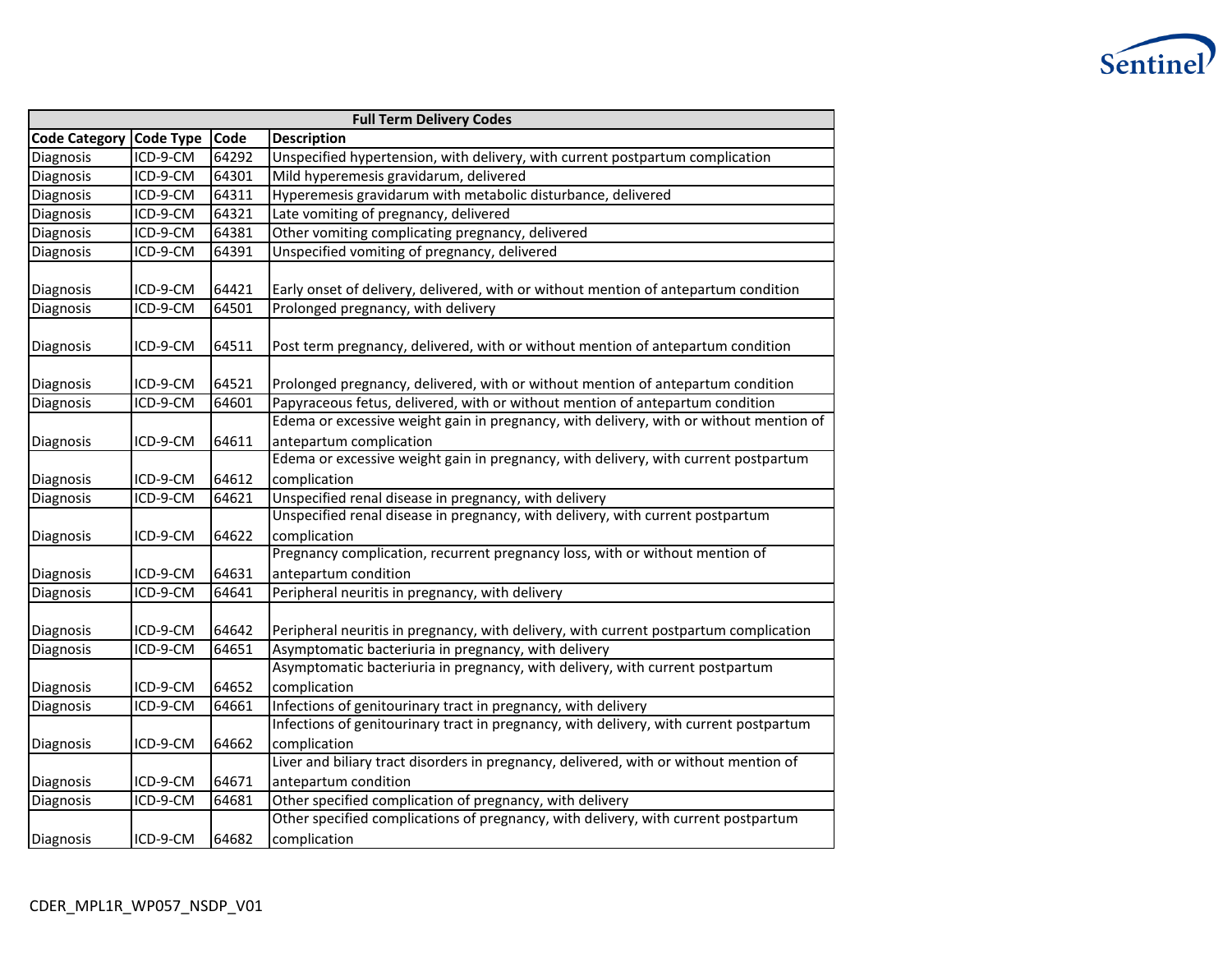

| <b>Full Term Delivery Codes</b> |                  |       |                                                                                       |  |
|---------------------------------|------------------|-------|---------------------------------------------------------------------------------------|--|
| <b>Code Category</b>            | <b>Code Type</b> | Code  | <b>Description</b>                                                                    |  |
| Diagnosis                       | ICD-9-CM         | 64691 | Unspecified complication of pregnancy, with delivery                                  |  |
| Diagnosis                       | ICD-9-CM         | 64701 | Maternal syphilis, complicating pregnancy, with delivery                              |  |
|                                 |                  |       | Maternal syphilis, complicating pregnancy, with delivery, with current postpartum     |  |
| Diagnosis                       | ICD-9-CM         | 64702 | complication                                                                          |  |
| Diagnosis                       | ICD-9-CM         | 64711 | Maternal gonorrhea with delivery                                                      |  |
| Diagnosis                       | ICD-9-CM         | 64712 | Maternal gonorrhea, with delivery, with current postpartum complication               |  |
| Diagnosis                       | ICD-9-CM         | 64721 | Other maternal venereal diseases with delivery                                        |  |
|                                 |                  |       |                                                                                       |  |
| Diagnosis                       | ICD-9-CM         | 64722 | Other maternal venereal diseases with delivery, with current postpartum complication  |  |
| Diagnosis                       | ICD-9-CM         | 64731 | Maternal tuberculosis with delivery                                                   |  |
| Diagnosis                       | ICD-9-CM         | 64732 | Maternal tuberculosis with delivery, with current postpartum complication             |  |
| Diagnosis                       | ICD-9-CM         | 64741 | Maternal malaria with delivery                                                        |  |
| Diagnosis                       | ICD-9-CM         | 64742 | Maternal malaria with delivery, with current postpartum complication                  |  |
| Diagnosis                       | ICD-9-CM         | 64751 | Maternal rubella with delivery                                                        |  |
| Diagnosis                       | ICD-9-CM         | 64752 | Maternal rubella with delivery, with current postpartum complication                  |  |
| Diagnosis                       | ICD-9-CM         | 64761 | Other maternal viral disease with delivery                                            |  |
|                                 |                  |       |                                                                                       |  |
| Diagnosis                       | ICD-9-CM         | 64762 | Other maternal viral disease with delivery, with current postpartum complication      |  |
| Diagnosis                       | ICD-9-CM         | 64781 | Other specified maternal infectious and parasitic disease with delivery               |  |
|                                 |                  |       | Other specified maternal infectious and parasitic disease with delivery, with current |  |
| Diagnosis                       | ICD-9-CM         | 64782 | postpartum complication                                                               |  |
| Diagnosis                       | ICD-9-CM         | 64791 | Unspecified maternal infection or infestation with delivery                           |  |
|                                 |                  |       | Unspecified maternal infection or infestation with delivery, with current postpartum  |  |
| Diagnosis                       | ICD-9-CM         | 64792 | complication                                                                          |  |
| Diagnosis                       | ICD-9-CM         | 64801 | Maternal diabetes mellitus with delivery                                              |  |
|                                 |                  |       |                                                                                       |  |
| Diagnosis                       | ICD-9-CM         | 64802 | Maternal diabetes mellitus with delivery, with current postpartum complication        |  |
|                                 |                  |       | Maternal thyroid dysfunction with delivery, with or without mention of antepartum     |  |
| Diagnosis                       | ICD-9-CM         | 64811 | condition                                                                             |  |
|                                 |                  |       |                                                                                       |  |
| Diagnosis                       | ICD-9-CM         | 64812 | Maternal thyroid dysfunction with delivery, with current postpartum complication      |  |
| Diagnosis                       | ICD-9-CM         | 64821 | Maternal anemia, with delivery                                                        |  |
| Diagnosis                       | ICD-9-CM         | 64822 | Maternal anemia with delivery, with current postpartum complication                   |  |
| Diagnosis                       | ICD-9-CM         | 64831 | Maternal drug dependence, with delivery                                               |  |
|                                 |                  |       |                                                                                       |  |
| Diagnosis                       | ICD-9-CM         | 64832 | Maternal drug dependence, with delivery, with current postpartum complication         |  |
| Diagnosis                       | ICD-9-CM         | 64841 | Maternal mental disorders, with delivery                                              |  |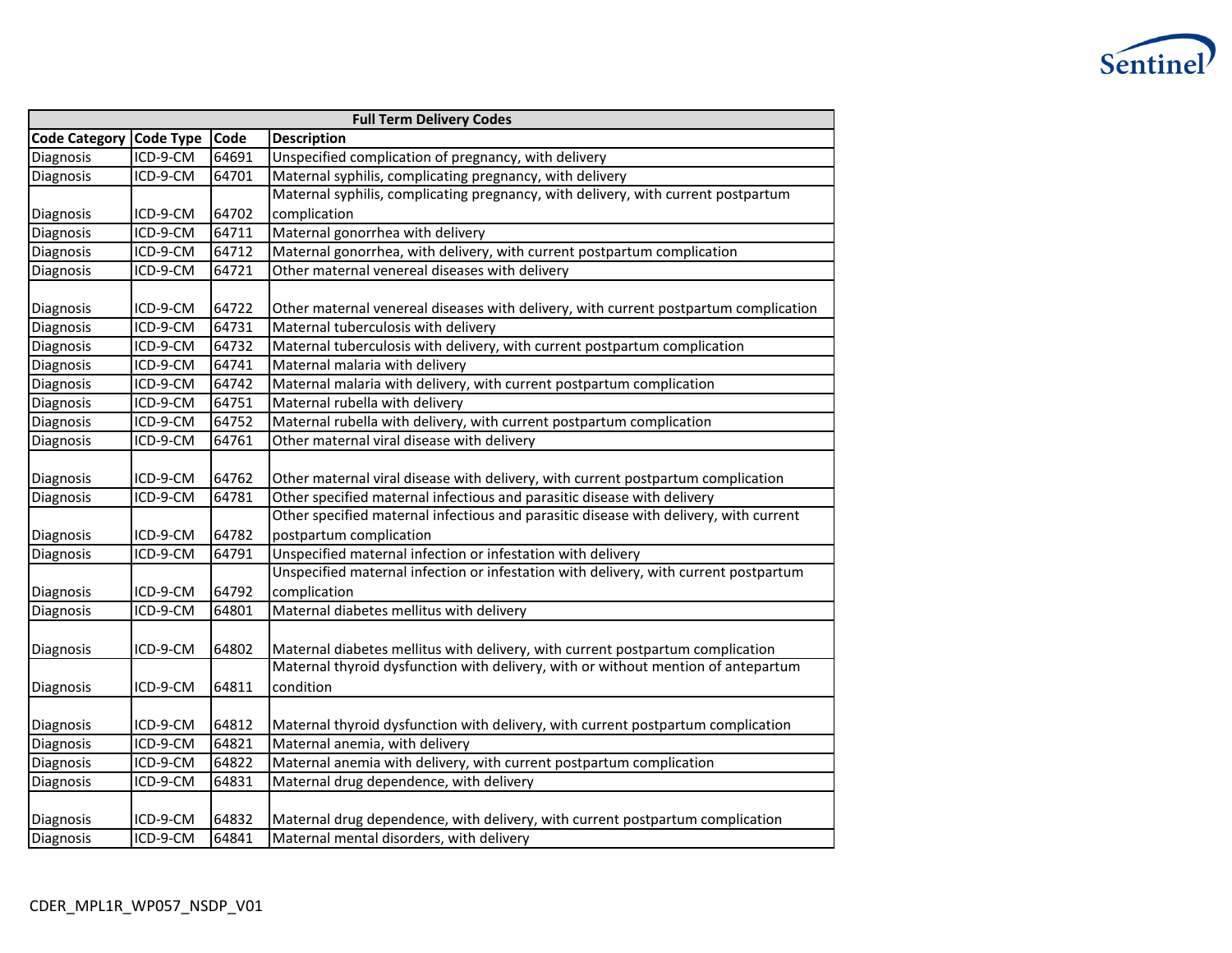

| <b>Full Term Delivery Codes</b> |          |       |                                                                                         |  |
|---------------------------------|----------|-------|-----------------------------------------------------------------------------------------|--|
| Code Category Code Type         |          | Code  | <b>Description</b>                                                                      |  |
|                                 |          |       |                                                                                         |  |
| Diagnosis                       | ICD-9-CM | 64842 | Maternal mental disorders, with delivery, with current postpartum complication          |  |
| Diagnosis                       | ICD-9-CM | 64851 | Maternal congenital cardiovascular disorders, with delivery                             |  |
|                                 |          |       | Maternal congenital cardiovascular disorders, with delivery, with current postpartum    |  |
| Diagnosis                       | ICD-9-CM | 64852 | complication                                                                            |  |
| Diagnosis                       | ICD-9-CM | 64861 | Other maternal cardiovascular diseases, with delivery                                   |  |
|                                 |          |       | Other maternal cardiovascular diseases, with delivery, with current postpartum          |  |
| Diagnosis                       | ICD-9-CM | 64862 | complication                                                                            |  |
|                                 |          |       |                                                                                         |  |
| Diagnosis                       | ICD-9-CM | 64871 | Bone and joint disorders of maternal back, pelvis, and lower limbs, with delivery       |  |
|                                 |          |       | Bone and joint disorders of maternal back, pelvis, and lower limbs, with delivery, with |  |
| Diagnosis                       | ICD-9-CM | 64872 | current postpartum complication                                                         |  |
| Diagnosis                       | ICD-9-CM | 64881 | Abnormal maternal glucose tolerance, with delivery                                      |  |
|                                 |          |       | Abnormal maternal glucose tolerance, with delivery, with current postpartum             |  |
| Diagnosis                       | ICD-9-CM | 64882 | complication                                                                            |  |
| Diagnosis                       | ICD-9-CM | 64891 | Other current maternal conditions classifiable elsewhere, with delivery                 |  |
|                                 |          |       | Other current maternal conditions classifiable elsewhere, with delivery, with current   |  |
| Diagnosis                       | ICD-9-CM | 64892 | postpartum complication                                                                 |  |
|                                 |          |       | Tobacco use disorder complicating pregnancy, childbirth, or the puerperium, delivered,  |  |
| Diagnosis                       | ICD-9-CM | 64901 | with or without mention of antepartum condition                                         |  |
|                                 |          |       | Tobacco use disorder complicating pregnancy, childbirth, or the puerperium, delivered,  |  |
| Diagnosis                       | ICD-9-CM | 64902 | with mention of postpartum complication                                                 |  |
|                                 |          |       | Obesity complicating pregnancy, childbirth, or the puerperium, delivered, with or       |  |
| Diagnosis                       | ICD-9-CM | 64911 | without mention of antepartum condition                                                 |  |
|                                 |          |       | Obesity complicating pregnancy, childbirth, or the puerperium, delivered, with mention  |  |
| Diagnosis                       | ICD-9-CM | 64912 | of postpartum complication                                                              |  |
|                                 |          |       | Bariatric surgery status complicating pregnancy, childbirth, or the puerperium,         |  |
| Diagnosis                       | ICD-9-CM | 64921 | delivered, with or without mention of antepartum condition                              |  |
|                                 |          |       | Bariatric surgery status complicating pregnancy, childbirth, or the puerperium,         |  |
| Diagnosis                       | ICD-9-CM | 64922 | delivered, with mention of postpartum complication                                      |  |
|                                 |          |       | Coagulation defects complicating pregnancy, childbirth, or the puerperium, delivered,   |  |
| Diagnosis                       | ICD-9-CM | 64931 | with or without mention of antepartum condition                                         |  |
|                                 |          |       | Coagulation defects complicating pregnancy, childbirth, or the puerperium, delivered,   |  |
| Diagnosis                       | ICD-9-CM | 64932 | with mention of postpartum complication                                                 |  |
|                                 |          |       | Epilepsy complicating pregnancy, childbirth, or the puerperium, delivered, with or      |  |
| Diagnosis                       | ICD-9-CM | 64941 | without mention of antepartum condition                                                 |  |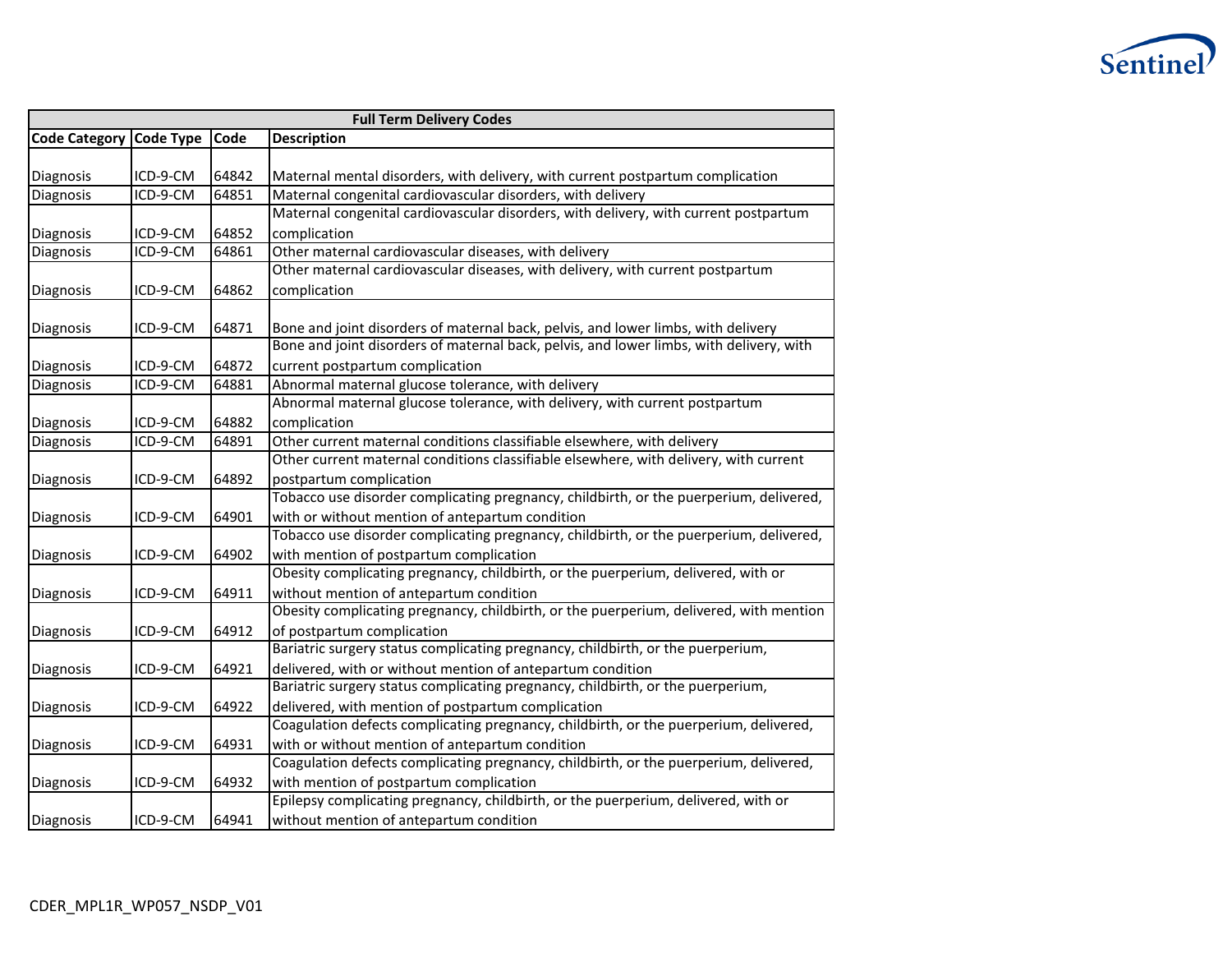

| <b>Full Term Delivery Codes</b> |                        |       |                                                                                                                                |  |
|---------------------------------|------------------------|-------|--------------------------------------------------------------------------------------------------------------------------------|--|
| <b>Code Category</b>            | <b>Code Type</b>       | Code  | <b>Description</b>                                                                                                             |  |
|                                 |                        |       | Epilepsy complicating pregnancy, childbirth, or the puerperium, delivered, with mention                                        |  |
| Diagnosis                       | ICD-9-CM               | 64942 | of postpartum complication                                                                                                     |  |
|                                 |                        |       | Spotting complicating pregnancy, delivered, with or without mention of antepartum                                              |  |
| Diagnosis                       | ICD-9-CM               | 64951 | condition                                                                                                                      |  |
|                                 |                        |       | Uterine size date discrepancy, delivered, with or without mention of antepartum                                                |  |
| Diagnosis                       | ICD-9-CM               | 64961 | condition                                                                                                                      |  |
|                                 |                        |       |                                                                                                                                |  |
| Diagnosis                       | ICD-9-CM               | 64962 | Uterine size date discrepancy, delivered, with mention of postpartum complication                                              |  |
| Diagnosis                       | ICD-9-CM               | 64971 | Cervical shortening, delivered, with or without mention of antepartum condition                                                |  |
|                                 |                        |       | Onset (spontaneous) of labor after 37 completed weeks of gestation but before 39                                               |  |
|                                 |                        |       | completed weeks gestation, with delivery by (planned) cesarean section, delivered, with                                        |  |
|                                 |                        |       |                                                                                                                                |  |
| Diagnosis                       | ICD-9-CM               | 64981 | or without mention of antepartum condition<br>Onset (spontaneous) of labor after 37 completed weeks of gestation but before 39 |  |
|                                 |                        |       | completed weeks gestation, with delivery by (planned) cesarean section, delivered, with                                        |  |
|                                 |                        |       |                                                                                                                                |  |
| Diagnosis                       | ICD-9-CM               | 64982 | mention of postpartum complication                                                                                             |  |
| Diagnosis                       | ICD-9-CM               | 650   | Normal delivery                                                                                                                |  |
| Diagnosis                       | ICD-9-CM               | 65101 | Twin pregnancy, delivered                                                                                                      |  |
| Diagnosis                       | ICD-9-CM               | 65111 | Triplet pregnancy, delivered                                                                                                   |  |
| Diagnosis                       | ICD-9-CM               | 65121 | Quadruplet pregnancy, delivered                                                                                                |  |
| Diagnosis                       | ICD-9-CM               | 65131 | Twin pregnancy with fetal loss and retention of one fetus, delivered                                                           |  |
| Diagnosis                       | ICD-9-CM               | 65141 | Triplet pregnancy with fetal loss and retention of one or more, delivered                                                      |  |
| Diagnosis                       | ICD-9-CM               | 65151 | Quadruplet pregnancy with fetal loss and retention of one or more, delivered                                                   |  |
|                                 |                        |       | Other multiple pregnancy with fetal loss and retention of one or more fetus(es),                                               |  |
| Diagnosis                       | ICD-9-CM               | 65161 | delivered                                                                                                                      |  |
|                                 |                        |       | Multiple gestation following (elective) fetal reduction, delivered, with or without                                            |  |
| Diagnosis                       | ICD-9-CM               | 65171 | mention of antepartum condition                                                                                                |  |
| Diagnosis                       | ICD-9-CM               | 65181 | Other specified multiple gestation, delivered                                                                                  |  |
| Diagnosis                       | ICD-9-CM               | 65191 | Unspecified multiple gestation, delivered                                                                                      |  |
| Diagnosis                       | ICD-9-CM               | 65201 | Unstable lie of fetus, delivered                                                                                               |  |
|                                 |                        |       | Breech or other malpresentation successfully converted to cephalic presentation,                                               |  |
| Diagnosis                       | ICD-9-CM               | 65211 | delivered                                                                                                                      |  |
| Diagnosis                       | $\overline{ICD-9}$ -CM | 65221 | Breech presentation without mention of version, delivered                                                                      |  |
| Diagnosis                       | ICD-9-CM               | 65231 | Transverse or oblique fetal presentation, delivered                                                                            |  |
| Diagnosis                       | ICD-9-CM               | 65241 | Fetal face or brow presentation, delivered                                                                                     |  |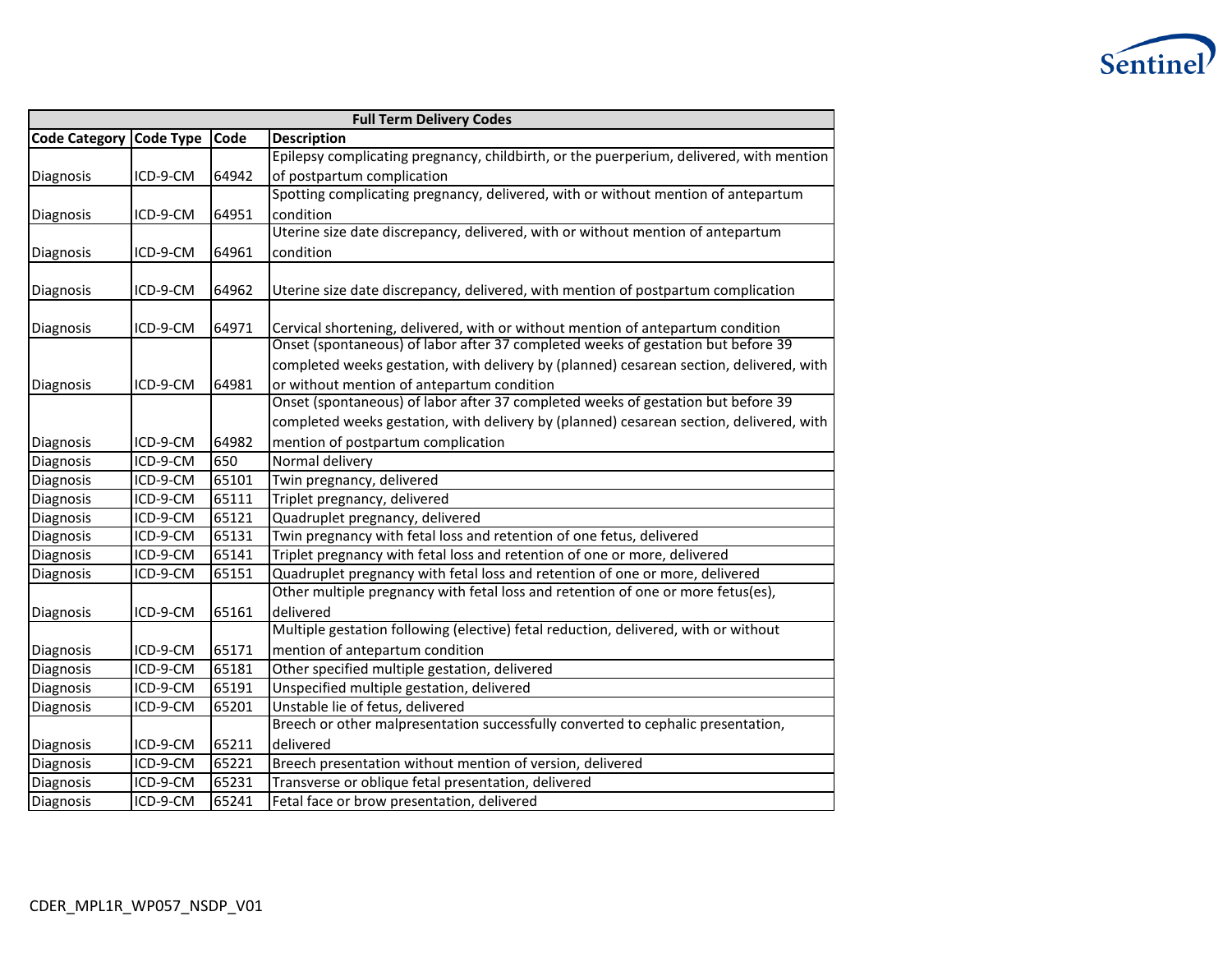

| <b>Full Term Delivery Codes</b> |                  |       |                                                                                          |  |
|---------------------------------|------------------|-------|------------------------------------------------------------------------------------------|--|
| <b>Code Category</b>            | <b>Code Type</b> | Code  | <b>Description</b>                                                                       |  |
| Diagnosis                       | ICD-9-CM         | 65251 | High fetal head at term, delivered                                                       |  |
| Diagnosis                       | ICD-9-CM         | 65261 | Multiple gestation with malpresentation of one fetus or more, delivered                  |  |
| Diagnosis                       | ICD-9-CM         | 65271 | Prolapsed arm of fetus, delivered                                                        |  |
| Diagnosis                       | ICD-9-CM         | 65281 | Other specified malposition or malpresentation of fetus, delivered                       |  |
| Diagnosis                       | ICD-9-CM         | 65291 | Unspecified malposition or malpresentation of fetus, delivered                           |  |
| Diagnosis                       | ICD-9-CM         | 65301 | Major abnormality of bony pelvis, not further specified, delivered                       |  |
| Diagnosis                       | ICD-9-CM         | 65311 | Generally contracted pelvis in pregnancy, delivered                                      |  |
| Diagnosis                       | ICD-9-CM         | 65321 | Inlet contraction of pelvis in pregnancy, delivered                                      |  |
| Diagnosis                       | ICD-9-CM         | 65331 | Outlet contraction of pelvis in pregnancy, delivered                                     |  |
| Diagnosis                       | ICD-9-CM         | 65341 | Fetopelvic disproportion, delivered                                                      |  |
| Diagnosis                       | ICD-9-CM         | 65351 | Unusually large fetus causing disproportion, delivered                                   |  |
| Diagnosis                       | ICD-9-CM         | 65361 | Hydrocephalic fetus causing disproportion, delivered                                     |  |
| Diagnosis                       | ICD-9-CM         | 65371 | Other fetal abnormality causing disproportion, delivered                                 |  |
| Diagnosis                       | ICD-9-CM         | 65381 | Fetal disproportion of other origin, delivered                                           |  |
| Diagnosis                       | ICD-9-CM         | 65391 | Unspecified fetal disproportion, delivered                                               |  |
| Diagnosis                       | ICD-9-CM         | 65401 | Congenital abnormalities of pregnant uterus, delivered                                   |  |
|                                 |                  |       | Congenital abnormalities of pregnant uterus, delivered, with mention of postpartum       |  |
| Diagnosis                       | ICD-9-CM         | 65402 | complication                                                                             |  |
| Diagnosis                       | ICD-9-CM         | 65411 | Tumors of body of uterus, delivered                                                      |  |
| Diagnosis                       | ICD-9-CM         | 65412 | Tumors of body of uterus, delivered, with mention of postpartum complication             |  |
|                                 |                  |       |                                                                                          |  |
| Diagnosis                       | ICD-9-CM         | 65421 | Previous cesarean delivery, delivered, with or without mention of antepartum condition   |  |
| Diagnosis                       | ICD-9-CM         | 65431 | Retroverted and incarcerated gravid uterus, delivered                                    |  |
|                                 |                  |       | Retroverted and incarcerated gravid uterus, delivered, with mention of postpartum        |  |
| Diagnosis                       | ICD-9-CM         | 65432 | complication                                                                             |  |
|                                 |                  |       | Other abnormalities in shape or position of gravid uterus and of neighboring structures, |  |
| Diagnosis                       | ICD-9-CM         | 65441 | delivered                                                                                |  |
|                                 |                  |       | Other abnormalities in shape or position of gravid uterus and of neighboring structures, |  |
| Diagnosis                       | ICD-9-CM         | 65442 | delivered, with mention of postpartum complication                                       |  |
| Diagnosis                       | ICD-9-CM         | 65451 | Cervical incompetence, delivered                                                         |  |
| Diagnosis                       | ICD-9-CM         | 65452 | Cervical incompetence, delivered, with mention of postpartum complication                |  |
| Diagnosis                       | ICD-9-CM         | 65461 | Other congenital or acquired abnormality of cervix, with delivery                        |  |
|                                 |                  |       | Other congenital or acquired abnormality of cervix, delivered, with mention of           |  |
| Diagnosis                       | ICD-9-CM         | 65462 | postpartum complication                                                                  |  |
| Diagnosis                       | ICD-9-CM         | 65471 | Congenital or acquired abnormality of vagina, with delivery                              |  |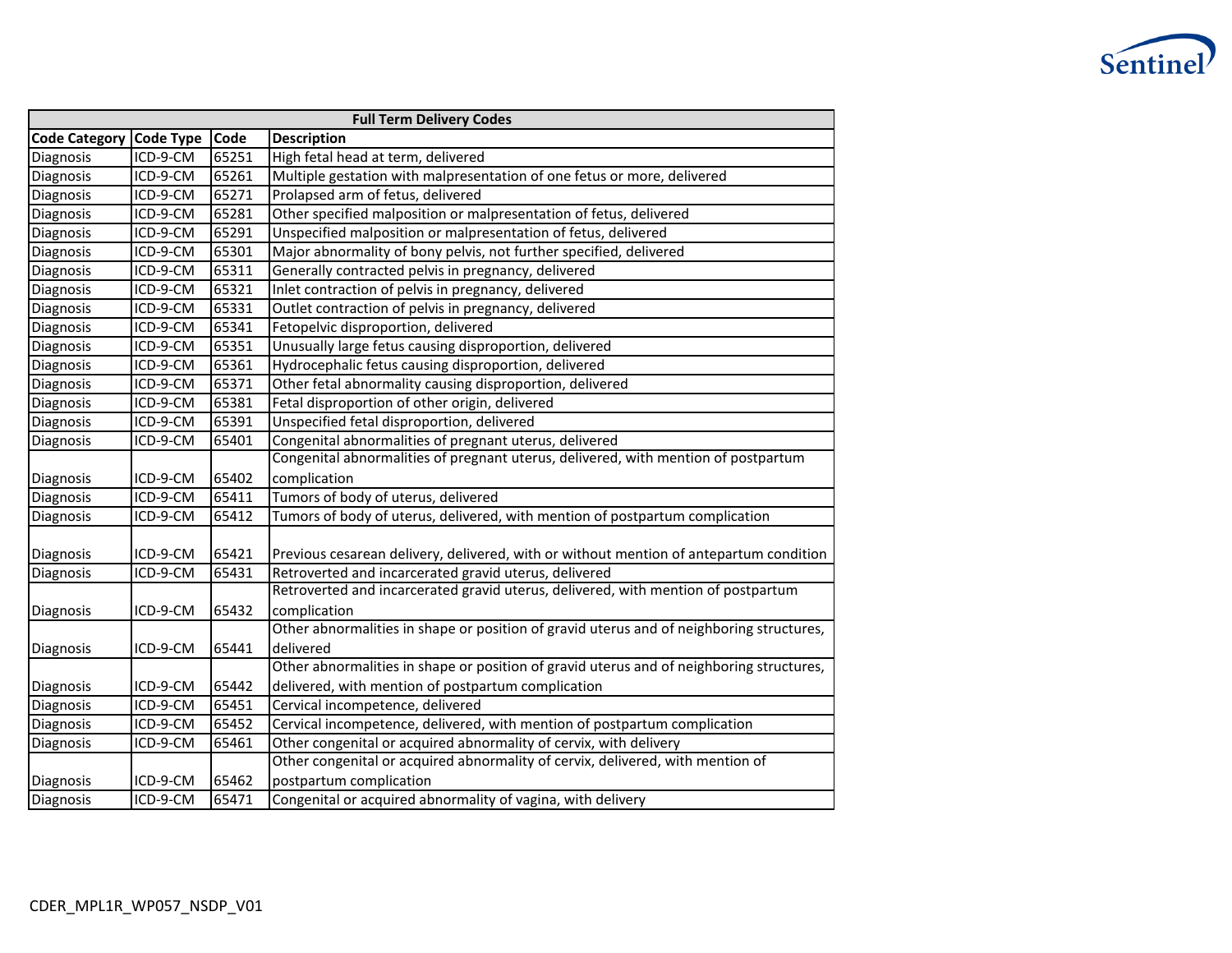

| <b>Full Term Delivery Codes</b> |                      |                |                                                                                                                                                         |  |
|---------------------------------|----------------------|----------------|---------------------------------------------------------------------------------------------------------------------------------------------------------|--|
| <b>Code Category</b>            | <b>Code Type</b>     | Code           | <b>Description</b>                                                                                                                                      |  |
|                                 |                      |                | Congenital or acquired abnormality of vagina, delivered, with mention of postpartum                                                                     |  |
| Diagnosis                       | ICD-9-CM             | 65472          | complication                                                                                                                                            |  |
| Diagnosis                       | ICD-9-CM             | 65481          | Congenital or acquired abnormality of vulva, with delivery                                                                                              |  |
|                                 |                      |                | Congenital or acquired abnormality of vulva, delivered, with mention of postpartum                                                                      |  |
| Diagnosis                       | ICD-9-CM             | 65482          | complication                                                                                                                                            |  |
|                                 |                      |                |                                                                                                                                                         |  |
| Diagnosis                       | ICD-9-CM             | 65491          | Other and unspecified abnormality of organs and soft tissues of pelvis, with delivery                                                                   |  |
|                                 |                      |                | Other and unspecified abnormality of organs and soft tissues of pelvis, delivered, with                                                                 |  |
| Diagnosis                       | ICD-9-CM             | 65492          | mention of postpartum complication                                                                                                                      |  |
| Diagnosis                       | ICD-9-CM             | 65501          | Central nervous system malformation in fetus, with delivery                                                                                             |  |
|                                 |                      |                |                                                                                                                                                         |  |
| Diagnosis                       | ICD-9-CM             | 65511          | Chromosomal abnormality in fetus, affecting management of mother, with delivery                                                                         |  |
|                                 |                      |                | Hereditary disease in family possibly affecting fetus, affecting management of mother,                                                                  |  |
| Diagnosis                       | ICD-9-CM             | 65521          | with delivery                                                                                                                                           |  |
|                                 |                      |                | Suspected damage to fetus from viral disease in mother, affecting management of                                                                         |  |
| Diagnosis                       | ICD-9-CM             | 65531          | mother, with delivery                                                                                                                                   |  |
|                                 |                      |                | Suspected damage to fetus from other disease in mother, affecting management of                                                                         |  |
| Diagnosis                       | ICD-9-CM             | 65541          | mother, with delivery                                                                                                                                   |  |
|                                 |                      |                |                                                                                                                                                         |  |
| Diagnosis                       | ICD-9-CM             | 65551          | Suspected damage to fetus from drugs, affecting management of mother, delivered                                                                         |  |
|                                 |                      | 65561          |                                                                                                                                                         |  |
| Diagnosis                       | ICD-9-CM<br>ICD-9-CM | 65571          | Suspected damage to fetus from radiation, affecting management of mother, delivered                                                                     |  |
| Diagnosis                       |                      |                | Decreased fetal movements, affecting management of mother, delivered<br>Other known or suspected fetal abnormality, not elsewhere classified, affecting |  |
|                                 |                      |                |                                                                                                                                                         |  |
| Diagnosis                       | ICD-9-CM<br>ICD-9-CM | 65581<br>65591 | management of mother, delivery<br>Unspecified fetal abnormality affecting management of mother, delivery                                                |  |
| Diagnosis<br>Diagnosis          | ICD-9-CM             | 65601          | Fetal-maternal hemorrhage, with delivery                                                                                                                |  |
|                                 |                      |                |                                                                                                                                                         |  |
| Diagnosis                       | ICD-9-CM             | 65611          | Rhesus isoimmunization affecting management of mother, delivered<br>Isoimmunization from other and unspecified blood-group incompatibility, affecting   |  |
|                                 |                      |                |                                                                                                                                                         |  |
| Diagnosis                       | ICD-9-CM<br>ICD-9-CM | 65621<br>65631 | management of mother, delivered<br>Fetal distress affecting management of mother, delivered                                                             |  |
| Diagnosis                       |                      |                | Intrauterine death affecting management of mother, delivered                                                                                            |  |
| Diagnosis                       | ICD-9-CM             | 65641          |                                                                                                                                                         |  |
| Diagnosis                       | ICD-9-CM             | 65651          | Poor fetal growth, affecting management of mother, delivered                                                                                            |  |
| Diagnosis                       | ICD-9-CM             | 65661          | Excessive fetal growth affecting management of mother, delivered                                                                                        |  |
| Diagnosis                       | ICD-9-CM             | 65671          | Other placental conditions affecting management of mother, delivered                                                                                    |  |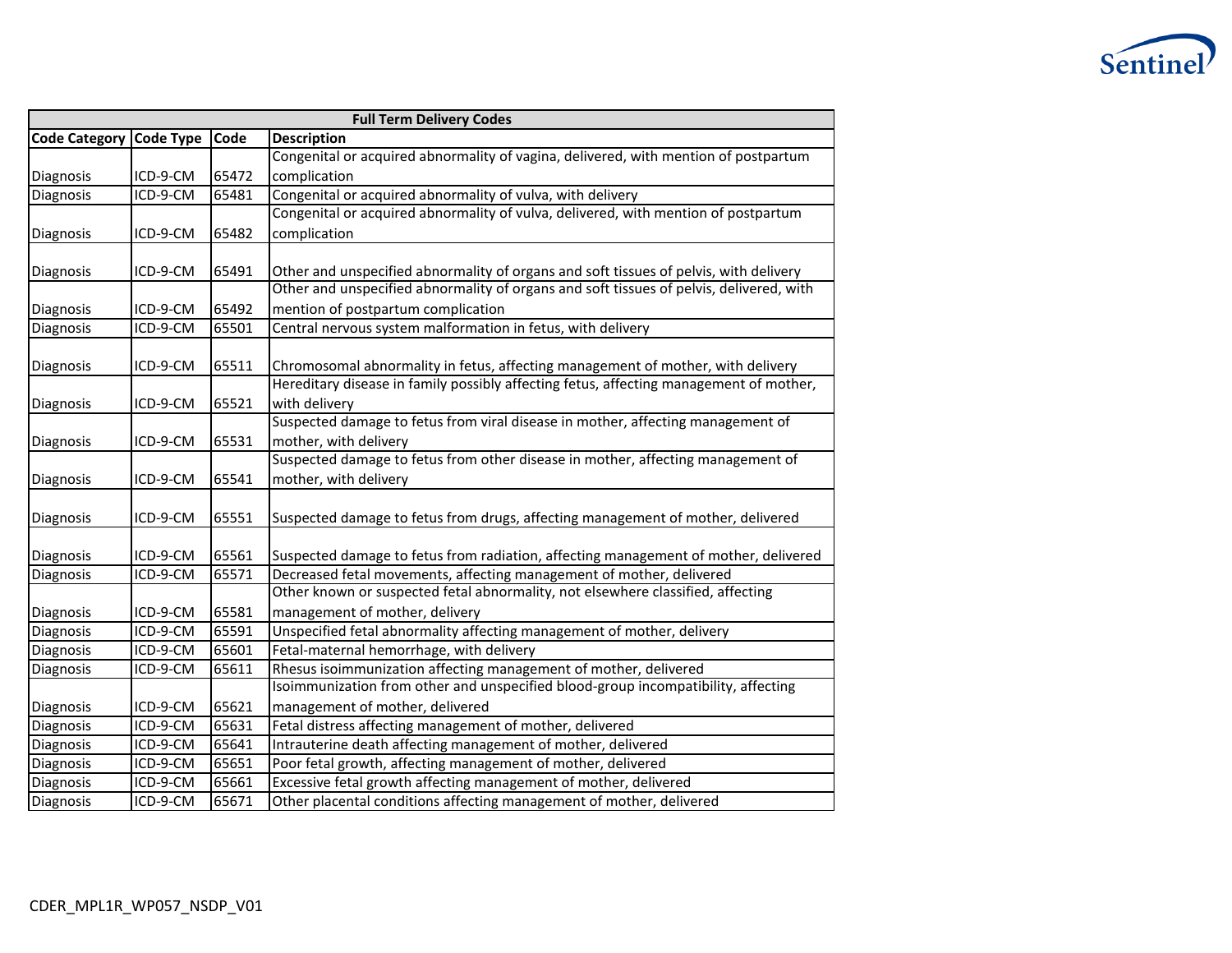

| <b>Full Term Delivery Codes</b> |                  |       |                                                                                          |  |
|---------------------------------|------------------|-------|------------------------------------------------------------------------------------------|--|
| <b>Code Category</b>            | <b>Code Type</b> | Code  | <b>Description</b>                                                                       |  |
|                                 |                  |       | Other specified fetal and placental problems affecting management of mother,             |  |
| Diagnosis                       | ICD-9-CM         | 65681 | delivered                                                                                |  |
|                                 |                  |       |                                                                                          |  |
| Diagnosis                       | ICD-9-CM         | 65691 | Unspecified fetal and placental problem affecting management of mother, delivered        |  |
| Diagnosis                       | ICD-9-CM         | 65701 | Polyhydramnios, with delivery                                                            |  |
| Diagnosis                       | ICD-9-CM         | 65801 | Oligohydramnios, delivered                                                               |  |
| Diagnosis                       | ICD-9-CM         | 65811 | Premature rupture of membranes in pregnancy, delivered                                   |  |
|                                 |                  |       |                                                                                          |  |
| Diagnosis                       | ICD-9-CM         | 65821 | Delayed delivery after spontaneous or unspecified rupture of membranes, delivered        |  |
| Diagnosis                       | ICD-9-CM         | 65831 | Delayed delivery after artificial rupture of membranes, delivered                        |  |
| Diagnosis                       | ICD-9-CM         | 65841 | Infection of amniotic cavity, delivered                                                  |  |
| Diagnosis                       | ICD-9-CM         | 65881 | Other problem associated with amniotic cavity and membranes, delivered                   |  |
|                                 |                  |       |                                                                                          |  |
| Diagnosis                       | ICD-9-CM         | 65891 | Unspecified problem associated with amniotic cavity and membranes, delivered             |  |
| <b>Diagnosis</b>                | ICD-9-CM         | 65901 | Failed mechanical induction of labor, delivered                                          |  |
| Diagnosis                       | ICD-9-CM         | 65911 | Failed medical or unspecified induction of labor, delivered                              |  |
| <b>Diagnosis</b>                | ICD-9-CM         | 65921 | Unspecified maternal pyrexia during labor, delivered                                     |  |
| Diagnosis                       | ICD-9-CM         | 65931 | Generalized infection during labor, delivered                                            |  |
| Diagnosis                       | ICD-9-CM         | 65941 | Grand multiparity, delivered, with or without mention of antepartum condition            |  |
| Diagnosis                       | ICD-9-CM         | 65951 | Elderly primigravida, delivered                                                          |  |
| Diagnosis                       | ICD-9-CM         | 65961 | Elderly multigravida, delivered, with mention of antepartum condition                    |  |
|                                 |                  |       | Abnormality in fetal heart rate or rhythm, delivered, with or without mention of         |  |
| Diagnosis                       | ICD-9-CM         | 65971 | antepartum condition                                                                     |  |
|                                 |                  |       | Other specified indication for care or intervention related to labor and delivery,       |  |
| Diagnosis                       | ICD-9-CM         | 65981 | delivered                                                                                |  |
|                                 |                  |       |                                                                                          |  |
| Diagnosis                       | ICD-9-CM         | 65991 | Unspecified indication for care or intervention related to labor and delivery, delivered |  |
| Diagnosis                       | ICD-9-CM         | 66001 | Obstruction caused by malposition of fetus at onset of labor, delivered                  |  |
| Diagnosis                       | ICD-9-CM         | 66011 | Obstruction by bony pelvis during labor and delivery, delivered                          |  |
|                                 |                  |       |                                                                                          |  |
| Diagnosis                       | ICD-9-CM         | 66021 | Obstruction by abnormal pelvic soft tissues during labor and delivery, delivered         |  |
|                                 |                  |       | Deep transverse arrest and persistent occipitoposterior position during labor and        |  |
| Diagnosis                       | ICD-9-CM         | 66031 | deliver, delivered                                                                       |  |
| Diagnosis                       | ICD-9-CM         | 66041 | Shoulder (girdle) dystocia during labor and deliver, delivered                           |  |
| Diagnosis                       | ICD-9-CM         | 66051 | Locked twins, delivered                                                                  |  |
| Diagnosis                       | ICD-9-CM         | 66061 | Unspecified failed trial of labor, delivered                                             |  |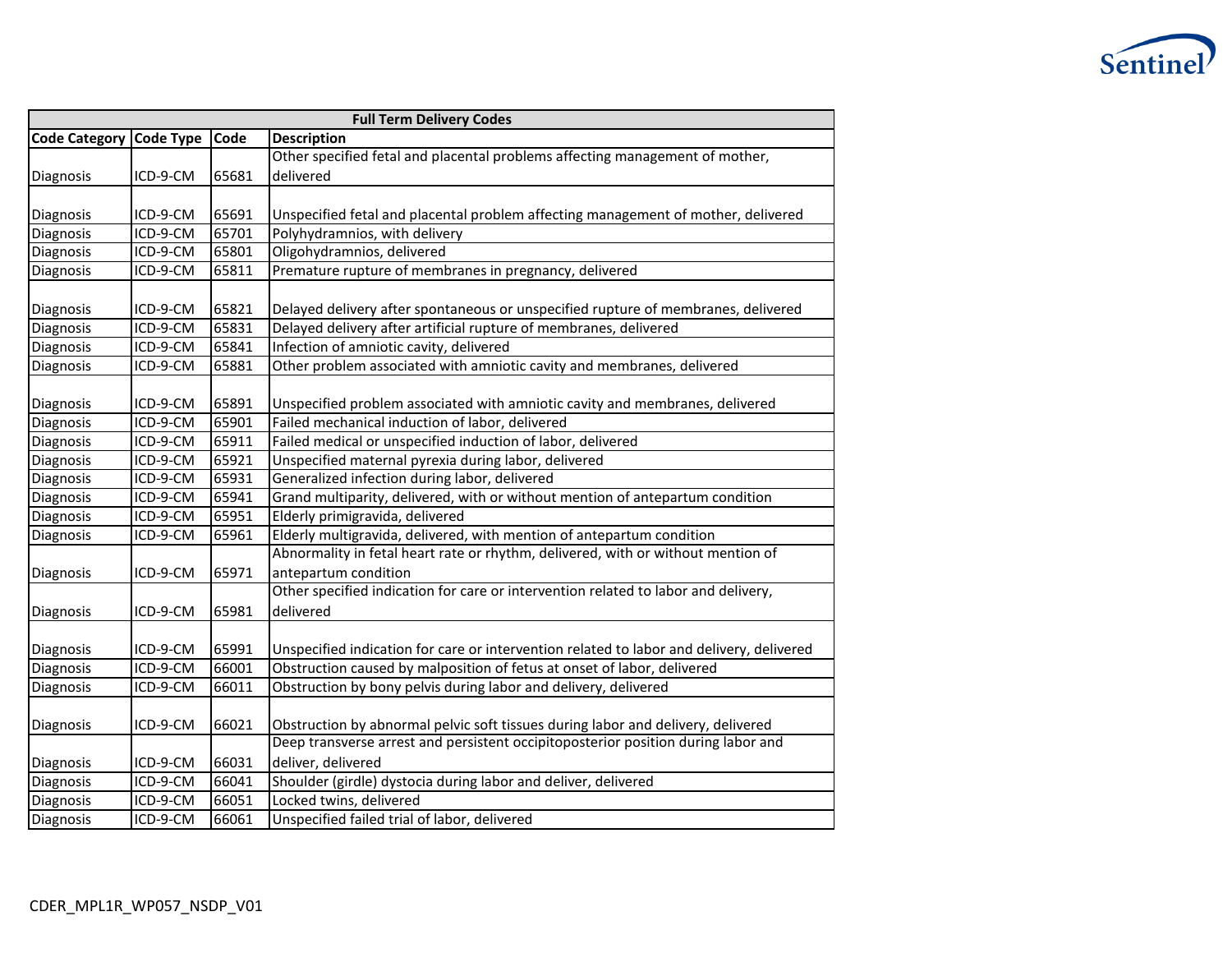

| <b>Full Term Delivery Codes</b> |                  |       |                                                                                                                                                                |
|---------------------------------|------------------|-------|----------------------------------------------------------------------------------------------------------------------------------------------------------------|
| <b>Code Category</b>            | <b>Code Type</b> | Code  | <b>Description</b>                                                                                                                                             |
| Diagnosis                       | ICD-9-CM         | 66071 | Unspecified failed forceps or vacuum extractor, delivered                                                                                                      |
| Diagnosis                       | ICD-9-CM         | 66081 | Other causes of obstructed labor, delivered                                                                                                                    |
| Diagnosis                       | ICD-9-CM         | 66091 | Unspecified obstructed labor, with delivery                                                                                                                    |
| Diagnosis                       | ICD-9-CM         | 66101 | Primary uterine inertia, with delivery                                                                                                                         |
| Diagnosis                       | ICD-9-CM         | 66111 | Secondary uterine inertia, with delivery                                                                                                                       |
| Diagnosis                       | ICD-9-CM         | 66121 | Other and unspecified uterine inertia, with delivery                                                                                                           |
| Diagnosis                       | ICD-9-CM         | 66131 | Precipitate labor, with delivery                                                                                                                               |
| Diagnosis                       | ICD-9-CM         | 66141 | Hypertonic, incoordinate, or prolonged uterine contractions, with delivery                                                                                     |
| Diagnosis                       | ICD-9-CM         | 66191 | Unspecified abnormality of labor, with delivery                                                                                                                |
| Diagnosis                       | ICD-9-CM         | 66201 | Prolonged first stage of labor, delivered                                                                                                                      |
| Diagnosis                       | ICD-9-CM         | 66211 | Unspecified prolonged labor, delivered                                                                                                                         |
| Diagnosis                       | ICD-9-CM         | 66221 | Prolonged second stage of labor, delivered                                                                                                                     |
| Diagnosis                       | ICD-9-CM         | 66231 | Delayed delivery of second twin, triplet, etc., delivered                                                                                                      |
| Diagnosis                       | ICD-9-CM         | 66301 | Prolapse of cord, complicating labor and delivery, delivered                                                                                                   |
| Diagnosis                       | ICD-9-CM         | 66311 | Cord around neck, with compression, complicating labor and delivery, delivered                                                                                 |
| Diagnosis                       | ICD-9-CM         | 66321 | Other and unspecified cord entanglement, with compression, complicating labor and<br>delivery, delivered                                                       |
|                                 |                  |       | Other and unspecified cord entanglement, without mention of compression,                                                                                       |
| Diagnosis                       | ICD-9-CM         | 66331 | complicating labor and delivery, delivered                                                                                                                     |
| Diagnosis                       | ICD-9-CM         | 66341 | Short cord complicating labor and delivery, delivered                                                                                                          |
| Diagnosis                       | ICD-9-CM         | 66351 | Vasa previa complicating labor and delivery, delivered                                                                                                         |
| Diagnosis                       | ICD-9-CM         | 66361 | Vascular lesions of cord complicating labor and delivery, delivered                                                                                            |
| Diagnosis                       | ICD-9-CM         | 66381 | Other umbilical cord complications during labor and delivery, delivered                                                                                        |
| Diagnosis                       | ICD-9-CM         | 66391 | Unspecified umbilical cord complication during labor and delivery, delivered                                                                                   |
| Diagnosis                       | ICD-9-CM         | 66401 | First-degree perineal laceration, with delivery                                                                                                                |
| Diagnosis                       | ICD-9-CM         | 66411 | Second-degree perineal laceration, with delivery                                                                                                               |
| Diagnosis                       | ICD-9-CM         | 66421 | Third-degree perineal laceration, with delivery                                                                                                                |
| Diagnosis                       | ICD-9-CM         | 66431 | Fourth-degree perineal laceration, with delivery                                                                                                               |
| Diagnosis                       | ICD-9-CM         | 66441 | Unspecified perineal laceration, with delivery                                                                                                                 |
| Diagnosis                       | ICD-9-CM         | 66451 | Vulvar and perineal hematoma, with delivery                                                                                                                    |
| Diagnosis                       | ICD-9-CM         | 66461 | Anal sphincter tear complicating delivery, not associated with third-degree perineal<br>laceration, delivered, with or without mention of antepartum condition |
| Diagnosis                       | ICD-9-CM         | 66481 | Other specified trauma to perineum and vulva, with delivery                                                                                                    |
| Diagnosis                       | ICD-9-CM         | 66491 | Unspecified trauma to perineum and vulva, with delivery                                                                                                        |
| Diagnosis                       | ICD-9-CM         | 66501 | Rupture of uterus before onset of labor, with delivery                                                                                                         |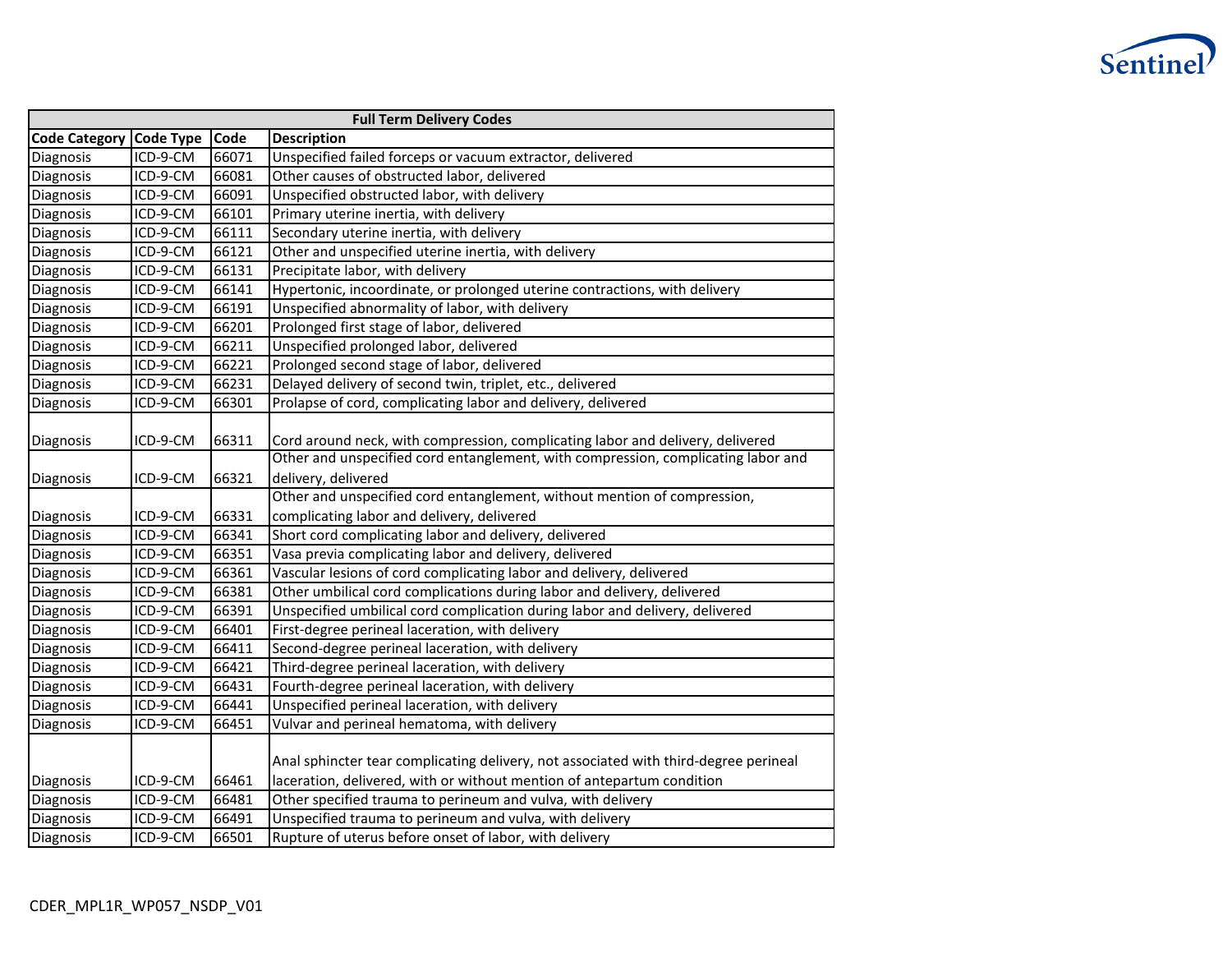

|                      | <b>Full Term Delivery Codes</b> |       |                                                                                          |  |  |
|----------------------|---------------------------------|-------|------------------------------------------------------------------------------------------|--|--|
| <b>Code Category</b> | <b>Code Type</b>                | Code  | <b>Description</b>                                                                       |  |  |
| Diagnosis            | ICD-9-CM                        | 66511 | Rupture of uterus during labor, with delivery                                            |  |  |
| Diagnosis            | ICD-9-CM                        | 66522 | Inversion of uterus, delivered with postpartum complication                              |  |  |
| Diagnosis            | ICD-9-CM                        | 66531 | Laceration of cervix, with delivery                                                      |  |  |
| Diagnosis            | ICD-9-CM                        | 66541 | High vaginal laceration, with delivery                                                   |  |  |
| Diagnosis            | ICD-9-CM                        | 66551 | Other injury to pelvic organs, with delivery                                             |  |  |
| Diagnosis            | ICD-9-CM                        | 66561 | Damage to pelvic joints and ligaments, with delivery                                     |  |  |
| Diagnosis            | ICD-9-CM                        | 66571 | Pelvic hematoma, with delivery                                                           |  |  |
| Diagnosis            | ICD-9-CM                        | 66572 | Pelvic hematoma, delivered with postpartum complication                                  |  |  |
| Diagnosis            | ICD-9-CM                        | 66581 | Other specified obstetrical trauma, with delivery                                        |  |  |
| Diagnosis            | ICD-9-CM                        | 66582 | Other specified obstetrical trauma, delivered, with postpartum                           |  |  |
| Diagnosis            | ICD-9-CM                        | 66591 | Unspecified obstetrical trauma, with delivery                                            |  |  |
| Diagnosis            | ICD-9-CM                        | 66592 | Unspecified obstetrical trauma, delivered, with postpartum complication                  |  |  |
| Diagnosis            | ICD-9-CM                        | 66602 | Third-stage postpartum hemorrhage, with delivery                                         |  |  |
| Diagnosis            | ICD-9-CM                        | 66612 | Other immediate postpartum hemorrhage, with delivery                                     |  |  |
| Diagnosis            | ICD-9-CM                        | 66622 | Delayed and secondary postpartum hemorrhage, with delivery                               |  |  |
| Diagnosis            | ICD-9-CM                        | 66632 | Postpartum coagulation defects, with delivery                                            |  |  |
|                      |                                 |       | Retained placenta without hemorrhage, with delivery, with mention of postpartum          |  |  |
| Diagnosis            | ICD-9-CM                        | 66702 | complication                                                                             |  |  |
|                      |                                 |       | Retained portions of placenta or membranes, without hemorrhage, delivered, with          |  |  |
| Diagnosis            | ICD-9-CM                        | 66712 | mention of postpartum complication                                                       |  |  |
|                      |                                 |       | Pulmonary complications of the administration of anesthesia or other sedation in labor   |  |  |
| Diagnosis            | ICD-9-CM                        | 66801 | and delivery, delivered                                                                  |  |  |
|                      |                                 |       |                                                                                          |  |  |
|                      |                                 |       | Pulmonary complications of the administration of anesthesia or other sedation in labor   |  |  |
| Diagnosis            | ICD-9-CM                        | 66802 | and delivery, delivered, with mention of postpartum complication                         |  |  |
|                      |                                 |       | Cardiac complications of the administration of anesthesia or other sedation in labor and |  |  |
| Diagnosis            | ICD-9-CM                        | 66811 | delivery, delivered                                                                      |  |  |
|                      |                                 |       | Cardiac complications of the administration of anesthesia or other sedation in labor and |  |  |
| Diagnosis            | ICD-9-CM                        | 66812 | delivery, delivered, with mention of postpartum complication                             |  |  |
|                      |                                 |       | Central nervous system complications of the administration of anesthesia or other        |  |  |
| Diagnosis            | ICD-9-CM                        | 66821 | sedation in labor and delivery, delivered                                                |  |  |
|                      |                                 |       |                                                                                          |  |  |
|                      |                                 |       | Central nervous system complications of the administration of anesthesia or other        |  |  |
| Diagnosis            | ICD-9-CM                        | 66822 | sedation in labor and delivery, delivered, with mention of postpartum complication       |  |  |
|                      |                                 |       | Other complications of the administration of anesthesia or other sedation in labor and   |  |  |
| Diagnosis            | ICD-9-CM                        | 66881 | delivery, delivered                                                                      |  |  |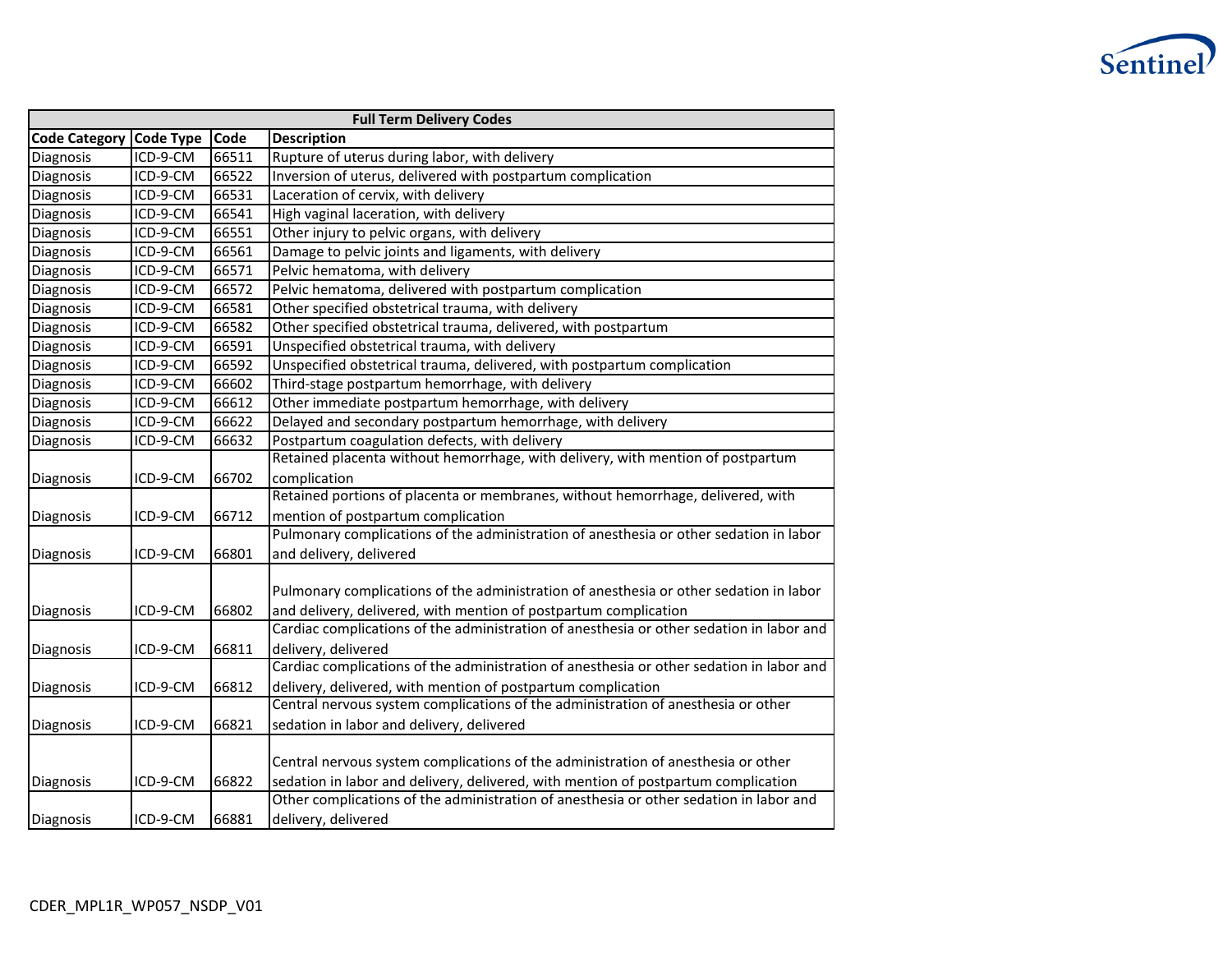

| <b>Full Term Delivery Codes</b> |          |       |                                                                                          |  |
|---------------------------------|----------|-------|------------------------------------------------------------------------------------------|--|
| Code Category Code Type         |          | Code  | <b>Description</b>                                                                       |  |
|                                 |          |       | Other complications of the administration of anesthesia or other sedation in labor and   |  |
| Diagnosis                       | ICD-9-CM | 66882 | delivery, delivered, with mention of postpartum complication                             |  |
|                                 |          |       | Unspecified complication of the administration of anesthesia or other sedation in labor  |  |
| Diagnosis                       | ICD-9-CM | 66891 | and delivery, delivered                                                                  |  |
|                                 |          |       |                                                                                          |  |
|                                 |          |       | Unspecified complication of the administration of anesthesia or other sedation in labor  |  |
| Diagnosis                       | ICD-9-CM | 66892 | and delivery, delivered, with mention of postpartum complication                         |  |
|                                 |          |       |                                                                                          |  |
| Diagnosis                       | ICD-9-CM | 66901 | Maternal distress, with delivery, with or without mention of antepartum condition        |  |
| Diagnosis                       | ICD-9-CM | 66902 | Maternal distress, with delivery, with mention of postpartum complication                |  |
|                                 |          |       | Shock during or following labor and delivery, with delivery, with or without mention of  |  |
| Diagnosis                       | ICD-9-CM | 66911 | antepartum condition                                                                     |  |
|                                 |          |       | Shock during or following labor and delivery, with delivery, with mention of postpartum  |  |
| Diagnosis                       | ICD-9-CM | 66912 | complication                                                                             |  |
|                                 |          |       | Maternal hypotension syndrome, with delivery, with or without mention of antepartum      |  |
| Diagnosis                       | ICD-9-CM | 66921 | condition                                                                                |  |
|                                 |          |       | Maternal hypotension syndrome, with delivery, with mention of postpartum                 |  |
| Diagnosis                       | ICD-9-CM | 66922 | complication                                                                             |  |
|                                 |          |       | Acute kidney failure following labor and delivery, delivered, with mention of postpartum |  |
| Diagnosis                       | ICD-9-CM | 66932 | complication                                                                             |  |
|                                 |          |       | Other complications of obstetrical surgery and procedures, with delivery, with or        |  |
| Diagnosis                       | ICD-9-CM | 66941 | without mention of antepartum condition                                                  |  |
|                                 |          |       | Other complications of obstetrical surgery and procedures, with delivery, with mention   |  |
| Diagnosis                       | ICD-9-CM | 66942 | of postpartum complication                                                               |  |
|                                 |          |       | Forceps or vacuum extractor delivery without mention of indication, delivered, with or   |  |
| Diagnosis                       | ICD-9-CM | 66951 | without mention of antepartum condition                                                  |  |
|                                 |          |       | Breech extraction, without mention of indication, delivered, with or without mention of  |  |
| Diagnosis                       | ICD-9-CM | 66961 | antepartum condition                                                                     |  |
|                                 |          |       | Cesarean delivery, without mention of indication, delivered, with or without mention of  |  |
| Diagnosis                       | ICD-9-CM | 66971 | antepartum condition                                                                     |  |
|                                 |          |       | Other complication of labor and delivery, delivered, with or without mention of          |  |
| Diagnosis                       | ICD-9-CM | 66981 | antepartum condition                                                                     |  |
|                                 |          |       | Other complication of labor and delivery, delivered, with mention of postpartum          |  |
| Diagnosis                       | ICD-9-CM | 66982 | complication                                                                             |  |
|                                 |          |       | Unspecified complication of labor and delivery, with delivery, with or without mention   |  |
| Diagnosis                       | ICD-9-CM | 66991 | of antepartum condition                                                                  |  |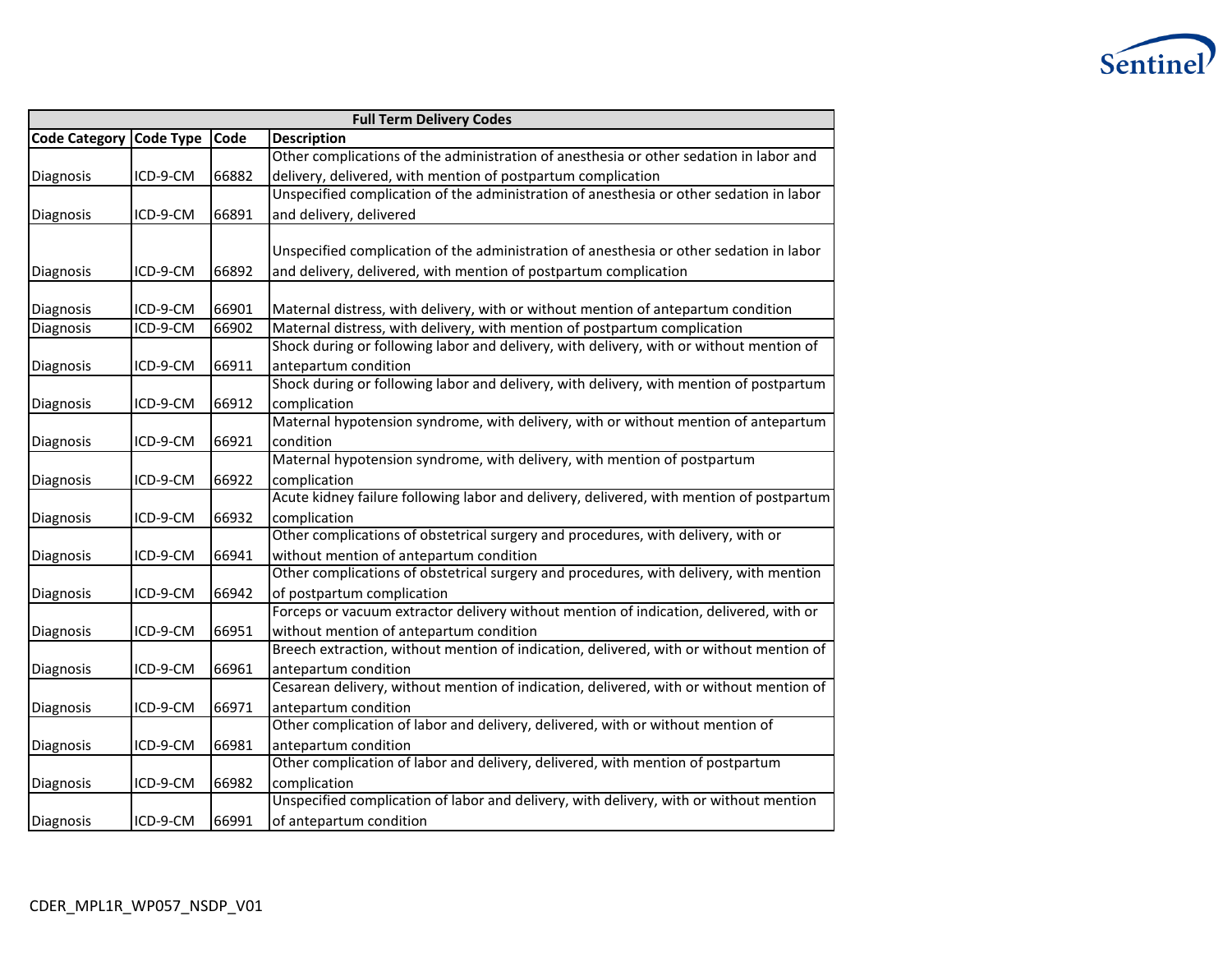

| <b>Full Term Delivery Codes</b> |                  |       |                                                                                        |  |
|---------------------------------|------------------|-------|----------------------------------------------------------------------------------------|--|
| <b>Code Category</b>            | <b>Code Type</b> | Code  | <b>Description</b>                                                                     |  |
|                                 |                  |       | Unspecified complication of labor and delivery, with delivery, with mention of         |  |
| Diagnosis                       | ICD-9-CM         | 66992 | postpartum complication                                                                |  |
|                                 |                  |       | Major puerperal infection, unspecified, delivered, with mention of postpartum          |  |
| Diagnosis                       | ICD-9-CM         | 67002 | complication                                                                           |  |
| Diagnosis                       | ICD-9-CM         | 67012 | Puerperal endometritis, delivered, with mention of postpartum complication             |  |
| Diagnosis                       | ICD-9-CM         | 67022 | Puerperal sepsis, delivered, with mention of postpartum complication                   |  |
| Diagnosis                       | ICD-9-CM         | 67032 | Puerperal septic thrombophlebitis, delivered, with mention of postpartum complication  |  |
|                                 |                  |       |                                                                                        |  |
| Diagnosis                       | ICD-9-CM         | 67082 | Other major puerperal infection, delivered, with mention of postpartum complication    |  |
|                                 |                  |       |                                                                                        |  |
| Diagnosis                       | ICD-9-CM         | 67101 | Varicose veins of legs, with delivery, with or without mention of antepartum condition |  |
| Diagnosis                       | ICD-9-CM         | 67102 | Varicose veins of legs, with delivery, with mention of postpartum complication         |  |
|                                 |                  |       | Varicose veins of vulva and perineum, with delivery, with or without mention of        |  |
| Diagnosis                       | ICD-9-CM         | 67111 | antepartum condition                                                                   |  |
|                                 |                  |       | Varicose veins of vulva and perineum, with delivery, with mention of postpartum        |  |
| Diagnosis                       | ICD-9-CM         | 67112 | complication                                                                           |  |
|                                 |                  |       | Superficial thrombophlebitis with delivery, with or without mention of antepartum      |  |
| Diagnosis                       | ICD-9-CM         | 67121 | condition                                                                              |  |
|                                 |                  |       |                                                                                        |  |
| Diagnosis                       | ICD-9-CM         | 67122 | Superficial thrombophlebitis with delivery, with mention of postpartum complication    |  |
| Diagnosis                       | ICD-9-CM         | 67131 | Deep phlebothrombosis, antepartum, with delivery                                       |  |
| Diagnosis                       | ICD-9-CM         | 67142 | Deep phlebothrombosis, postpartum, with delivery                                       |  |
|                                 |                  |       | Other phlebitis and thrombosis with delivery, with or without mention of antepartum    |  |
| Diagnosis                       | ICD-9-CM         | 67151 | condition                                                                              |  |
|                                 |                  |       |                                                                                        |  |
| Diagnosis                       | ICD-9-CM         | 67152 | Other phlebitis and thrombosis with delivery, with mention of postpartum complication  |  |
|                                 |                  |       | Other venous complication, with delivery, with or without mention of antepartum        |  |
| Diagnosis                       | ICD-9-CM         | 67181 | condition                                                                              |  |
|                                 |                  |       |                                                                                        |  |
| Diagnosis                       | ICD-9-CM         | 67182 | Other venous complication, with delivery, with mention of postpartum complication      |  |
|                                 |                  |       | Unspecified venous complication, with delivery, with or without mention of antepartum  |  |
| Diagnosis                       | ICD-9-CM         | 67191 | condition                                                                              |  |
|                                 |                  |       | Unspecified venous complication, with delivery, with mention of postpartum             |  |
| Diagnosis                       | ICD-9-CM         | 67192 | complication                                                                           |  |
|                                 |                  |       | Puerperal pyrexia of unknown origin, delivered, with mention of postpartum             |  |
| Diagnosis                       | ICD-9-CM         | 67202 | complication                                                                           |  |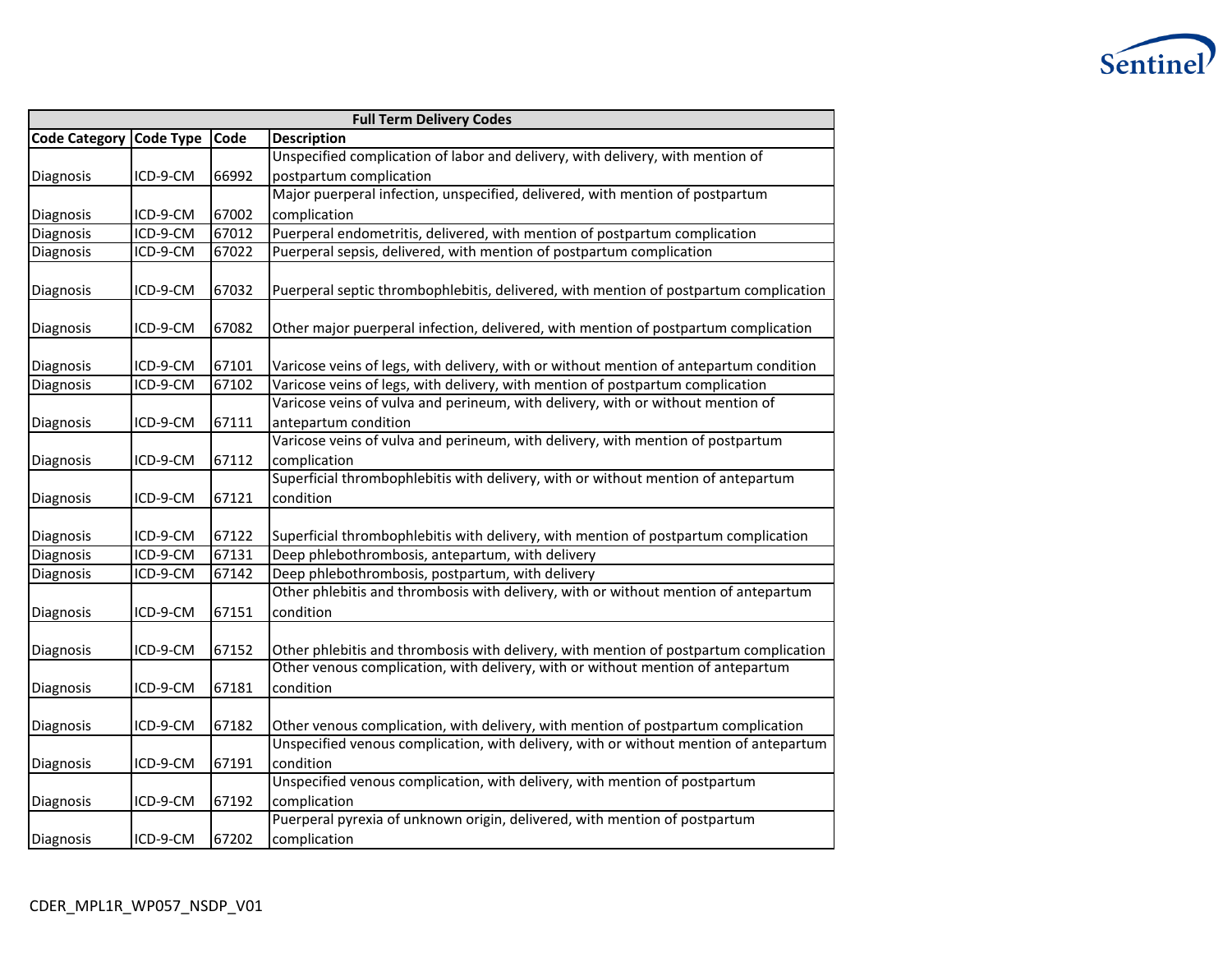

|                      | <b>Full Term Delivery Codes</b> |       |                                                                                       |  |  |
|----------------------|---------------------------------|-------|---------------------------------------------------------------------------------------|--|--|
| <b>Code Category</b> | <b>Code Type</b>                | Code  | <b>Description</b>                                                                    |  |  |
|                      |                                 |       | Obstetrical air embolism, with delivery, with or without mention of antepartum        |  |  |
| Diagnosis            | ICD-9-CM                        | 67301 | condition                                                                             |  |  |
|                      |                                 |       |                                                                                       |  |  |
| Diagnosis            | ICD-9-CM                        | 67302 | Obstetrical air embolism, with delivery, with mention of postpartum complication      |  |  |
|                      |                                 |       | Amniotic fluid embolism, with delivery, with or without mention of antepartum         |  |  |
| Diagnosis            | ICD-9-CM                        | 67311 | condition                                                                             |  |  |
|                      |                                 |       |                                                                                       |  |  |
| Diagnosis            | ICD-9-CM                        | 67312 | Amniotic fluid embolism, with delivery, with mention of postpartum complication       |  |  |
|                      |                                 |       | Obstetrical blood-clot embolism, with delivery, with or without mention of antepartum |  |  |
| Diagnosis            | ICD-9-CM                        | 67321 | condition                                                                             |  |  |
| Diagnosis            | ICD-9-CM                        | 67322 | Obstetrical blood-clot embolism, with mention of postpartum complication              |  |  |
|                      |                                 |       | Obstetrical pyemic and septic embolism, with delivery, with or without mention of     |  |  |
| Diagnosis            | ICD-9-CM                        | 67331 | antepartum condition                                                                  |  |  |
|                      |                                 |       | Obstetrical pyemic and septic embolism, with delivery, with mention of postpartum     |  |  |
| Diagnosis            | ICD-9-CM                        | 67332 | complication                                                                          |  |  |
|                      |                                 |       | Other obstetrical pulmonary embolism, with delivery, with or without mention of       |  |  |
| Diagnosis            | ICD-9-CM                        | 67381 | antepartum condition                                                                  |  |  |
|                      |                                 |       | Other obstetrical pulmonary embolism, with delivery, with mention of postpartum       |  |  |
| Diagnosis            | ICD-9-CM                        | 67382 | complication                                                                          |  |  |
|                      |                                 |       | Cerebrovascular disorder, with delivery, with or without mention of antepartum        |  |  |
| Diagnosis            | ICD-9-CM                        | 67401 | condition                                                                             |  |  |
|                      |                                 |       |                                                                                       |  |  |
| Diagnosis            | ICD-9-CM                        | 67402 | Cerebrovascular disorder, with delivery, with mention of postpartum complication      |  |  |
|                      |                                 |       |                                                                                       |  |  |
| Diagnosis            | ICD-9-CM                        | 67412 | Disruption of cesarean wound, with delivery, with mention of postpartum complication  |  |  |
|                      |                                 |       |                                                                                       |  |  |
| Diagnosis            | ICD-9-CM                        | 67422 | Disruption of perineal wound, with delivery, with mention of postpartum complication  |  |  |
|                      |                                 |       | Other complication of obstetrical surgical wounds, with delivery, with mention of     |  |  |
| Diagnosis            | ICD-9-CM                        | 67432 | postpartum complication                                                               |  |  |
| Diagnosis            | ICD-9-CM                        | 67442 | Placental polyp, with delivery, with mention of postpartum complication               |  |  |
|                      |                                 |       | Peripartum cardiomyopathy, delivered, with or without mention of antepartum           |  |  |
| Diagnosis            | ICD-9-CM                        | 67451 | condition                                                                             |  |  |
| Diagnosis            | ICD-9-CM                        | 67452 | Peripartum cardiomyopathy, delivered, with mention of postpartum condition            |  |  |
|                      |                                 |       | Other complication of puerperium, with delivery, with mention of postpartum           |  |  |
| Diagnosis            | ICD-9-CM                        | 67482 | complication                                                                          |  |  |
|                      |                                 |       | Unspecified complications of puerperium, with delivery, with mention of postpartum    |  |  |
| Diagnosis            | ICD-9-CM                        | 67492 | complication                                                                          |  |  |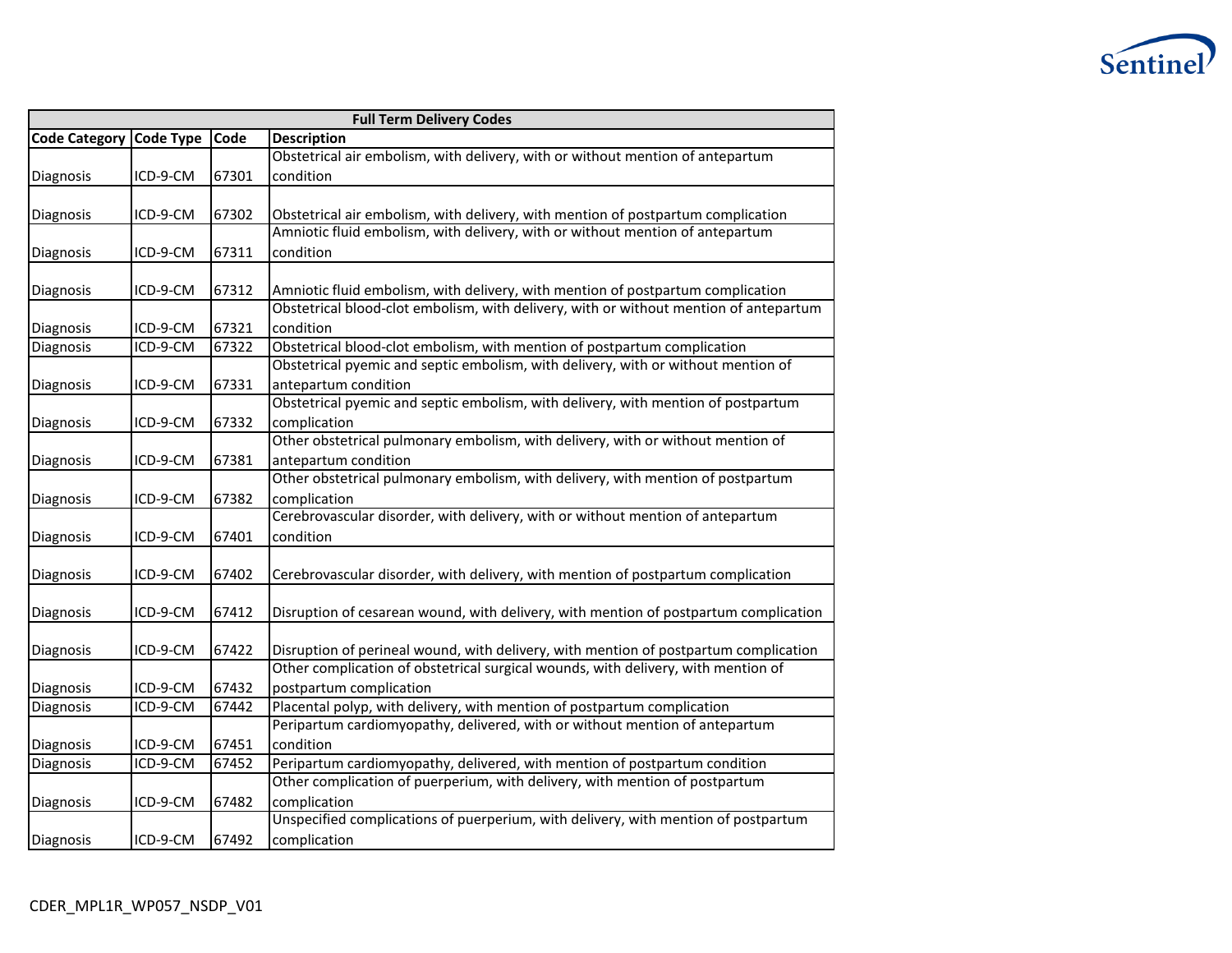

| <b>Full Term Delivery Codes</b> |          |       |                                                                                           |  |
|---------------------------------|----------|-------|-------------------------------------------------------------------------------------------|--|
| Code Category Code Type         |          | Code  | <b>Description</b>                                                                        |  |
|                                 |          |       | Infection of nipple associated with childbirth, delivered, with or without mention of     |  |
| Diagnosis                       | ICD-9-CM | 67501 | antepartum condition                                                                      |  |
|                                 |          |       | Infection of nipple associated with childbirth, delivered with mention of postpartum      |  |
| Diagnosis                       | ICD-9-CM | 67502 | complication                                                                              |  |
|                                 |          |       | Abscess of breast associated with childbirth, delivered, with or without mention of       |  |
| Diagnosis                       | ICD-9-CM | 67511 | antepartum condition                                                                      |  |
|                                 |          |       | Abscess of breast associated with childbirth, delivered, with mention of postpartum       |  |
| Diagnosis                       | ICD-9-CM | 67512 | complication                                                                              |  |
|                                 |          |       |                                                                                           |  |
| Diagnosis                       | ICD-9-CM | 67521 | Nonpurulent mastitis, delivered, with or without mention of antepartum condition          |  |
| Diagnosis                       | ICD-9-CM | 67522 | Nonpurulent mastitis, delivered, with mention of postpartum complication                  |  |
|                                 |          |       | Other specified infection of the breast and nipple associated with childbirth, delivered, |  |
| Diagnosis                       | ICD-9-CM | 67581 | with or without mention of antepartum condition                                           |  |
|                                 |          |       | Other specified infection of the breast and nipple associated with childbirth, delivered, |  |
| Diagnosis                       | ICD-9-CM | 67582 | with mention of postpartum complication                                                   |  |
|                                 |          |       | Unspecified infection of the breast and nipple, delivered, with or without mention of     |  |
| Diagnosis                       | ICD-9-CM | 67591 | antepartum condition                                                                      |  |
|                                 |          |       | Unspecified infection of the breast and nipple, delivered, with mention of postpartum     |  |
| Diagnosis                       | ICD-9-CM | 67592 | complication                                                                              |  |
| Diagnosis                       | ICD-9-CM | 67601 | Retracted nipple, delivered, with or without mention of antepartum condition              |  |
| Diagnosis                       | ICD-9-CM | 67602 | Retracted nipple, delivered, with mention of postpartum complication                      |  |
| Diagnosis                       | ICD-9-CM | 67611 | Cracked nipple, delivered, with or without mention of antepartum condition                |  |
| Diagnosis                       | ICD-9-CM | 67612 | Cracked nipple, delivered, with mention of postpartum complication                        |  |
|                                 |          |       |                                                                                           |  |
| Diagnosis                       | ICD-9-CM | 67621 | Engorgement of breasts, delivered, with or without mention of antepartum condition        |  |
| Diagnosis                       | ICD-9-CM | 67622 | Engorgement of breasts, delivered, with mention of postpartum complication                |  |
|                                 |          |       | Other and unspecified disorder of breast associated with childbirth, delivered, with or   |  |
| Diagnosis                       | ICD-9-CM | 67631 | without mention of antepartum condition                                                   |  |
|                                 |          |       | Other and unspecified disorder of breast associated with childbirth, delivered, with      |  |
| Diagnosis                       | ICD-9-CM | 67632 | mention of postpartum complication                                                        |  |
|                                 |          |       |                                                                                           |  |
| Diagnosis                       | ICD-9-CM | 67641 | Failure of lactation, with delivery, with or without mention of antepartum condition      |  |
| Diagnosis                       | ICD-9-CM | 67642 | Failure of lactation, with delivery, with mention of postpartum complication              |  |
| Diagnosis                       | ICD-9-CM | 67651 | Suppressed lactation, with delivery, with or without mention of antepartum condition      |  |
| Diagnosis                       | ICD-9-CM | 67652 | Suppressed lactation, with delivery, with mention of postpartum complication              |  |
|                                 |          |       |                                                                                           |  |
| Diagnosis                       | ICD-9-CM | 67661 | Galactorrhea, with delivery, with or without mention of antepartum condition              |  |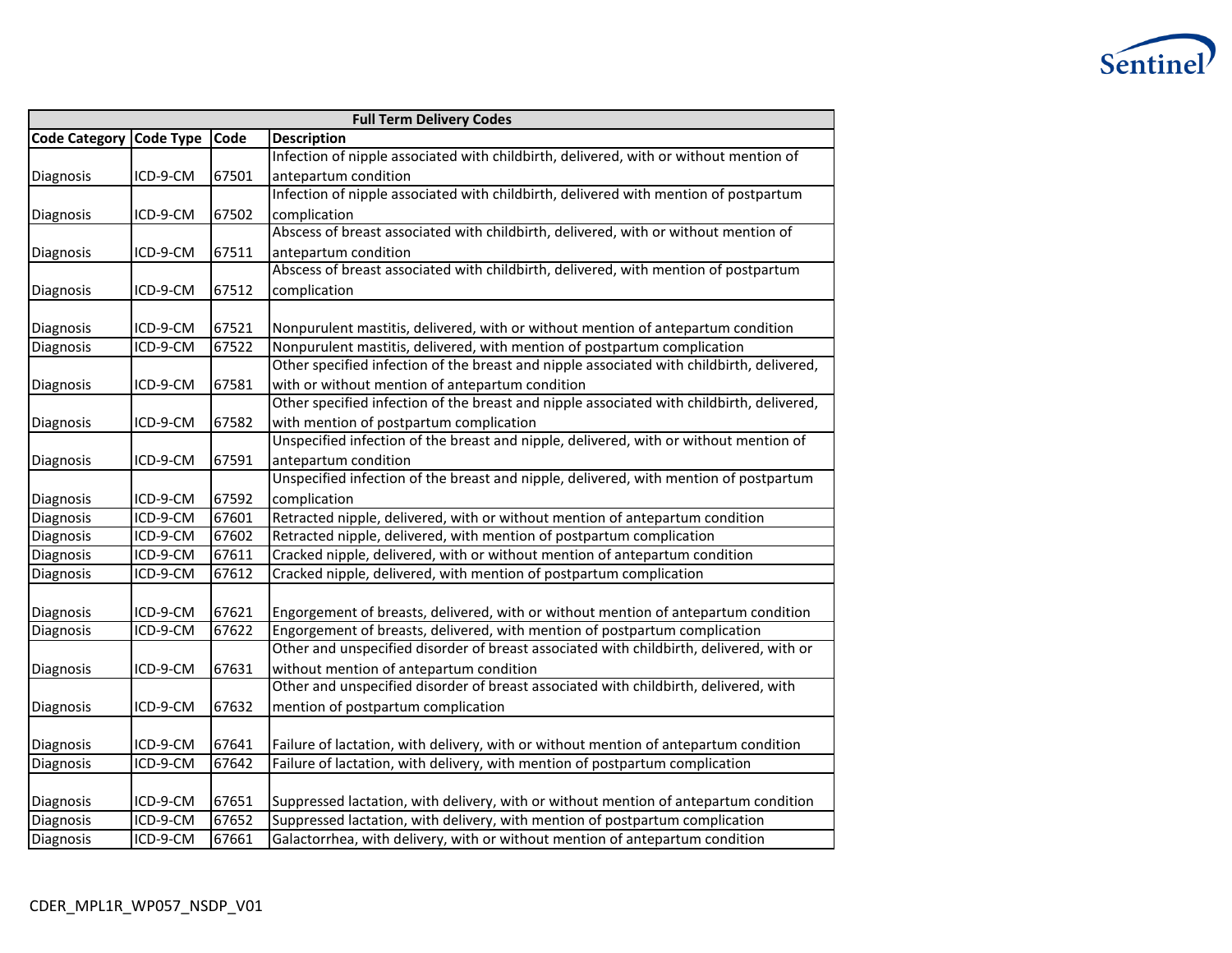

| <b>Full Term Delivery Codes</b> |                  |                  |                                                                                         |  |  |  |  |  |  |
|---------------------------------|------------------|------------------|-----------------------------------------------------------------------------------------|--|--|--|--|--|--|
| <b>Code Category</b>            | <b>Code Type</b> | Code             | <b>Description</b>                                                                      |  |  |  |  |  |  |
| Diagnosis                       | ICD-9-CM         | 67662            | Galactorrhea, with delivery, with mention of postpartum complication                    |  |  |  |  |  |  |
|                                 |                  |                  | Other disorder of lactation, with delivery, with or without mention of antepartum       |  |  |  |  |  |  |
| Diagnosis                       | ICD-9-CM         | 67681            | condition                                                                               |  |  |  |  |  |  |
|                                 |                  |                  |                                                                                         |  |  |  |  |  |  |
| Diagnosis                       | ICD-9-CM         | 67682            | Other disorder of lactation, with delivery, with mention of postpartum complication     |  |  |  |  |  |  |
|                                 |                  |                  | Unspecified disorder of lactation, with delivery, with or without mention of antepartum |  |  |  |  |  |  |
| Diagnosis                       | ICD-9-CM         | 67691            | condition                                                                               |  |  |  |  |  |  |
|                                 |                  |                  | Unspecified disorder of lactation, with delivery, with mention of postpartum            |  |  |  |  |  |  |
| Diagnosis                       | ICD-9-CM         | 67692            | complication                                                                            |  |  |  |  |  |  |
|                                 |                  |                  | Fetal hematologic conditions, delivered, with or without mention of antepartum          |  |  |  |  |  |  |
| Diagnosis                       | ICD-9-CM         | 67801            | condition                                                                               |  |  |  |  |  |  |
|                                 |                  |                  |                                                                                         |  |  |  |  |  |  |
| Diagnosis                       | ICD-9-CM         | 67811            | Fetal conjoined twins, delivered, with or without mention of antepartum condition       |  |  |  |  |  |  |
|                                 |                  |                  | Maternal complications from in utero procedure, delivered, with or without mention of   |  |  |  |  |  |  |
| Diagnosis                       | ICD-9-CM         | 67901            | antepartum condition                                                                    |  |  |  |  |  |  |
|                                 |                  |                  | Maternal complications from in utero procedure, delivered, with mention of postpartum   |  |  |  |  |  |  |
| Diagnosis                       | ICD-9-CM         | 67902            | complication                                                                            |  |  |  |  |  |  |
|                                 |                  |                  | Fetal complications from in utero procedure, delivered, with or without mention of      |  |  |  |  |  |  |
| Diagnosis                       | ICD-9-CM         | 67911            | antepartum condition                                                                    |  |  |  |  |  |  |
|                                 |                  |                  | Fetal complications from in utero procedure, delivered, with mention of postpartum      |  |  |  |  |  |  |
| Diagnosis                       | ICD-9-CM         | 67912            | complication                                                                            |  |  |  |  |  |  |
| Procedure                       | ICD-9-CM         | 72               | Forceps, vacuum, and breech delivery                                                    |  |  |  |  |  |  |
| Procedure                       | ICD-9-CM         | 720              | Low forceps operation                                                                   |  |  |  |  |  |  |
| Procedure                       | ICD-9-CM         | 721              | Low forceps operation with episiotomy                                                   |  |  |  |  |  |  |
| Procedure                       | ICD-9-CM         | 722              | Mid forceps operation                                                                   |  |  |  |  |  |  |
| Procedure                       | ICD-9-CM         | 7221             | Mid forceps operation with episiotomy                                                   |  |  |  |  |  |  |
| Procedure                       | ICD-9-CM         | 7229             | Other mid forceps operation                                                             |  |  |  |  |  |  |
| Procedure                       | ICD-9-CM         | $\overline{723}$ | High forceps operation                                                                  |  |  |  |  |  |  |
| Procedure                       | ICD-9-CM         | 7231             | High forceps operation with episiotomy                                                  |  |  |  |  |  |  |
| Procedure                       | ICD-9-CM         | 7239             | Other high forceps operation                                                            |  |  |  |  |  |  |
| Procedure                       | ICD-9-CM         | 724              | Forceps rotation of fetal head                                                          |  |  |  |  |  |  |
| Procedure                       | ICD-9-CM         | 725              | <b>Breech extraction</b>                                                                |  |  |  |  |  |  |
| Procedure                       | ICD-9-CM         | 7251             | Partial breech extraction with forceps to aftercoming head                              |  |  |  |  |  |  |
| Procedure                       | ICD-9-CM         | 7252             | Other partial breech extraction                                                         |  |  |  |  |  |  |
| Procedure                       | ICD-9-CM         | 7253             | Total breech extraction with forceps to aftercoming head                                |  |  |  |  |  |  |
| Procedure                       | ICD-9-CM         | 7254             | Other total breech extraction                                                           |  |  |  |  |  |  |
| Procedure                       | ICD-9-CM         | 726              | Forceps application to aftercoming head                                                 |  |  |  |  |  |  |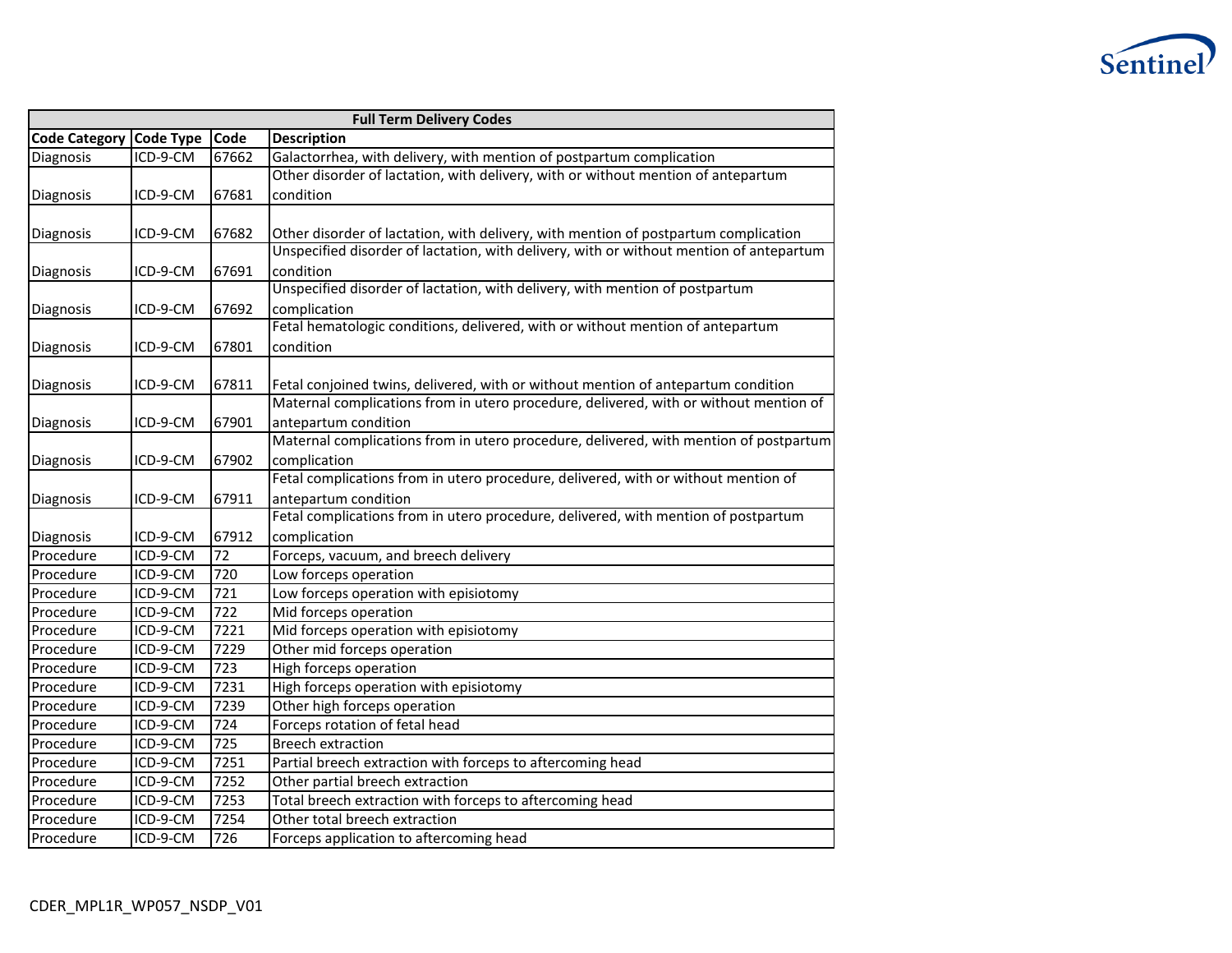

| <b>Full Term Delivery Codes</b> |                  |      |                                                             |  |  |  |  |  |
|---------------------------------|------------------|------|-------------------------------------------------------------|--|--|--|--|--|
| <b>Code Category</b>            | <b>Code Type</b> | Code | <b>Description</b>                                          |  |  |  |  |  |
| Procedure                       | ICD-9-CM         | 727  | Vacuum extraction                                           |  |  |  |  |  |
| Procedure                       | ICD-9-CM         | 7271 | Vacuum extraction with episiotomy                           |  |  |  |  |  |
| Procedure                       | ICD-9-CM         | 7279 | Other vacuum extraction                                     |  |  |  |  |  |
| Procedure                       | ICD-9-CM         | 728  | Other specified instrumental delivery                       |  |  |  |  |  |
| Procedure                       | ICD-9-CM         | 729  | Unspecified instrumental delivery                           |  |  |  |  |  |
| Procedure                       | ICD-9-CM         | 73   | Artificial rupture of membranes                             |  |  |  |  |  |
| Procedure                       | ICD-9-CM         | 730  | Other procedures inducing or assisting delivery             |  |  |  |  |  |
| Procedure                       | ICD-9-CM         | 7301 | Induction of labor by artificial rupture of membranes       |  |  |  |  |  |
| Procedure                       | ICD-9-CM         | 7309 | Other artificial rupture of membranes                       |  |  |  |  |  |
| Procedure                       | ICD-9-CM         | 731  | Other surgical induction of labor                           |  |  |  |  |  |
| Procedure                       | ICD-9-CM         | 732  | Internal and combined version and extraction                |  |  |  |  |  |
| Procedure                       | ICD-9-CM         | 7321 | Internal and combined version without extraction            |  |  |  |  |  |
| Procedure                       | ICD-9-CM         | 7322 | Internal and combined version with extraction               |  |  |  |  |  |
| Procedure                       | ICD-9-CM         | 733  | <b>Failed forceps</b>                                       |  |  |  |  |  |
| Procedure                       | ICD-9-CM         | 734  | Medical induction of labor                                  |  |  |  |  |  |
| Procedure                       | ICD-9-CM         | 735  | Manually assisted delivery                                  |  |  |  |  |  |
| Procedure                       | ICD-9-CM         | 7351 | Manual rotation of fetal head                               |  |  |  |  |  |
| Procedure                       | ICD-9-CM         | 7359 | Other manually assisted delivery                            |  |  |  |  |  |
| Procedure                       | ICD-9-CM         | 736  | Episiotomy                                                  |  |  |  |  |  |
| Procedure                       | ICD-9-CM         | 738  | Operations on fetus to facilitate delivery                  |  |  |  |  |  |
| Procedure                       | ICD-9-CM         | 739  | Other operations assisting delivery                         |  |  |  |  |  |
| Procedure                       | ICD-9-CM         | 7391 | External version to assist delivery                         |  |  |  |  |  |
| Procedure                       | ICD-9-CM         | 7392 | Replacement of prolapsed umbilical cord                     |  |  |  |  |  |
| Procedure                       | ICD-9-CM         | 7393 | Incision of cervix to assist delivery                       |  |  |  |  |  |
| Procedure                       | ICD-9-CM         | 7394 | Pubiotomy to assist delivery                                |  |  |  |  |  |
| Procedure                       | ICD-9-CM         | 7399 | Other operations to assist delivery                         |  |  |  |  |  |
| Procedure                       | ICD-9-CM         | 740  | Classical cesarean section                                  |  |  |  |  |  |
| Procedure                       | ICD-9-CM         | 741  | Low cervical cesarean section                               |  |  |  |  |  |
| Procedure                       | ICD-9-CM         | 742  | Extraperitoneal cesarean section                            |  |  |  |  |  |
| Procedure                       | ICD-9-CM         | 744  | Cesarean section of other specified type                    |  |  |  |  |  |
| Procedure                       | ICD-9-CM         | 749  | Cesarean section of unspecified type                        |  |  |  |  |  |
| Procedure                       | ICD-9-CM         | 7499 | Other cesarean section of unspecified type                  |  |  |  |  |  |
| Diagnosis                       | ICD-9-CM         | 7630 | Fetus or newborn affected by breech delivery and extraction |  |  |  |  |  |
| Diagnosis                       | ICD-9-CM         | 7632 | Fetus or newborn affected by forceps delivery               |  |  |  |  |  |
| Diagnosis                       | ICD-9-CM         | 7633 | Fetus or newborn affected by delivery by vacuum extractor   |  |  |  |  |  |
| Diagnosis                       | ICD-9-CM         | 7634 | Fetus or newborn affected by cesarean delivery              |  |  |  |  |  |
| Diagnosis                       | ICD-9-CM         | 7636 | Fetus or newborn affected by precipitate delivery           |  |  |  |  |  |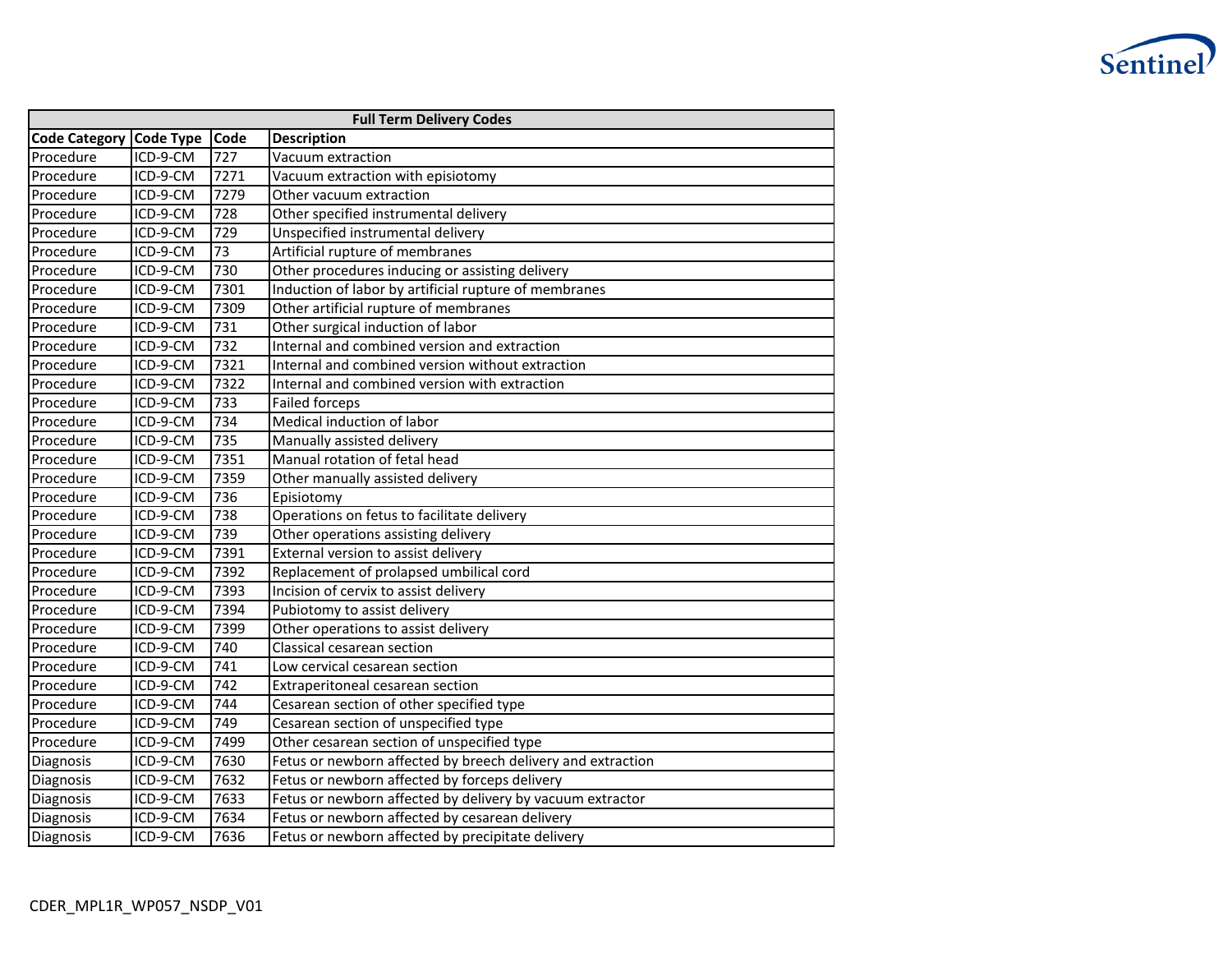

| <b>Full Term Delivery Codes</b> |                  |       |                                                                                        |  |  |  |  |  |  |
|---------------------------------|------------------|-------|----------------------------------------------------------------------------------------|--|--|--|--|--|--|
| <b>Code Category</b>            | <b>Code Type</b> | Code  | <b>Description</b>                                                                     |  |  |  |  |  |  |
|                                 |                  |       |                                                                                        |  |  |  |  |  |  |
| <b>Diagnosis</b>                | ICD-9-CM         | 7680  | Fetal death from asphyxia or anoxia before onset of labor or at unspecified time       |  |  |  |  |  |  |
| Diagnosis                       | ICD-9-CM         | 7681  | Fetal death from asphyxia or anoxia during labor                                       |  |  |  |  |  |  |
| Diagnosis                       | ICD-9-CM         | V27   | Outcome of delivery                                                                    |  |  |  |  |  |  |
| Diagnosis                       | ICD-9-CM         | V270  | Outcome of delivery, single liveborn                                                   |  |  |  |  |  |  |
| Diagnosis                       | ICD-9-CM         | V271  | Outcome of delivery, single stillborn                                                  |  |  |  |  |  |  |
| Diagnosis                       | ICD-9-CM         | V272  | Outcome of delivery, twins, both liveborn                                              |  |  |  |  |  |  |
| Diagnosis                       | ICD-9-CM         | V273  | Outcome of delivery, twins, one liveborn and one stillborn                             |  |  |  |  |  |  |
| Diagnosis                       | ICD-9-CM         | V274  | Outcome of delivery, twins, both stillborn                                             |  |  |  |  |  |  |
| Diagnosis                       | ICD-9-CM         | V275  | Outcome of delivery, other multiple birth, all liveborn                                |  |  |  |  |  |  |
| Diagnosis                       | ICD-9-CM         | V276  | Outcome of delivery, other multiple birth, some liveborn                               |  |  |  |  |  |  |
| Diagnosis                       | ICD-9-CM         | V277  | Outcome of delivery, other multiple birth, all stillborn                               |  |  |  |  |  |  |
| Diagnosis                       | ICD-9-CM         | V279  | Outcome of delivery, unspecified                                                       |  |  |  |  |  |  |
| Diagnosis                       | ICD-9-CM         | V30   | Single liveborn                                                                        |  |  |  |  |  |  |
| Diagnosis                       | ICD-9-CM         | V300  | Single liveborn, born in hospital                                                      |  |  |  |  |  |  |
|                                 |                  |       |                                                                                        |  |  |  |  |  |  |
| Diagnosis                       | ICD-9-CM         | V3000 | Single liveborn, born in hospital, delivered without mention of cesarean delivery      |  |  |  |  |  |  |
| Diagnosis                       | ICD-9-CM         | V3001 | Single liveborn, born in hospital, delivered by cesarean delivery                      |  |  |  |  |  |  |
| Diagnosis                       | ICD-9-CM         | V301  | Single liveborn, born before admission to hospital                                     |  |  |  |  |  |  |
| Diagnosis                       | ICD-9-CM         | V302  | Single liveborn, born outside hospital and not hospitalized                            |  |  |  |  |  |  |
| Diagnosis                       | ICD-9-CM         | V31   | Twin birth, mate liveborn                                                              |  |  |  |  |  |  |
| Diagnosis                       | ICD-9-CM         | V310  | Twin, mate liveborn, born in hospital                                                  |  |  |  |  |  |  |
|                                 |                  |       |                                                                                        |  |  |  |  |  |  |
| Diagnosis                       | ICD-9-CM         | V3100 | Twin, mate liveborn, born in hospital, delivered without mention of cesarean delivery  |  |  |  |  |  |  |
| Diagnosis                       | ICD-9-CM         | V3101 | Twin, mate liveborn, born in hospital, delivered by cesarean delivery                  |  |  |  |  |  |  |
| Diagnosis                       | ICD-9-CM         | V311  | Twin birth, mate liveborn, born before admission to hospital                           |  |  |  |  |  |  |
| Diagnosis                       | ICD-9-CM         | V312  | Twin birth, mate liveborn, born outside hospital and not hospitalized                  |  |  |  |  |  |  |
| Diagnosis                       | ICD-9-CM         | V32   | Twin birth, mate stillborn                                                             |  |  |  |  |  |  |
| Diagnosis                       | ICD-9-CM         | V320  | Twin, mate stillborn, born in hospital                                                 |  |  |  |  |  |  |
|                                 |                  |       |                                                                                        |  |  |  |  |  |  |
| Diagnosis                       | ICD-9-CM         | V3200 | Twin, mate stillborn, born in hospital, delivered without mention of cesarean delivery |  |  |  |  |  |  |
| Diagnosis                       | ICD-9-CM         | V3201 | Twin, mate stillborn, born in hospital, delivered by cesarean delivery                 |  |  |  |  |  |  |
| Diagnosis                       | ICD-9-CM         | V321  | Twin birth, mate stillborn, born before admission to hospital                          |  |  |  |  |  |  |
| Diagnosis                       | ICD-9-CM         | V322  | Twin birth, mate stillborn, born outside hospital and not hospitalized                 |  |  |  |  |  |  |
| Diagnosis                       | ICD-9-CM         | V33   | Twin birth, unspecified whether mate liveborn or stillborn                             |  |  |  |  |  |  |
| Diagnosis                       | ICD-9-CM         | V330  | Twin, unspecified, born in hospital                                                    |  |  |  |  |  |  |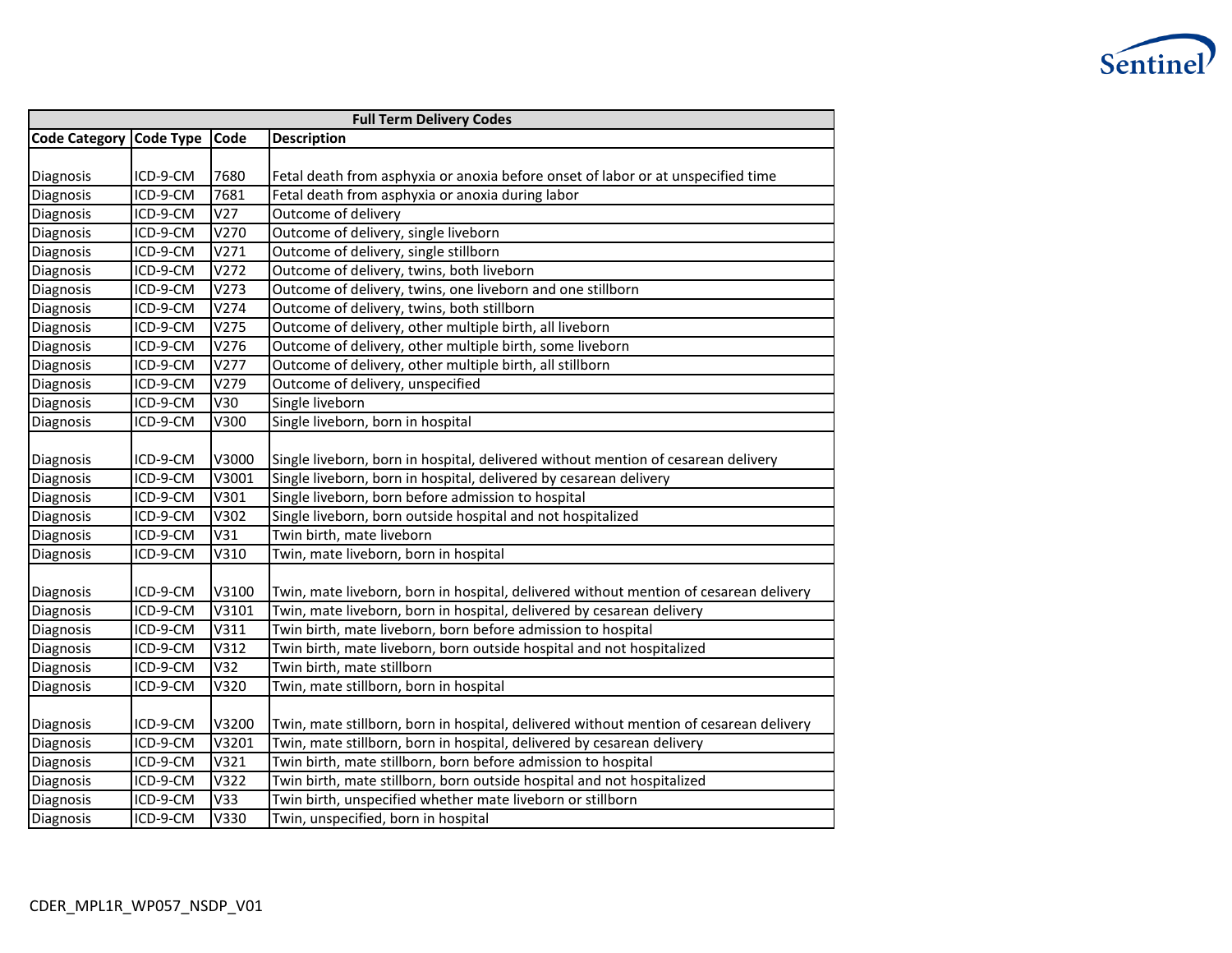

| <b>Full Term Delivery Codes</b> |          |       |                                                                                             |  |  |  |  |
|---------------------------------|----------|-------|---------------------------------------------------------------------------------------------|--|--|--|--|
| Code Category Code Type         |          | Code  | <b>Description</b>                                                                          |  |  |  |  |
|                                 |          |       | Twin, unspecified whether mate stillborn or liveborn, born in hospital, delivered without   |  |  |  |  |
| Diagnosis                       | ICD-9-CM | V3300 | mention of cesarean delivery                                                                |  |  |  |  |
|                                 |          |       | Twin, unspecified whether mate stillborn or liveborn, born in hospital, delivered by        |  |  |  |  |
| Diagnosis                       | ICD-9-CM | V3301 | cesarean delivery                                                                           |  |  |  |  |
|                                 |          |       | Twin birth, unspecified whether mate liveborn or stillborn, born before admission to        |  |  |  |  |
| Diagnosis                       | ICD-9-CM | V331  | hospital                                                                                    |  |  |  |  |
|                                 |          |       | Twin birth, unspecified whether mate liveborn or stillborn, born outside hospital and       |  |  |  |  |
| Diagnosis                       | ICD-9-CM | V332  | not hospitalized                                                                            |  |  |  |  |
| Diagnosis                       | ICD-9-CM | V34   | Other multiple birth (three or more), mates all liveborn                                    |  |  |  |  |
| Diagnosis                       | ICD-9-CM | V340  | Other multiple, mates all liveborn, born in hospital                                        |  |  |  |  |
|                                 |          |       | Other multiple, mates all liveborn, born in hospital, delivered without mention of          |  |  |  |  |
| Diagnosis                       | ICD-9-CM | V3400 | cesarean delivery                                                                           |  |  |  |  |
|                                 |          |       |                                                                                             |  |  |  |  |
| Diagnosis                       | ICD-9-CM | V3401 | Other multiple, mates all liveborn, born in hospital, delivered by cesarean delivery        |  |  |  |  |
|                                 |          |       | Other multiple birth (three or more), mates all liveborn, born before admission to          |  |  |  |  |
| Diagnosis                       | ICD-9-CM | V341  | hospital                                                                                    |  |  |  |  |
|                                 |          |       | Other multiple birth (three or more), mates all liveborn, born outside hospital and not     |  |  |  |  |
| Diagnosis                       | ICD-9-CM | V342  | hospitalized                                                                                |  |  |  |  |
| Diagnosis                       | ICD-9-CM | V35   | Other multiple birth (three or more), mates all stillborn                                   |  |  |  |  |
| Diagnosis                       | ICD-9-CM | V350  | Other multiple, mates all stillborn, born in hospital                                       |  |  |  |  |
|                                 |          |       | Other multiple, mates all stillborn, born in hospital, delivered without mention of         |  |  |  |  |
| Diagnosis                       | ICD-9-CM | V3500 | cesarean delivery                                                                           |  |  |  |  |
|                                 |          |       |                                                                                             |  |  |  |  |
| Diagnosis                       | ICD-9-CM | V3501 | Other multiple, mates all stillborn, born in hospital, delivered by cesarean delivery       |  |  |  |  |
|                                 |          |       | Other multiple birth (three or more), mates all stillborn, born before admission to         |  |  |  |  |
| Diagnosis                       | ICD-9-CM | V351  | hospital                                                                                    |  |  |  |  |
|                                 |          |       | Other multiple birth (three or more), mates all stillborn, born outside of hospital and not |  |  |  |  |
| Diagnosis                       | ICD-9-CM | V352  | hospitalized                                                                                |  |  |  |  |
| Diagnosis                       | ICD-9-CM | V36   | Other multiple birth (three or more), mates liveborn and stillborn                          |  |  |  |  |
| Diagnosis                       | ICD-9-CM | V360  | Other multiple, mates liveborn and stillborn, born in hospital                              |  |  |  |  |
|                                 |          |       | Other multiple, mates liveborn and stillborn, born in hospital, delivered without           |  |  |  |  |
| Diagnosis                       | ICD-9-CM | V3600 | mention of cesarean delivery                                                                |  |  |  |  |
|                                 |          |       | Other multiple, mates liveborn and stillborn, born in hospital, delivered by cesarean       |  |  |  |  |
| Diagnosis                       | ICD-9-CM | V3601 | delivery                                                                                    |  |  |  |  |
|                                 |          |       | Other multiple birth (three or more), mates liveborn and stillborn, born before             |  |  |  |  |
| Diagnosis                       | ICD-9-CM | V361  | admission to hospital                                                                       |  |  |  |  |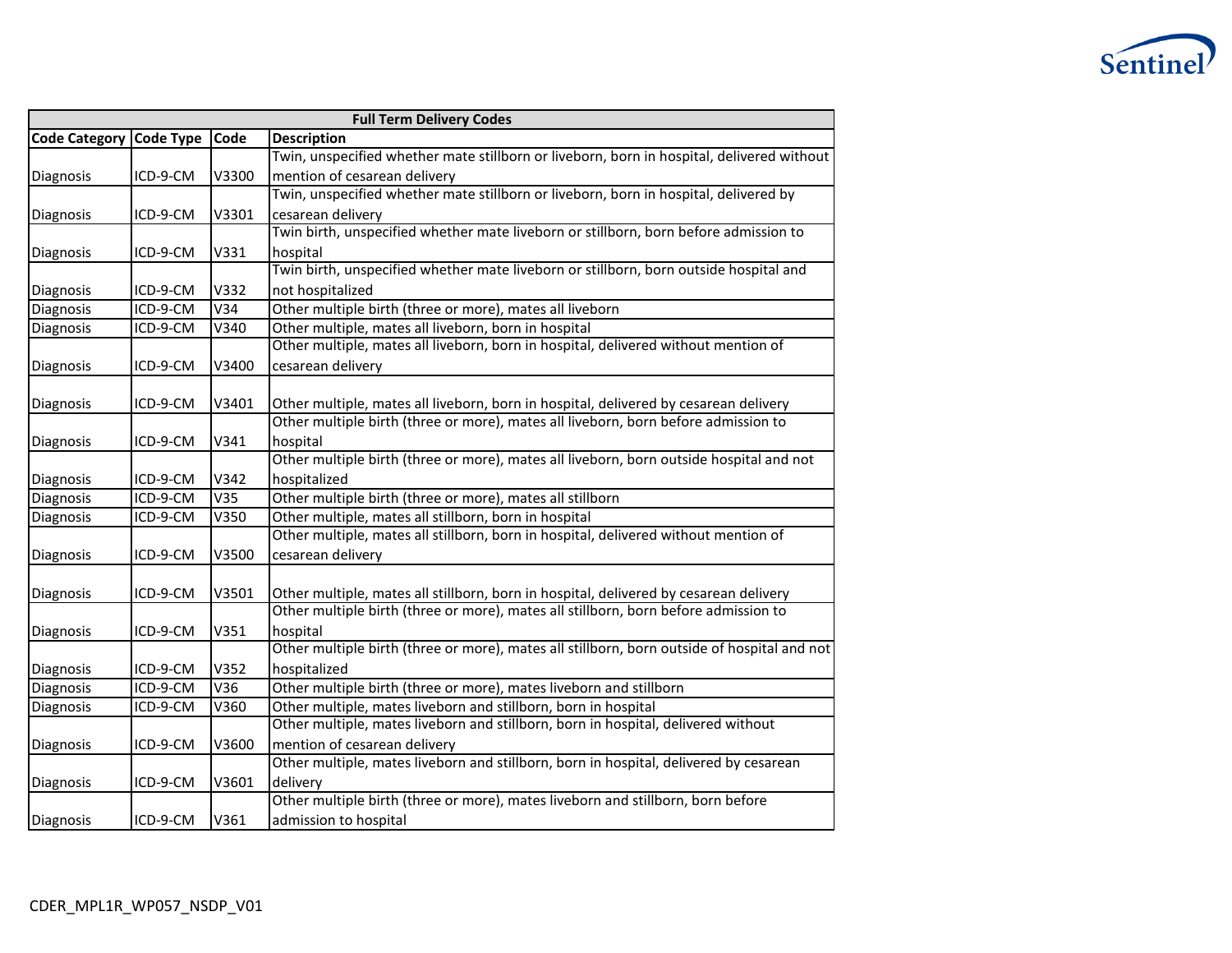

|                      | <b>Full Term Delivery Codes</b> |       |                                                                                             |  |  |  |  |  |
|----------------------|---------------------------------|-------|---------------------------------------------------------------------------------------------|--|--|--|--|--|
| <b>Code Category</b> | <b>Code Type</b>                | Code  | <b>Description</b>                                                                          |  |  |  |  |  |
|                      |                                 |       | Other multiple birth (three or more), mates liveborn and stillborn, born outside hospital   |  |  |  |  |  |
| Diagnosis            | ICD-9-CM                        | V362  | and not hospitalized                                                                        |  |  |  |  |  |
|                      |                                 |       |                                                                                             |  |  |  |  |  |
| Diagnosis            | ICD-9-CM                        | V37   | Other multiple birth (three or more), unspecified whether mates liveborn or stillborn       |  |  |  |  |  |
|                      |                                 |       |                                                                                             |  |  |  |  |  |
| Diagnosis            | ICD-9-CM                        | V370  | Other multiple, unspecified whether mates stillborn or liveborn, born in hospital           |  |  |  |  |  |
|                      |                                 |       | Other multiple, unspecified whether mates stillborn or liveborn, born in hospital,          |  |  |  |  |  |
| Diagnosis            | ICD-9-CM                        | V3700 | delivered without mention of cesarean delivery                                              |  |  |  |  |  |
|                      |                                 |       | Other multiple, unspecified whether mates stillborn or liveborn, born in hospital,          |  |  |  |  |  |
| Diagnosis            | ICD-9-CM                        | V3701 | delivered by cesarean delivery                                                              |  |  |  |  |  |
|                      |                                 |       | Other multiple birth (three or more), unspecified whether mates liveborn or stillborn,      |  |  |  |  |  |
| Diagnosis            | ICD-9-CM                        | V371  | born before admission to hospital                                                           |  |  |  |  |  |
|                      |                                 |       | Other multiple birth (three or more), unspecified whether mates liveborn or stillborn,      |  |  |  |  |  |
| Diagnosis            | ICD-9-CM                        | V372  | born outside of hospital                                                                    |  |  |  |  |  |
| Diagnosis            | ICD-9-CM                        | V39   | Liveborn, unspecified whether single, twin, or multiple                                     |  |  |  |  |  |
| Diagnosis            | ICD-9-CM                        | V390  | Other liveborn, unspecified whether single, twin, or multiple, born in hospital             |  |  |  |  |  |
|                      |                                 |       | Liveborn infant, unspecified whether single, twin, or multiple, born in hospital, delivered |  |  |  |  |  |
| Diagnosis            | ICD-9-CM                        | V3900 | without mention of cesarean delivery                                                        |  |  |  |  |  |
|                      |                                 |       | Liveborn infant, unspecified whether single, twin, or multiple, born in hospital, delivered |  |  |  |  |  |
| Diagnosis            | ICD-9-CM                        | V3901 | by cesarean                                                                                 |  |  |  |  |  |
|                      |                                 |       | Liveborn, unspecified whether single, twin or multiple, born before admission to            |  |  |  |  |  |
| Diagnosis            | ICD-9-CM                        | V391  | hospital                                                                                    |  |  |  |  |  |
|                      |                                 |       | Liveborn, unspecified whether single, twin or multiple, born outside hospital and not       |  |  |  |  |  |
| Diagnosis            | ICD-9-CM                        | V392  | hospitalized                                                                                |  |  |  |  |  |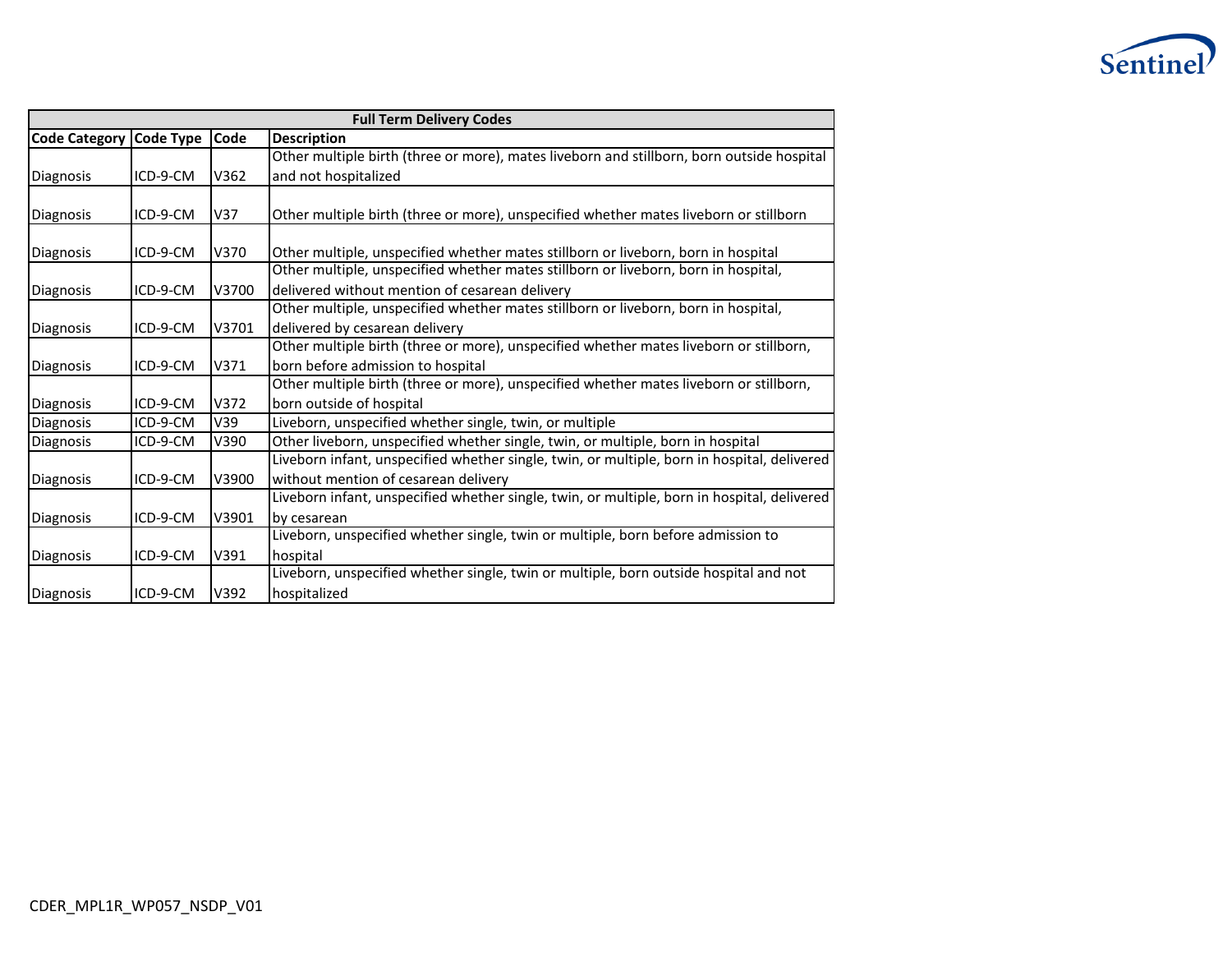

## **Appendix D: List of Generic and Brand Name Drugs and Procedure Codes Used to Define Exposures in this Request**

### **Generic and Brand Names**

| <b>Brand Name</b> | <b>Generic Name</b> |  |  |  |  |
|-------------------|---------------------|--|--|--|--|
| Enbrel            | <b>ETANERCEPT</b>   |  |  |  |  |
| Humira            | <b>ADALIMUMAB</b>   |  |  |  |  |
| Remicade          | <b>INFLIXIMAB</b>   |  |  |  |  |
| Simponi           | <b>GOLIMUMAB</b>    |  |  |  |  |
| Cimza             | <b>CERTOLIZUMAB</b> |  |  |  |  |

### **Procedure Codes**

| <b>Code Category</b> | <b>Code Type</b> | <b>Description</b>              |  |  |  |  |  |
|----------------------|------------------|---------------------------------|--|--|--|--|--|
|                      |                  |                                 |  |  |  |  |  |
| Procedure            | <b>HCPCS</b>     | <b>Administration of Enbrel</b> |  |  |  |  |  |
| Procedure            | <b>HCPCS</b>     | Administration of Humira        |  |  |  |  |  |
| Procedure            | <b>HCPCS</b>     | Administration of Remicade      |  |  |  |  |  |
| Procedure            | CPT-4            | Infusion of Remicade            |  |  |  |  |  |
| Procedure            | <b>HCPCS</b>     | Administration of Golimumab     |  |  |  |  |  |
| Procedure            | <b>HCPCS</b>     | Administration of Certolizumab  |  |  |  |  |  |
| Procedure            | CPT-4            | Administration of Certolizumab  |  |  |  |  |  |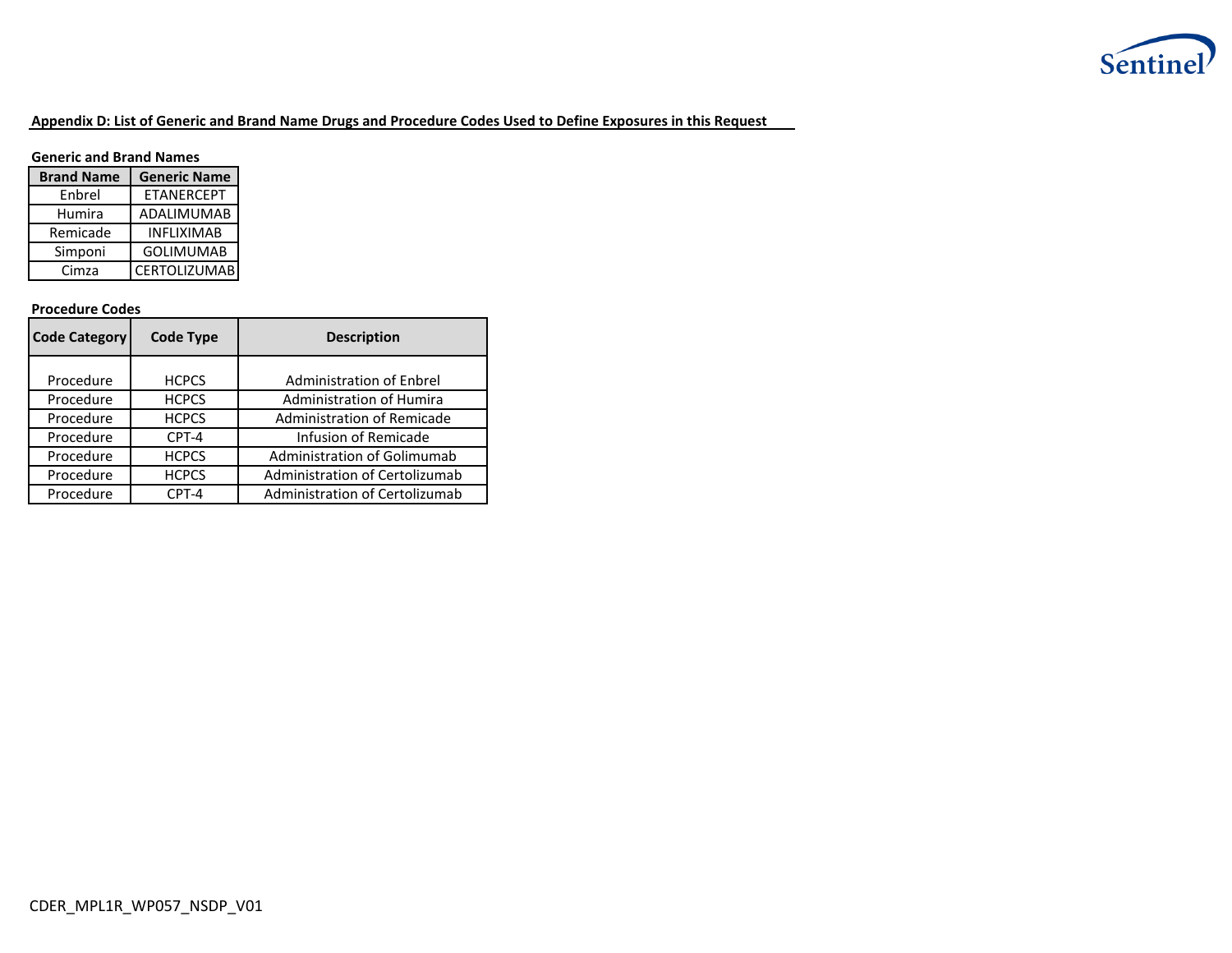

#### **Appendix E: Specifications for Anti-Tumor Necrosis Factor Use during Pregnancy Request**

Using the Sentinel pregnancy tool, women aged 15-54 years who delivered a liveborn infant between January 2004 and September 2015 were identified. The distribution of five TNF-alpha inhibitor biologics' use 90 days prior t in this population. TNF-alpha inhibitor use (for each drug) was evaluated by trimester, calendar year, and maternal age at delivery, stratified by indication of use.

| <b>Enrollment Gap 45 Days</b>          |                                                                         |
|----------------------------------------|-------------------------------------------------------------------------|
|                                        | Age Groups 15-19, 20-24, 25-29, 30-34, 35-39, 40-44, 45-54              |
|                                        | Query Period (Binds Delivery Date) January 1, 2004 - September 30, 2015 |
| Coverage Requirement Medical and Drug  |                                                                         |
| <b>Enrollment Requirement 480 Days</b> |                                                                         |

|                         |                                             |                 | <b>Pregnancy Episode Creation</b>                                         |                                                                               |                      | <b>Exposure Episode Creation</b> |                                    |              | <b>Inclusion/Exclusion Criteria</b> |                     |                                                              |                                                            |
|-------------------------|---------------------------------------------|-----------------|---------------------------------------------------------------------------|-------------------------------------------------------------------------------|----------------------|----------------------------------|------------------------------------|--------------|-------------------------------------|---------------------|--------------------------------------------------------------|------------------------------------------------------------|
|                         | Scenario Delivery Definition Washout Period | <b>Delivery</b> | <b>Pregnancy Duration</b><br><b>Definition</b><br>(Pre/PostTerm<br>Codes) | Pregnancy Duration in Pre/PostTerm<br>Absence of<br><b>Pre/PostTerm Codes</b> | Evaluation<br>Window | Incident exposure                | Incident w/ respect Washout<br>to: | (days)       | <b>Inclusion Criteria</b>           | Care<br>Setting/PDX | <b>Lookback Period</b><br>Start (from start of<br>pregnancy) | <b>Lookback Period</b><br>End (from start<br>of pregnancy) |
| 1                       | Use Algorithm<br>Codes*                     | 183             | Use Algorithm Codes*                                                      | 273                                                                           | $\overline{7}$       | Etanercept                       | N/A                                | $\mathbf 0$  | None                                |                     |                                                              |                                                            |
| $\overline{2}$          | Use Algorithm<br>Codes*                     | 183             | Use Algorithm Codes*                                                      | 273                                                                           | $\overline{7}$       | Adalimumab                       | N/A                                | $\mathbf 0$  | None                                |                     |                                                              |                                                            |
| $\overline{\mathbf{3}}$ | Use Algorithm<br>Codes*                     | 183             | Use Algorithm Codes*                                                      | 273                                                                           | $\overline{7}$       | Infliximab                       | N/A                                | $\mathbf 0$  | None                                |                     |                                                              |                                                            |
| 4                       | Use Algorithm<br>Codes*                     | 183             | Use Algorithm Codes*                                                      | 273                                                                           | $\overline{7}$       | Certolizumab                     | N/A                                | $\mathbf 0$  | None                                |                     |                                                              |                                                            |
| 5                       | Use Algorithm<br>Codes*                     | 183             | Use Algorithm Codes*                                                      | 273                                                                           | $7\overline{ }$      | Golimumab                        | N/A                                | 0            | None                                |                     |                                                              |                                                            |
| $\bf 6$                 | Use Algorithm<br>Codes*                     | 183             | Use Algorithm Codes*                                                      | 273                                                                           | $7\overline{ }$      | Etanercept                       | N/A                                | $\mathbf 0$  | <b>Rheumatoid Arthritis</b>         | Any                 | $-183$                                                       | $-1$                                                       |
| $\overline{7}$          | Use Algorithm<br>Codes*                     | 183             | Use Algorithm Codes*                                                      | 273                                                                           | $7\overline{ }$      | Etanercept                       | N/A                                | $\mathbf 0$  | <b>Psoriatic Arthritis</b>          | Any                 | $-183$                                                       | $-1$                                                       |
| 8                       | Use Algorithm<br>Codes*                     | 183             | Use Algorithm Codes*                                                      | 273                                                                           | $\overline{7}$       | Etanercept                       | N/A                                | $\mathbf{0}$ | Juvenile Rheumatoid Arthritis       | Any                 | $-183$                                                       | $-1$                                                       |
| 9                       | Use Algorithm<br>Codes*                     | 183             | Use Algorithm Codes*                                                      | 273                                                                           | $\overline{7}$       | Etanercept                       | N/A                                | $\mathbf{0}$ | Psoriasis                           | Any                 | $-183$                                                       | $-1$                                                       |
| 10                      | Use Algorithm<br>Codes*                     | 183             | Use Algorithm Codes*                                                      | 273                                                                           | $7\overline{ }$      | Etanercept                       | N/A                                | $\mathbf{0}$ | Crohn's Disease                     | Any                 | $-183$                                                       | $-1$                                                       |
| 11                      | Use Algorithm<br>Codes*                     | 183             | Use Algorithm Codes*                                                      | 273                                                                           | $\overline{7}$       | Etanercept                       | N/A                                | $\mathbf 0$  | <b>Ulcerative Colitis</b>           | Any                 | $-183$                                                       | $-1$                                                       |
| 12                      | Use Algorithm<br>Codes*                     | 183             | Use Algorithm Codes*                                                      | 273                                                                           | $7\overline{ }$      | Etanercept                       | N/A                                | $\mathbf 0$  | Ankylosing Spondylitis              | Any                 | $-183$                                                       | $-1$                                                       |
| 13                      | Use Algorithm<br>Codes*                     | 183             | Use Algorithm Codes*                                                      | 273                                                                           | $7\overline{ }$      | Adalimumab                       | N/A                                | $\mathbf 0$  | <b>Rheumatoid Arthritis</b>         | Any                 | $-183$                                                       | $-1$                                                       |
| 14                      | Use Algorithm<br>Codes*                     | 183             | Use Algorithm Codes*                                                      | 273                                                                           | $7\overline{ }$      | Adalimumab                       | N/A                                | $\mathbf 0$  | Psoriatic Arthritis                 | Any                 | $-183$                                                       | $-1$                                                       |
| 15                      | Use Algorithm<br>Codes*                     | 183             | Use Algorithm Codes*                                                      | 273                                                                           | $7\overline{ }$      | Adalimumab                       | N/A                                | $\mathbf 0$  | Juvenile Rheumatoid Arthritis       | Any                 | $-183$                                                       | $-1$                                                       |
| 16                      | Use Algorithm<br>Codes*                     | 183             | Use Algorithm Codes*                                                      | 273                                                                           | $\overline{7}$       | Adalimumab                       | N/A                                | $\mathbf{0}$ | Psoriasis                           | Any                 | $-183$                                                       | $-1$                                                       |